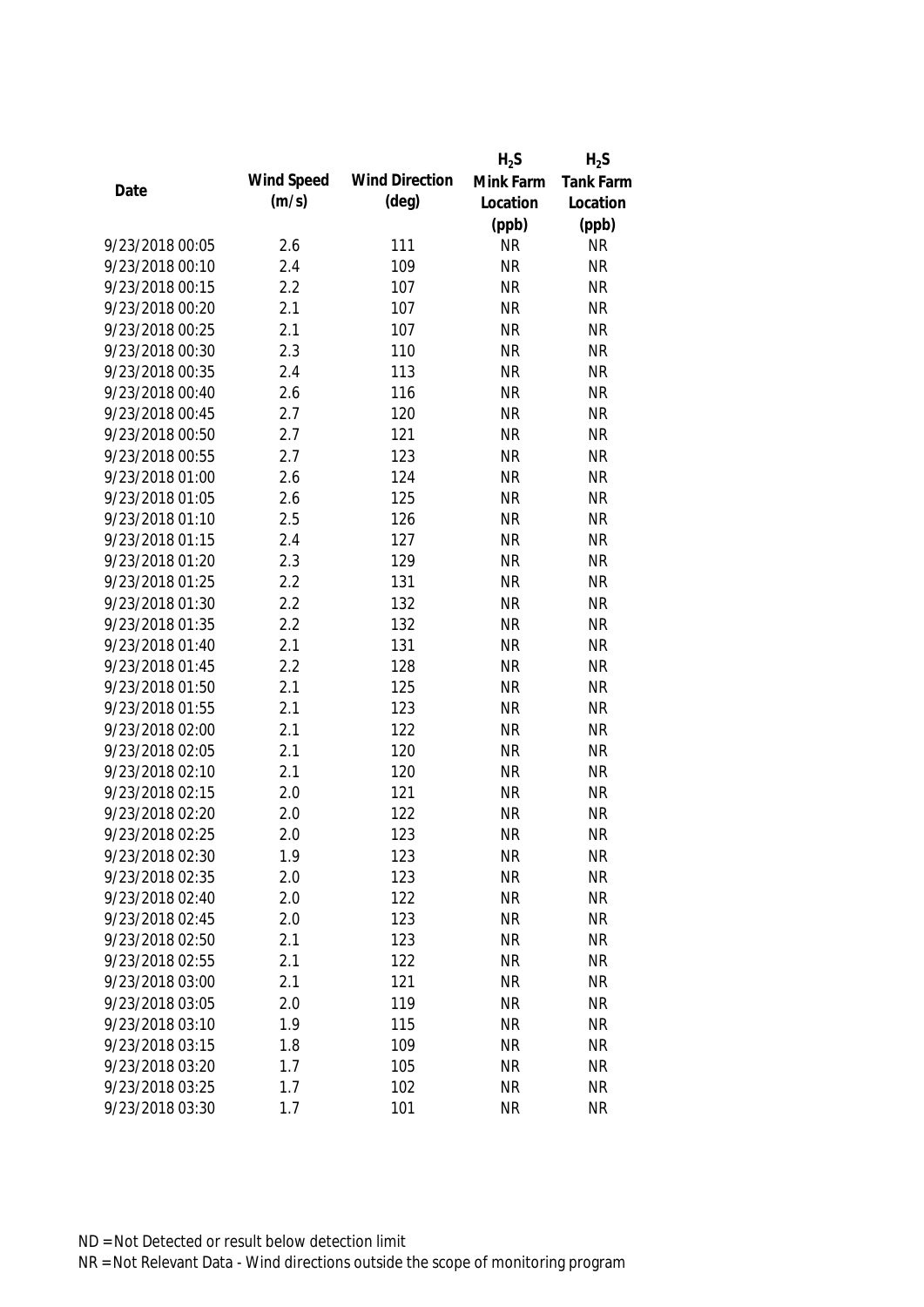|                 |            |                       | $H_2S$    | $H_2S$           |
|-----------------|------------|-----------------------|-----------|------------------|
|                 | Wind Speed | <b>Wind Direction</b> | Mink Farm | <b>Tank Farm</b> |
| Date            | (m/s)      | $(\text{deg})$        | Location  | Location         |
|                 |            |                       | (ppb)     | (ppb)            |
| 9/23/2018 03:35 | 1.7        | 101                   | <b>NR</b> | <b>NR</b>        |
| 9/23/2018 03:40 | 1.8        | 103                   | <b>NR</b> | <b>NR</b>        |
| 9/23/2018 03:45 | 1.8        | 104                   | <b>NR</b> | <b>NR</b>        |
| 9/23/2018 03:50 | 1.8        | 105                   | <b>NR</b> | <b>NR</b>        |
| 9/23/2018 03:55 | 1.7        | 103                   | <b>NR</b> | <b>NR</b>        |
| 9/23/2018 04:00 | 1.7        | 101                   | <b>NR</b> | <b>NR</b>        |
| 9/23/2018 04:05 | 1.7        | 101                   | <b>NR</b> | <b>NR</b>        |
| 9/23/2018 04:10 | 1.8        | 103                   | <b>NR</b> | <b>NR</b>        |
| 9/23/2018 04:15 | 1.9        | 106                   | <b>NR</b> | <b>NR</b>        |
| 9/23/2018 04:20 | 2.0        | 110                   | <b>NR</b> | <b>NR</b>        |
| 9/23/2018 04:25 | 2.2        | 114                   | <b>NR</b> | <b>NR</b>        |
| 9/23/2018 04:30 | 2.4        | 119                   | <b>NR</b> | <b>NR</b>        |
| 9/23/2018 04:35 | 2.6        | 121                   | <b>NR</b> | <b>NR</b>        |
| 9/23/2018 04:40 | 2.6        | 122                   | <b>NR</b> | <b>NR</b>        |
| 9/23/2018 04:45 | 2.7        | 121                   | <b>NR</b> | <b>NR</b>        |
| 9/23/2018 04:50 | 2.6        | 121                   | <b>NR</b> | <b>NR</b>        |
| 9/23/2018 04:55 | 2.6        | 119                   | <b>NR</b> | <b>NR</b>        |
| 9/23/2018 05:00 | 2.5        | 119                   | <b>NR</b> | <b>NR</b>        |
| 9/23/2018 05:05 | 2.5        | 118                   | <b>NR</b> | <b>NR</b>        |
| 9/23/2018 05:10 | 2.6        | 117                   | <b>NR</b> | <b>NR</b>        |
| 9/23/2018 05:15 | 2.5        | 119                   | <b>NR</b> | <b>NR</b>        |
| 9/23/2018 05:20 | 2.5        | 120                   | <b>NR</b> | <b>NR</b>        |
| 9/23/2018 05:25 | 2.5        | 122                   | <b>NR</b> | <b>NR</b>        |
| 9/23/2018 05:30 | 2.5        | 123                   | <b>NR</b> | <b>NR</b>        |
| 9/23/2018 05:35 | 2.3        | 121                   | <b>NR</b> | <b>NR</b>        |
| 9/23/2018 05:40 | 2.1        | 116                   | <b>NR</b> | <b>NR</b>        |
| 9/23/2018 05:45 | 2.0        | 112                   | <b>NR</b> | <b>NR</b>        |
| 9/23/2018 05:50 | 1.9        | 109                   | <b>NR</b> | <b>NR</b>        |
| 9/23/2018 05:55 | 1.7        | 104                   | <b>NR</b> | <b>NR</b>        |
| 9/23/2018 06:00 | 1.6        | 98                    | <b>NR</b> | <b>NR</b>        |
| 9/23/2018 06:05 | 1.6        | 97                    | <b>NR</b> | <b>NR</b>        |
| 9/23/2018 06:10 | 1.6        | 98                    | <b>NR</b> | <b>NR</b>        |
| 9/23/2018 06:15 | 1.6        | 98                    | <b>NR</b> | <b>NR</b>        |
| 9/23/2018 06:20 | 1.7        | 99                    | <b>NR</b> | <b>NR</b>        |
| 9/23/2018 06:25 | 1.8        | 102                   | <b>NR</b> | <b>NR</b>        |
| 9/23/2018 06:30 | 1.8        | 100                   | <b>NR</b> | <b>NR</b>        |
| 9/23/2018 06:35 | 1.9        | 94                    | <b>NR</b> | <b>NR</b>        |
| 9/23/2018 06:40 | 2.0        | 95                    | <b>NR</b> | <b>NR</b>        |
| 9/23/2018 06:45 | 2.0        | 95                    | <b>NR</b> | <b>NR</b>        |
| 9/23/2018 06:50 | 1.8        | 86                    | <b>NR</b> | <b>NR</b>        |
| 9/23/2018 06:55 | 1.7        | 83                    | <b>NR</b> | <b>NR</b>        |
| 9/23/2018 07:00 | 1.7        | 88                    | <b>NR</b> | <b>NR</b>        |
|                 |            |                       |           |                  |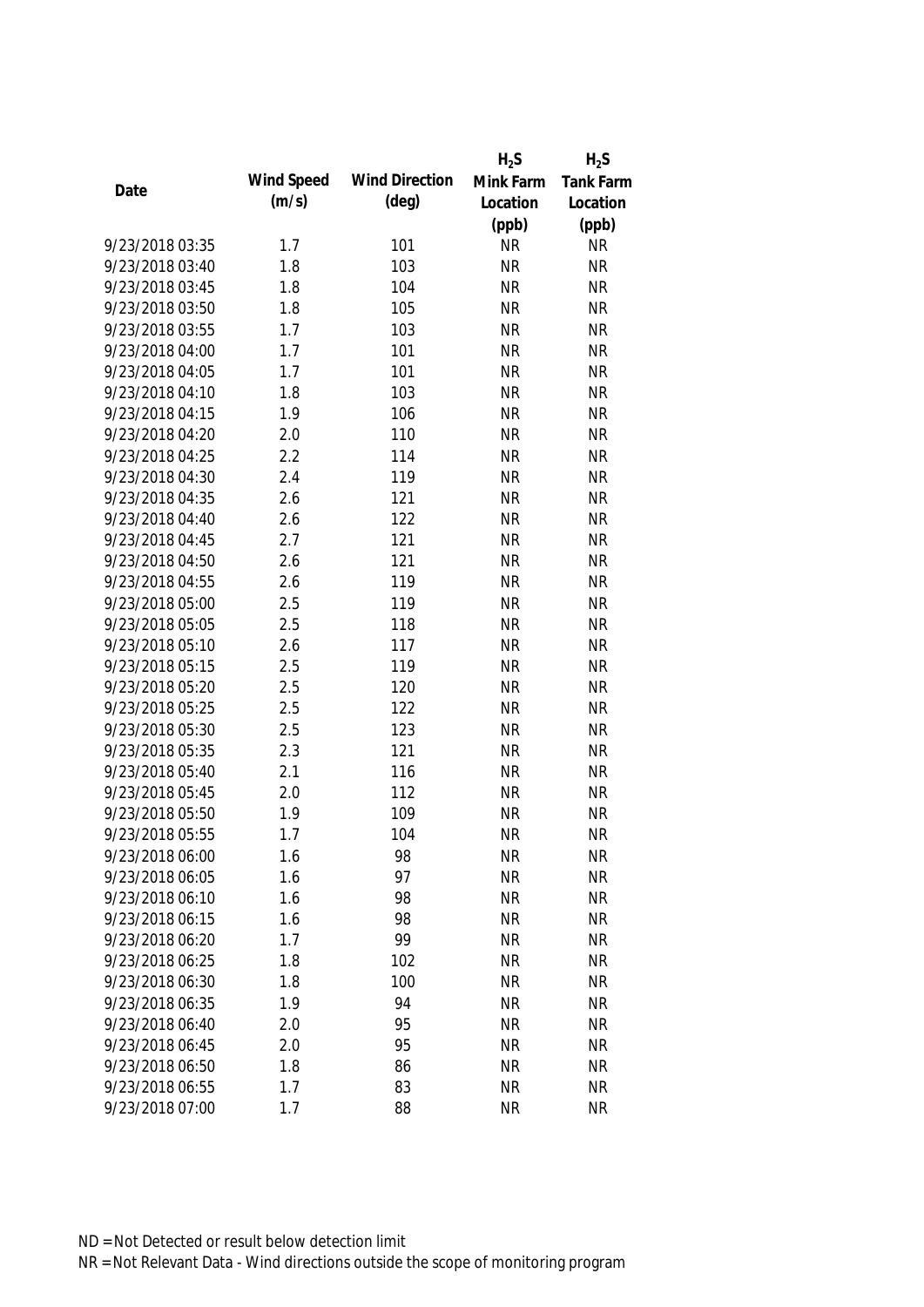|                 |            |                       | $H_2S$    | $H_2S$           |
|-----------------|------------|-----------------------|-----------|------------------|
|                 | Wind Speed | <b>Wind Direction</b> | Mink Farm | <b>Tank Farm</b> |
| Date            | (m/s)      | $(\text{deg})$        | Location  | Location         |
|                 |            |                       | (ppb)     | (ppb)            |
| 9/23/2018 07:05 | 1.5        | 95                    | <b>NR</b> | <b>NR</b>        |
| 9/23/2018 07:10 | 1.4        | 93                    | <b>NR</b> | <b>NR</b>        |
| 9/23/2018 07:15 | 1.5        | 89                    | <b>NR</b> | <b>NR</b>        |
| 9/23/2018 07:20 | 1.5        | 95                    | <b>NR</b> | <b>NR</b>        |
| 9/23/2018 07:25 | 1.6        | 99                    | <b>NR</b> | <b>NR</b>        |
| 9/23/2018 07:30 | 1.8        | 104                   | <b>NR</b> | <b>NR</b>        |
| 9/23/2018 07:35 | 2.1        | 111                   | <b>NR</b> | <b>NR</b>        |
| 9/23/2018 07:40 | 2.4        | 119                   | <b>NR</b> | <b>NR</b>        |
| 9/23/2018 07:45 | 2.6        | 128                   | <b>NR</b> | <b>NR</b>        |
| 9/23/2018 07:50 | 2.7        | 133                   | <b>NR</b> | <b>NR</b>        |
| 9/23/2018 07:55 | 2.7        | 135                   | <b>NR</b> | <b>NR</b>        |
| 9/23/2018 08:00 | 2.5        | 134                   | <b>NR</b> | <b>NR</b>        |
| 9/23/2018 08:05 | 2.5        | 134                   | <b>NR</b> | <b>NR</b>        |
| 9/23/2018 08:10 | 2.4        | 134                   | <b>NR</b> | <b>NR</b>        |
| 9/23/2018 08:15 | 2.4        | 135                   | <b>NR</b> | <b>NR</b>        |
| 9/23/2018 08:20 | 2.3        | 135                   | <b>NR</b> | <b>NR</b>        |
| 9/23/2018 08:25 | 2.4        | 136                   | <b>NR</b> | <b>NR</b>        |
| 9/23/2018 08:30 | 2.3        | 137                   | <b>NR</b> | <b>NR</b>        |
| 9/23/2018 08:35 | 2.1        | 137                   | <b>NR</b> | <b>NR</b>        |
| 9/23/2018 08:40 | 1.9        | 138                   | <b>NR</b> | <b>NR</b>        |
| 9/23/2018 08:45 | 1.9        | 139                   | <b>NR</b> | <b>NR</b>        |
| 9/23/2018 08:50 | 1.8        | 140                   | <b>NR</b> | <b>NR</b>        |
| 9/23/2018 08:55 | 1.7        | 141                   | <b>NR</b> | <b>NR</b>        |
| 9/23/2018 09:00 | 1.7        | 143                   | <b>NR</b> | <b>NR</b>        |
| 9/23/2018 09:05 | 1.9        | 143                   | <b>NR</b> | <b>NR</b>        |
| 9/23/2018 09:10 | 1.9        | 142                   | <b>NR</b> | <b>NR</b>        |
| 9/23/2018 09:15 | 2.0        | 141                   | <b>NR</b> | <b>NR</b>        |
| 9/23/2018 09:20 | 2.0        | 143                   | <b>NR</b> | <b>NR</b>        |
| 9/23/2018 09:25 | 2.1        | 142                   | <b>NR</b> | <b>NR</b>        |
| 9/23/2018 09:30 | 2.3        | 141                   | <b>NR</b> | <b>NR</b>        |
| 9/23/2018 09:35 | 2.2        | 138                   | <b>NR</b> | <b>NR</b>        |
| 9/23/2018 09:40 | 2.1        | 136                   | <b>NR</b> | <b>NR</b>        |
| 9/23/2018 09:45 | 2.1        | 132                   | <b>NR</b> | <b>NR</b>        |
| 9/23/2018 09:50 | 2.2        | 126                   | <b>NR</b> | <b>NR</b>        |
| 9/23/2018 09:55 | 2.4        | 124                   | <b>NR</b> | <b>NR</b>        |
| 9/23/2018 10:00 | 2.4        | 120                   | <b>NR</b> | <b>NR</b>        |
| 9/23/2018 10:05 | 2.5        | 122                   | <b>NR</b> | <b>NR</b>        |
| 9/23/2018 10:10 | 2.6        | 125                   | <b>NR</b> | <b>NR</b>        |
| 9/23/2018 10:15 | 2.6        | 124                   | <b>NR</b> | <b>NR</b>        |
| 9/23/2018 10:20 | 2.5        | 128                   | <b>NR</b> | <b>NR</b>        |
| 9/23/2018 10:25 | 2.6        | 131                   | <b>NR</b> | <b>NR</b>        |
| 9/23/2018 10:30 | 2.6        | 131                   | <b>NR</b> | <b>NR</b>        |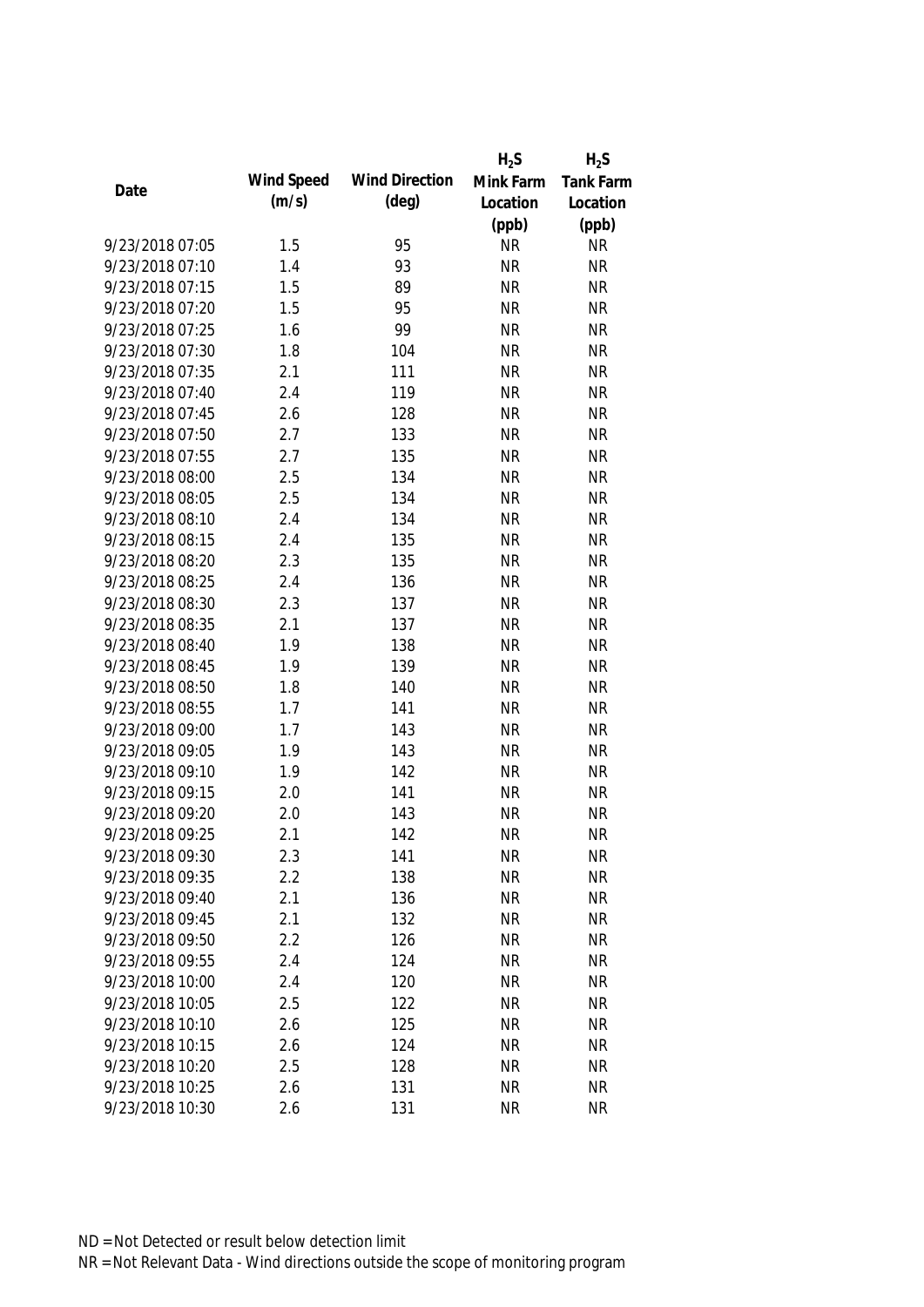|                 |            |                       | $H_2S$    | $H_2S$    |
|-----------------|------------|-----------------------|-----------|-----------|
|                 | Wind Speed | <b>Wind Direction</b> | Mink Farm | Tank Farm |
| Date            | (m/s)      | $(\text{deg})$        | Location  | Location  |
|                 |            |                       | (ppb)     | (ppb)     |
| 9/23/2018 10:35 | 2.5        | 126                   | <b>NR</b> | <b>NR</b> |
| 9/23/2018 10:40 | 2.6        | 123                   | <b>NR</b> | <b>NR</b> |
| 9/23/2018 10:45 | 2.6        | 125                   | <b>NR</b> | <b>NR</b> |
| 9/23/2018 10:50 | 2.6        | 122                   | <b>NR</b> | <b>NR</b> |
| 9/23/2018 10:55 | 2.5        | 118                   | <b>NR</b> | <b>NR</b> |
| 9/23/2018 11:00 | 2.5        | 120                   | <b>NR</b> | <b>NR</b> |
| 9/23/2018 11:05 | 2.7        | 126                   | <b>NR</b> | <b>NR</b> |
| 9/23/2018 11:10 | 2.6        | 130                   | <b>NR</b> | <b>NR</b> |
| 9/23/2018 11:15 | 2.6        | 131                   | <b>NR</b> | <b>NR</b> |
| 9/23/2018 11:20 | 2.6        | 128                   | <b>NR</b> | <b>NR</b> |
| 9/23/2018 11:25 | 2.6        | 129                   | <b>NR</b> | <b>NR</b> |
| 9/23/2018 11:30 | 2.7        | 131                   | <b>NR</b> | <b>NR</b> |
| 9/23/2018 11:35 | 2.5        | 124                   | <b>NR</b> | <b>NR</b> |
| 9/23/2018 11:40 | 2.6        | 117                   | <b>NR</b> | <b>NR</b> |
| 9/23/2018 11:45 | 2.5        | 111                   | <b>NR</b> | <b>NR</b> |
| 9/23/2018 11:50 | 2.6        | 112                   | <b>NR</b> | <b>NR</b> |
| 9/23/2018 11:55 | 2.5        | 109                   | <b>NR</b> | <b>NR</b> |
| 9/23/2018 12:00 | 2.5        | 102                   | <b>NR</b> | <b>NR</b> |
| 9/23/2018 12:05 | 2.5        | 102                   | <b>NR</b> | <b>NR</b> |
| 9/23/2018 12:10 | 2.4        | 100                   | <b>NR</b> | <b>NR</b> |
| 9/23/2018 12:15 | 2.4        | 101                   | <b>NR</b> | <b>NR</b> |
| 9/23/2018 12:20 | 2.5        | 88                    | <b>NR</b> | <b>NR</b> |
| 9/23/2018 12:25 | 2.5        | 80                    | <b>NR</b> | <b>NR</b> |
| 9/23/2018 12:30 | 2.6        | 84                    | <b>NR</b> | <b>NR</b> |
| 9/23/2018 12:35 | 2.6        | 86                    | <b>NR</b> | <b>NR</b> |
| 9/23/2018 12:40 | 2.6        | 81                    | <b>NR</b> | <b>NR</b> |
| 9/23/2018 12:45 | 2.7        | 81                    | <b>NR</b> | <b>NR</b> |
| 9/23/2018 12:50 | 2.6        | 95                    | <b>NR</b> | <b>NR</b> |
| 9/23/2018 12:55 | 2.7        | 108                   | <b>NR</b> | <b>NR</b> |
| 9/23/2018 13:00 | 2.5        | 109                   | <b>NR</b> | <b>NR</b> |
| 9/23/2018 13:05 | 2.6        | 112                   | <b>NR</b> | <b>NR</b> |
| 9/23/2018 13:10 | 2.7        | 121                   | <b>NR</b> | <b>NR</b> |
| 9/23/2018 13:15 | 2.5        | 127                   | <b>NR</b> | <b>NR</b> |
| 9/23/2018 13:20 | 2.3        | 127                   | <b>NR</b> | <b>NR</b> |
| 9/23/2018 13:25 | 2.2        | 117                   | <b>NR</b> | <b>NR</b> |
| 9/23/2018 13:30 | 2.4        | 120                   | <b>NR</b> | <b>NR</b> |
| 9/23/2018 13:35 | 2.5        |                       | <b>NR</b> | <b>NR</b> |
|                 |            | 121                   |           |           |
| 9/23/2018 13:40 | 2.5        | 122                   | <b>NR</b> | <b>NR</b> |
| 9/23/2018 13:45 | 2.8        | 116                   | <b>NR</b> | <b>NR</b> |
| 9/23/2018 13:50 | 2.8        | 117                   | <b>NR</b> | <b>NR</b> |
| 9/23/2018 13:55 | 2.7        | 118                   | <b>NR</b> | <b>NR</b> |
| 9/23/2018 14:00 | 2.6        | 108                   | <b>NR</b> | <b>NR</b> |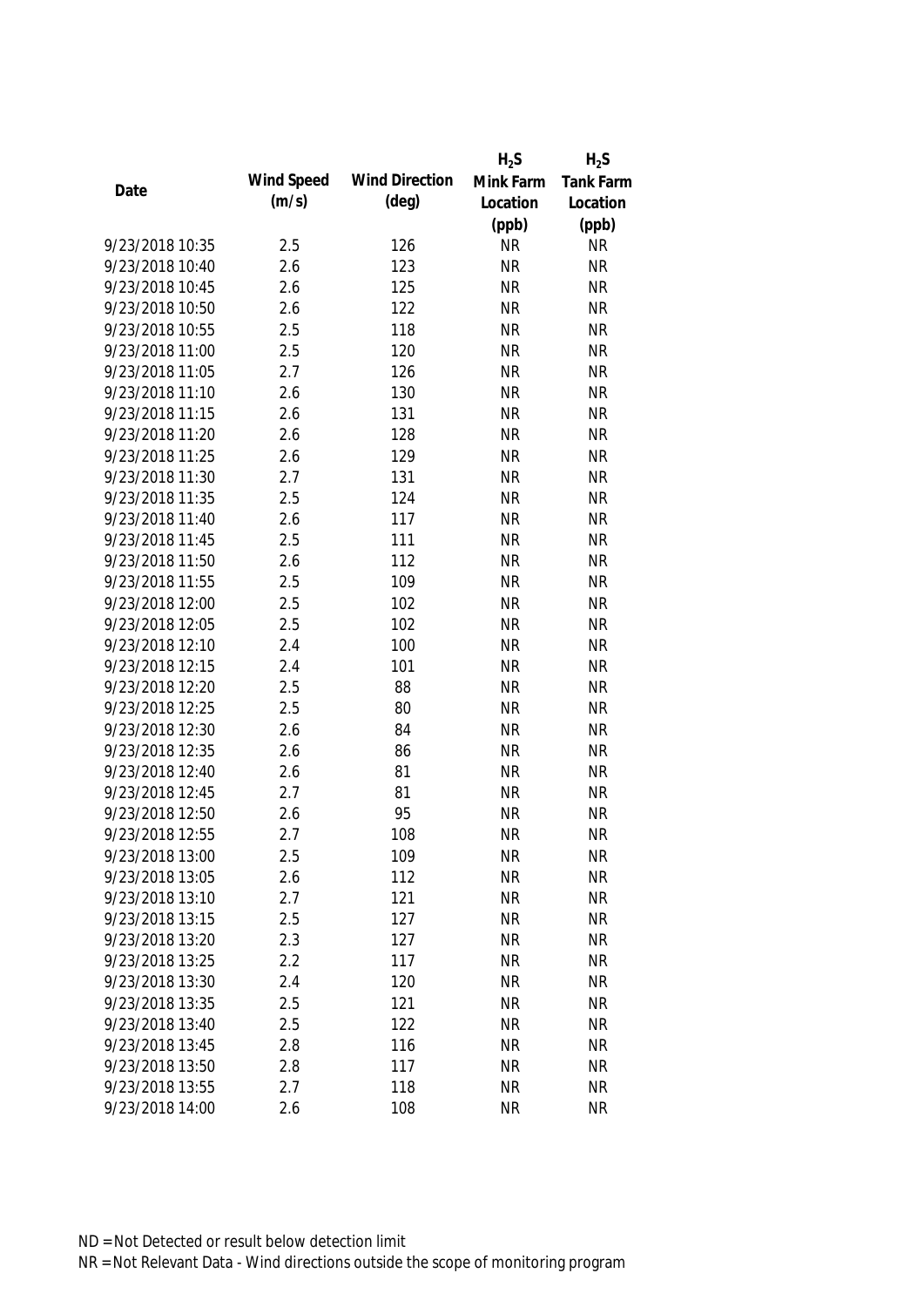|                 |            |                       | $H_2S$    | $H_2S$    |
|-----------------|------------|-----------------------|-----------|-----------|
|                 | Wind Speed | <b>Wind Direction</b> | Mink Farm | Tank Farm |
| Date            | (m/s)      | $(\text{deg})$        | Location  | Location  |
|                 |            |                       | (ppb)     | (ppb)     |
| 9/23/2018 14:05 | 2.4        | 106                   | <b>NR</b> | <b>NR</b> |
| 9/23/2018 14:10 | 2.4        | 109                   | <b>NR</b> | <b>NR</b> |
| 9/23/2018 14:15 | 2.4        | 114                   | <b>NR</b> | <b>NR</b> |
| 9/23/2018 14:20 | 2.5        | 106                   | <b>NR</b> | <b>NR</b> |
| 9/23/2018 14:25 | 2.5        | 101                   | <b>NR</b> | <b>NR</b> |
| 9/23/2018 14:30 | 2.8        | 105                   | <b>NR</b> | <b>NR</b> |
| 9/23/2018 14:35 | 2.7        | 103                   | <b>NR</b> | <b>NR</b> |
| 9/23/2018 14:40 | 2.7        | 101                   | <b>NR</b> | <b>NR</b> |
| 9/23/2018 14:45 | 2.7        | 99                    | <b>NR</b> | <b>NR</b> |
| 9/23/2018 14:50 | 2.7        | 104                   | <b>NR</b> | <b>NR</b> |
| 9/23/2018 14:55 | 2.5        | 115                   | <b>NR</b> | <b>NR</b> |
| 9/23/2018 15:00 | 2.3        | 113                   | <b>NR</b> | <b>NR</b> |
| 9/23/2018 15:05 | 2.5        | 118                   | <b>NR</b> | <b>NR</b> |
| 9/23/2018 15:10 | 2.5        | 116                   | <b>NR</b> | <b>NR</b> |
| 9/23/2018 15:15 | 2.4        | 113                   | <b>NR</b> | <b>NR</b> |
| 9/23/2018 15:20 | 2.4        | 118                   | <b>NR</b> | <b>NR</b> |
| 9/23/2018 15:25 | 2.6        | 109                   | <b>NR</b> | <b>NR</b> |
| 9/23/2018 15:30 | 2.6        | 109                   | <b>NR</b> | <b>NR</b> |
| 9/23/2018 15:35 | 2.4        | 105                   | <b>NR</b> | <b>NR</b> |
| 9/23/2018 15:40 | 2.4        | 101                   | <b>NR</b> | <b>NR</b> |
| 9/23/2018 15:45 | 2.4        | 102                   | <b>NR</b> | <b>NR</b> |
| 9/23/2018 15:50 | 2.4        | 96                    | <b>NR</b> | <b>NR</b> |
| 9/23/2018 15:55 | 2.4        | 99                    | <b>NR</b> | <b>NR</b> |
| 9/23/2018 16:00 | 2.3        | 95                    | <b>NR</b> | <b>NR</b> |
| 9/23/2018 16:05 | 2.4        | 89                    | <b>NR</b> | <b>NR</b> |
| 9/23/2018 16:10 | 2.4        | 89                    | <b>NR</b> | <b>NR</b> |
| 9/23/2018 16:15 | 2.3        | 87                    | <b>NR</b> | <b>NR</b> |
| 9/23/2018 16:20 | 2.3        | 88                    | <b>NR</b> | <b>NR</b> |
| 9/23/2018 16:25 | 2.3        | 84                    | <b>NR</b> | <b>NR</b> |
| 9/23/2018 16:30 | 2.2        | 91                    | <b>NR</b> | <b>NR</b> |
| 9/23/2018 16:35 | 2.2        | 97                    | <b>NR</b> | <b>NR</b> |
| 9/23/2018 16:40 | 2.1        | 92                    | <b>NR</b> | <b>NR</b> |
| 9/23/2018 16:45 | 2.1        | 92                    | <b>NR</b> | <b>NR</b> |
| 9/23/2018 16:50 | 2.2        | 91                    | <b>NR</b> | <b>NR</b> |
| 9/23/2018 16:55 | 2.1        | 96                    | <b>NR</b> | <b>NR</b> |
| 9/23/2018 17:00 | 2.2        | 95                    | <b>NR</b> | <b>NR</b> |
| 9/23/2018 17:05 | 2.1        | 91                    | <b>NR</b> | <b>NR</b> |
| 9/23/2018 17:10 | 2.1        | 89                    | <b>NR</b> | <b>NR</b> |
| 9/23/2018 17:15 | 2.1        | 86                    | <b>NR</b> | <b>NR</b> |
| 9/23/2018 17:20 | 2.1        | 83                    | <b>NR</b> | <b>NR</b> |
| 9/23/2018 17:25 | 2.2        | 78                    | <b>NR</b> | <b>NR</b> |
| 9/23/2018 17:30 | 2.0        | 73                    | <b>NR</b> | <b>NR</b> |
|                 |            |                       |           |           |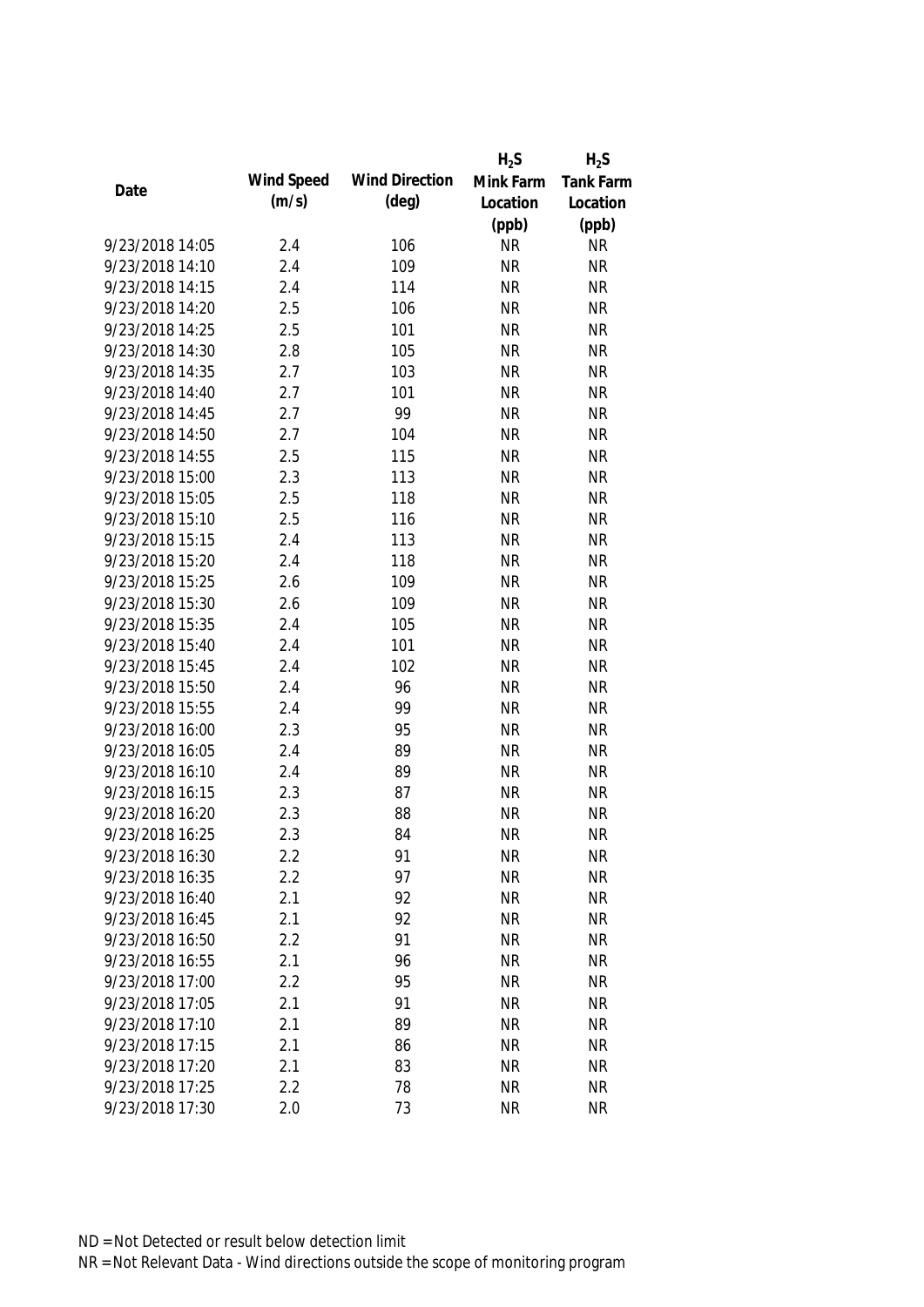|                 |            |                       | $H_2S$    | $H_2S$    |
|-----------------|------------|-----------------------|-----------|-----------|
|                 | Wind Speed | <b>Wind Direction</b> | Mink Farm | Tank Farm |
| Date            | (m/s)      | $(\text{deg})$        | Location  | Location  |
|                 |            |                       | (ppb)     | (ppb)     |
| 9/23/2018 17:35 | 2.1        | 74                    | <b>NR</b> | <b>NR</b> |
| 9/23/2018 17:40 | 2.1        | 75                    | <b>NR</b> | <b>NR</b> |
| 9/23/2018 17:45 | 2.1        | 74                    | <b>NR</b> | <b>NR</b> |
| 9/23/2018 17:50 | 2.1        | 74                    | <b>NR</b> | <b>NR</b> |
| 9/23/2018 17:55 | 2.1        | 73                    | <b>NR</b> | <b>NR</b> |
| 9/23/2018 18:00 | 2.2        | 73                    | <b>NR</b> | <b>NR</b> |
| 9/23/2018 18:05 | 2.2        | 74                    | <b>NR</b> | <b>NR</b> |
| 9/23/2018 18:10 | 2.3        | 77                    | <b>NR</b> | <b>NR</b> |
| 9/23/2018 18:15 | 2.3        | 76                    | <b>NR</b> | <b>NR</b> |
| 9/23/2018 18:20 | 2.4        | 73                    | <b>NR</b> | <b>NR</b> |
| 9/23/2018 18:25 | 2.3        | 73                    | <b>NR</b> | <b>NR</b> |
| 9/23/2018 18:30 | 2.3        | 71                    | <b>NR</b> | <b>NR</b> |
| 9/23/2018 18:35 | 2.2        | 67                    | <b>NR</b> | <b>NR</b> |
| 9/23/2018 18:40 | 2.2        | 62                    | <b>NR</b> | <b>NR</b> |
| 9/23/2018 18:45 | 2.2        | 61                    | <b>NR</b> | <b>NR</b> |
| 9/23/2018 18:50 | 2.2        | 62                    | <b>NR</b> | <b>NR</b> |
| 9/23/2018 18:55 | 2.2        | 63                    | <b>NR</b> | <b>NR</b> |
| 9/23/2018 19:00 | 2.2        | 64                    | <b>NR</b> | <b>NR</b> |
| 9/23/2018 19:05 | 2.3        | 65                    | <b>NR</b> | <b>NR</b> |
| 9/23/2018 19:10 | 2.3        | 67                    | <b>NR</b> | <b>NR</b> |
| 9/23/2018 19:15 | 2.2        | 71                    | <b>NR</b> | <b>NR</b> |
| 9/23/2018 19:20 | 2.3        | 70                    | <b>NR</b> | <b>NR</b> |
| 9/23/2018 19:25 | 2.3        | 71                    | <b>NR</b> | <b>NR</b> |
| 9/23/2018 19:30 | 2.2        | 73                    | <b>NR</b> | <b>NR</b> |
| 9/23/2018 19:35 | 2.2        | 74                    | <b>NR</b> | <b>NR</b> |
| 9/23/2018 19:40 | 2.2        | 72                    | <b>NR</b> | <b>NR</b> |
| 9/23/2018 19:45 | 2.2        | 71                    | <b>NR</b> | <b>NR</b> |
| 9/23/2018 19:50 | 2.3        | 72                    | <b>NR</b> | <b>NR</b> |
| 9/23/2018 19:55 | 2.3        | 69                    | <b>NR</b> | <b>NR</b> |
| 9/23/2018 20:00 | 2.3        | 68                    | <b>NR</b> | <b>NR</b> |
| 9/23/2018 20:05 | 2.2        | 67                    | <b>NR</b> | <b>NR</b> |
| 9/23/2018 20:10 | 2.2        | 67                    | <b>NR</b> | <b>NR</b> |
| 9/23/2018 20:15 | 2.2        | 65                    | <b>NR</b> | <b>NR</b> |
| 9/23/2018 20:20 | 2.1        | 62                    | <b>NR</b> | <b>NR</b> |
| 9/23/2018 20:25 | 2.1        | 60                    | <b>NR</b> | <b>NR</b> |
| 9/23/2018 20:30 | 2.2        | 58                    | <b>NR</b> | <b>NR</b> |
| 9/23/2018 20:35 | 2.2        | 56                    | <b>NR</b> | <b>NR</b> |
| 9/23/2018 20:40 | 2.2        |                       | <b>NR</b> | <b>NR</b> |
|                 |            | 56                    |           |           |
| 9/23/2018 20:45 | 2.1        | 57                    | <b>NR</b> | <b>NR</b> |
| 9/23/2018 20:50 | 2.0        | 58                    | <b>NR</b> | <b>NR</b> |
| 9/23/2018 20:55 | 2.0        | 60                    | <b>NR</b> | <b>NR</b> |
| 9/23/2018 21:00 | 1.9        | 62                    | <b>NR</b> | <b>NR</b> |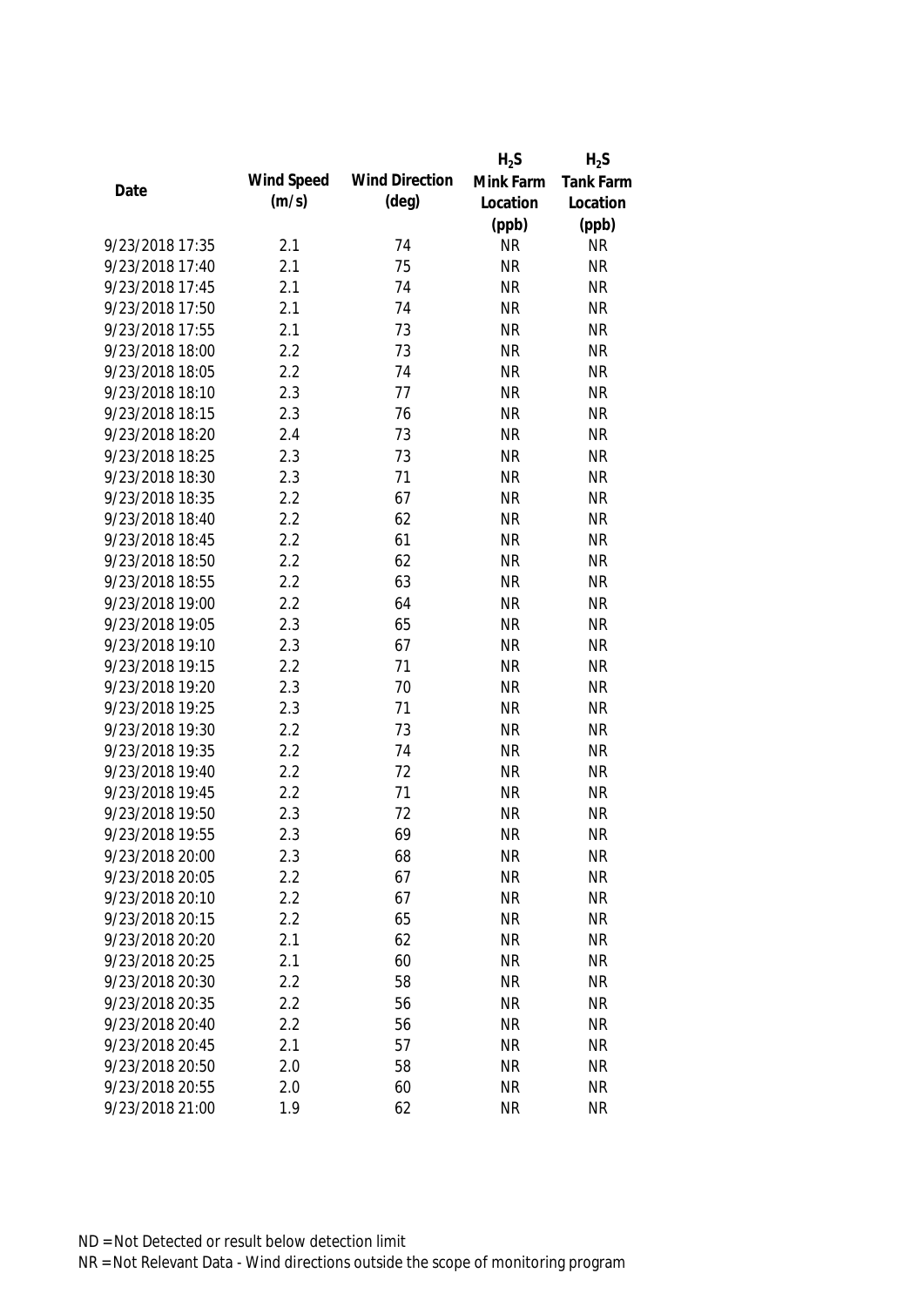|                 |            |                       | $H_2S$    | $H_2S$    |
|-----------------|------------|-----------------------|-----------|-----------|
|                 | Wind Speed | <b>Wind Direction</b> | Mink Farm | Tank Farm |
| Date            | (m/s)      | $(\text{deg})$        | Location  | Location  |
|                 |            |                       | (ppb)     | (ppb)     |
| 9/23/2018 21:05 | 1.8        | 64                    | <b>NR</b> | <b>NR</b> |
| 9/23/2018 21:10 | 1.8        | 67                    | <b>NR</b> | <b>NR</b> |
| 9/23/2018 21:15 | 1.8        | 69                    | <b>NR</b> | <b>NR</b> |
| 9/23/2018 21:20 | 1.8        | 69                    | <b>NR</b> | <b>NR</b> |
| 9/23/2018 21:25 | 1.8        | 72                    | <b>NR</b> | <b>NR</b> |
| 9/23/2018 21:30 | 1.8        | 73                    | <b>NR</b> | <b>NR</b> |
| 9/23/2018 21:35 | 1.8        | 74                    | <b>NR</b> | <b>NR</b> |
| 9/23/2018 21:40 | 1.7        | 73                    | <b>NR</b> | <b>NR</b> |
| 9/23/2018 21:45 | 1.7        | 74                    | <b>NR</b> | <b>NR</b> |
| 9/23/2018 21:50 | 1.7        | 76                    | <b>NR</b> | <b>NR</b> |
| 9/23/2018 21:55 | 1.8        | 75                    | <b>NR</b> | <b>NR</b> |
| 9/23/2018 22:00 | 1.7        | 74                    | <b>NR</b> | <b>NR</b> |
| 9/23/2018 22:05 | 1.7        | 72                    | <b>NR</b> | <b>NR</b> |
| 9/23/2018 22:10 | 1.7        | 68                    | <b>NR</b> | <b>NR</b> |
| 9/23/2018 22:15 | 1.6        | 63                    | <b>NR</b> | <b>NR</b> |
| 9/23/2018 22:20 | 1.6        | 58                    | <b>NR</b> | <b>NR</b> |
| 9/23/2018 22:25 | 1.5        | 55                    | <b>NR</b> | <b>NR</b> |
| 9/23/2018 22:30 | 1.6        | 53                    | <b>NR</b> | <b>NR</b> |
| 9/23/2018 22:35 | 1.6        | 53                    | <b>NR</b> | <b>NR</b> |
| 9/23/2018 22:40 | 1.6        | 53                    | <b>NR</b> | <b>NR</b> |
| 9/23/2018 22:45 | 1.7        | 55                    | <b>NR</b> | <b>NR</b> |
| 9/23/2018 22:50 | 1.6        | 56                    | <b>NR</b> | <b>NR</b> |
| 9/23/2018 22:55 | 1.6        | 57                    | <b>NR</b> | <b>NR</b> |
| 9/23/2018 23:00 | 1.6        | 60                    | <b>NR</b> | <b>NR</b> |
| 9/23/2018 23:05 | 1.5        | 61                    | <b>NR</b> | <b>NR</b> |
| 9/23/2018 23:10 | 1.5        | 64                    | <b>NR</b> | <b>NR</b> |
| 9/23/2018 23:15 | 1.6        | 67                    | <b>NR</b> | <b>NR</b> |
| 9/23/2018 23:20 | 1.7        | 70                    | <b>NR</b> | <b>NR</b> |
| 9/23/2018 23:25 | 1.9        | 73                    | <b>NR</b> | <b>NR</b> |
| 9/23/2018 23:30 | 2.1        | 77                    | <b>NR</b> | <b>NR</b> |
| 9/23/2018 23:35 | 2.2        | 80                    | <b>NR</b> | <b>NR</b> |
| 9/23/2018 23:40 | 2.5        | 82                    | <b>NR</b> | <b>NR</b> |
| 9/23/2018 23:45 | 2.6        | 84                    | <b>NR</b> | <b>NR</b> |
| 9/23/2018 23:50 | 2.6        | 87                    | <b>NR</b> | <b>NR</b> |
| 9/23/2018 23:55 | 2.6        | 91                    | <b>NR</b> | <b>NR</b> |
| 9/23/2018 24:00 | 2.6        | 94                    | <b>NR</b> | <b>NR</b> |
| 9/24/2018 00:05 | 2.6        | 97                    | <b>NR</b> | <b>NR</b> |
| 9/24/2018 00:10 | 2.6        | 101                   | <b>NR</b> | <b>NR</b> |
| 9/24/2018 00:15 | 2.8        | 104                   | <b>NR</b> | <b>NR</b> |
| 9/24/2018 00:20 | 3.1        | 106                   | <b>NR</b> | <b>NR</b> |
| 9/24/2018 00:25 | 3.4        | 108                   | <b>NR</b> | <b>NR</b> |
| 9/24/2018 00:30 | 3.7        | 110                   | <b>NR</b> | <b>NR</b> |
|                 |            |                       |           |           |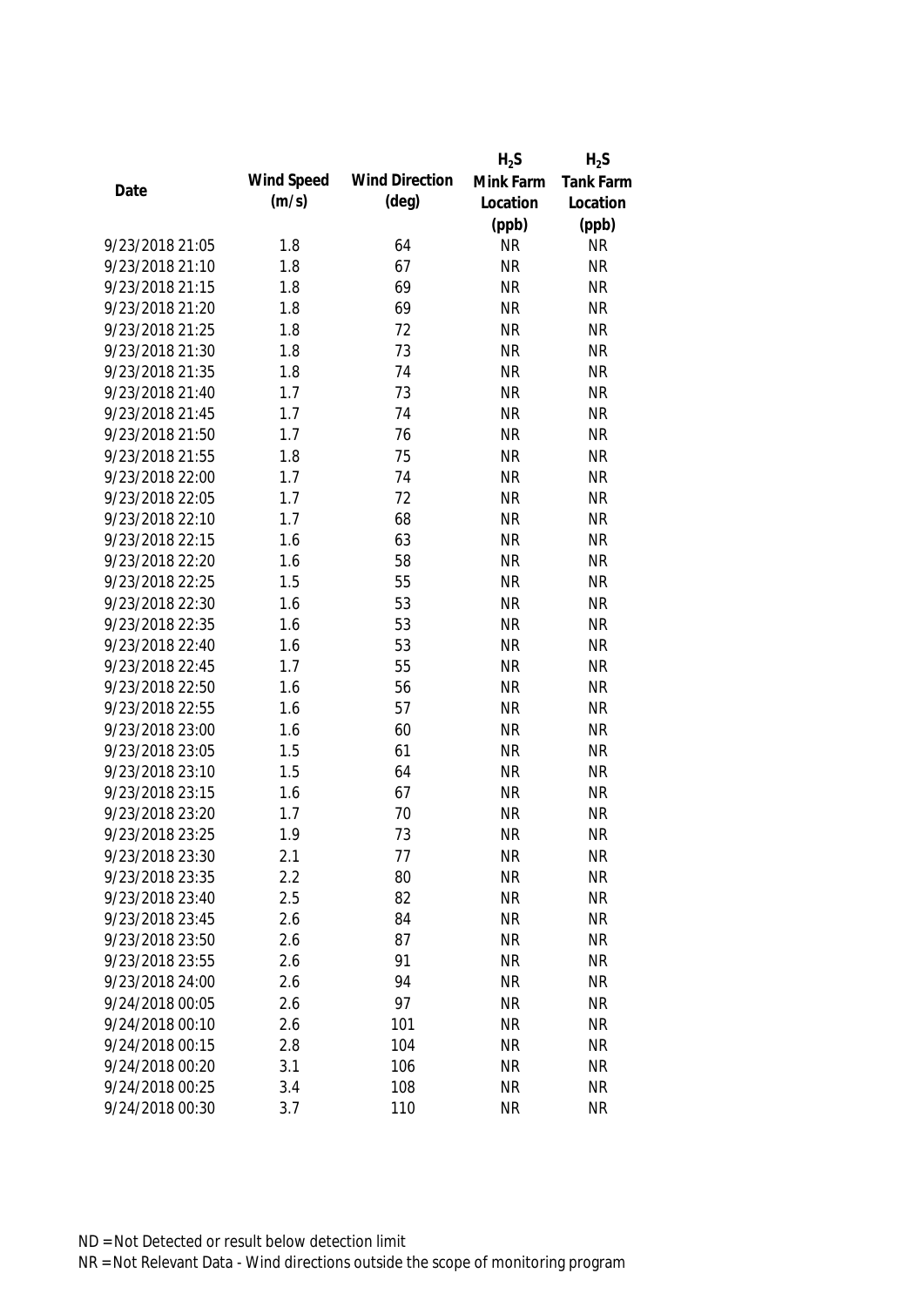|                 |            |                       | $H_2S$    | $H_2S$    |
|-----------------|------------|-----------------------|-----------|-----------|
|                 | Wind Speed | <b>Wind Direction</b> | Mink Farm | Tank Farm |
| Date            | (m/s)      | $(\text{deg})$        | Location  | Location  |
|                 |            |                       | (ppb)     | (ppb)     |
| 9/24/2018 00:35 | 4.0        | 112                   | <b>NR</b> | <b>NR</b> |
| 9/24/2018 00:40 | 4.2        | 113                   | <b>NR</b> | <b>NR</b> |
| 9/24/2018 00:45 | 4.4        | 113                   | <b>NR</b> | <b>NR</b> |
| 9/24/2018 00:50 | 4.6        | 114                   | <b>NR</b> | <b>NR</b> |
| 9/24/2018 00:55 | 4.7        | 114                   | <b>NR</b> | <b>NR</b> |
| 9/24/2018 01:00 | 4.7        | 113                   | <b>NR</b> | <b>NR</b> |
| 9/24/2018 01:05 | 4.8        | 113                   | <b>NR</b> | <b>NR</b> |
| 9/24/2018 01:10 | 4.8        | 113                   | <b>NR</b> | <b>NR</b> |
| 9/24/2018 01:15 | 4.8        | 113                   | <b>NR</b> | <b>NR</b> |
| 9/24/2018 01:20 | 4.8        | 113                   | <b>NR</b> | <b>NR</b> |
| 9/24/2018 01:25 | 4.8        | 114                   | <b>NR</b> | <b>NR</b> |
| 9/24/2018 01:30 | 4.9        | 115                   | <b>NR</b> | <b>NR</b> |
| 9/24/2018 01:35 | 4.9        | 115                   | <b>NR</b> | <b>NR</b> |
| 9/24/2018 01:40 | 4.9        | 115                   | <b>NR</b> | <b>NR</b> |
| 9/24/2018 01:45 | 4.9        | 115                   | <b>NR</b> | <b>NR</b> |
| 9/24/2018 01:50 | 4.9        | 116                   | <b>NR</b> | <b>NR</b> |
| 9/24/2018 01:55 | 4.8        | 116                   | <b>NR</b> | <b>NR</b> |
| 9/24/2018 02:00 | 4.7        | 116                   | <b>NR</b> | <b>NR</b> |
| 9/24/2018 02:05 | 4.7        | 116                   | <b>NR</b> | <b>NR</b> |
| 9/24/2018 02:10 | 4.6        | 115                   | <b>NR</b> | <b>NR</b> |
| 9/24/2018 02:15 | 4.4        | 116                   | <b>NR</b> | <b>NR</b> |
| 9/24/2018 02:20 | 4.3        | 115                   | <b>NR</b> | <b>NR</b> |
| 9/24/2018 02:25 | 4.1        | 114                   | <b>NR</b> | <b>NR</b> |
| 9/24/2018 02:30 | 4.0        | 113                   | <b>NR</b> | <b>NR</b> |
| 9/24/2018 02:35 | 3.8        | 112                   | <b>NR</b> | <b>NR</b> |
| 9/24/2018 02:40 | 3.8        | 112                   | <b>NR</b> | <b>NR</b> |
| 9/24/2018 02:45 | 3.7        | 111                   | <b>NR</b> | <b>NR</b> |
| 9/24/2018 02:50 | 3.6        | 111                   | <b>NR</b> | <b>NR</b> |
| 9/24/2018 02:55 | 3.5        | 111                   | <b>NR</b> | <b>NR</b> |
| 9/24/2018 03:00 | 3.4        | 110                   | <b>NR</b> | <b>NR</b> |
| 9/24/2018 03:05 | 3.4        | 111                   | <b>NR</b> | <b>NR</b> |
| 9/24/2018 03:10 | 3.3        | 111                   | <b>NR</b> | <b>NR</b> |
| 9/24/2018 03:15 | 3.2        | 110                   | <b>NR</b> | <b>NR</b> |
| 9/24/2018 03:20 | 3.0        | 109                   | <b>NR</b> | <b>NR</b> |
| 9/24/2018 03:25 | 2.9        | 109                   | <b>NR</b> | <b>NR</b> |
| 9/24/2018 03:30 | 2.7        | 109                   | <b>NR</b> | <b>NR</b> |
| 9/24/2018 03:35 | 2.5        | 109                   | <b>NR</b> | <b>NR</b> |
| 9/24/2018 03:40 | 2.4        | 107                   | <b>NR</b> | <b>NR</b> |
| 9/24/2018 03:45 | 2.3        | 106                   | <b>NR</b> | <b>NR</b> |
| 9/24/2018 03:50 | 2.3        | 104                   | <b>NR</b> | <b>NR</b> |
| 9/24/2018 03:55 | 2.2        | 101                   | <b>NR</b> | <b>NR</b> |
| 9/24/2018 04:00 | 2.1        | 98                    | <b>NR</b> | <b>NR</b> |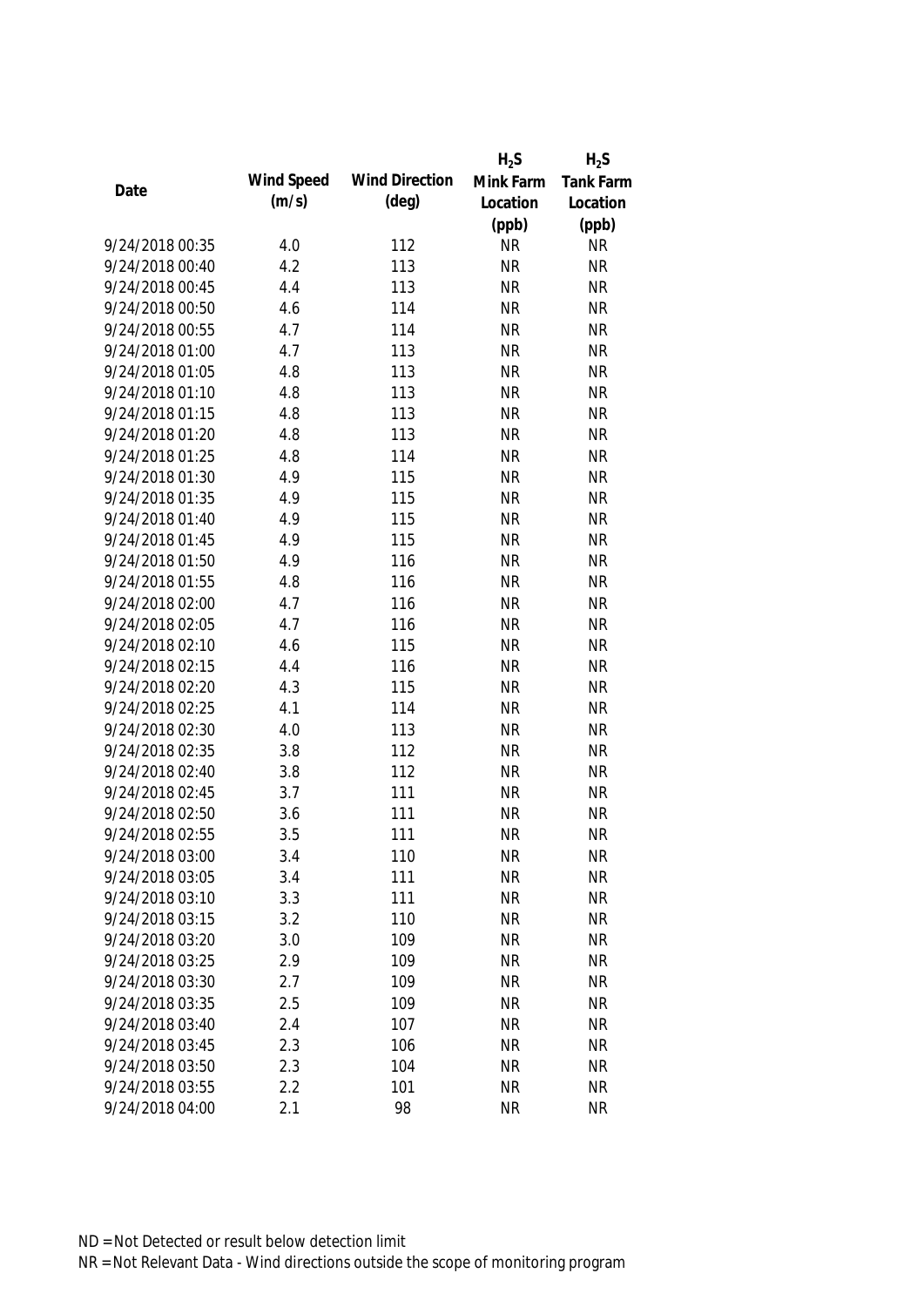|                 |            |                       | $H_2S$    | $H_2S$    |
|-----------------|------------|-----------------------|-----------|-----------|
|                 | Wind Speed | <b>Wind Direction</b> | Mink Farm | Tank Farm |
| Date            | (m/s)      | $(\text{deg})$        | Location  | Location  |
|                 |            |                       | (ppb)     | (ppb)     |
| 9/24/2018 04:05 | 2.1        | 96                    | <b>NR</b> | <b>NR</b> |
| 9/24/2018 04:10 | 2.1        | 96                    | <b>NR</b> | <b>NR</b> |
| 9/24/2018 04:15 | 2.0        | 96                    | <b>NR</b> | <b>NR</b> |
| 9/24/2018 04:20 | 2.0        | 97                    | <b>NR</b> | <b>NR</b> |
| 9/24/2018 04:25 | 2.0        | 99                    | <b>NR</b> | <b>NR</b> |
| 9/24/2018 04:30 | 2.0        | 102                   | <b>NR</b> | <b>NR</b> |
| 9/24/2018 04:35 | 2.1        | 104                   | <b>NR</b> | <b>NR</b> |
| 9/24/2018 04:40 | 2.1        | 105                   | <b>NR</b> | <b>NR</b> |
| 9/24/2018 04:45 | 2.1        | 106                   | <b>NR</b> | <b>NR</b> |
| 9/24/2018 04:50 | 2.2        | 106                   | <b>NR</b> | <b>NR</b> |
| 9/24/2018 04:55 | 2.2        | 106                   | <b>NR</b> | <b>NR</b> |
| 9/24/2018 05:00 | 2.1        | 106                   | <b>NR</b> | <b>NR</b> |
| 9/24/2018 05:05 | 2.1        | 107                   | <b>NR</b> | <b>NR</b> |
| 9/24/2018 05:10 | 2.0        | 106                   | <b>NR</b> | <b>NR</b> |
| 9/24/2018 05:15 | 1.9        | 106                   | <b>NR</b> | <b>NR</b> |
| 9/24/2018 05:20 | 1.8        | 105                   | <b>NR</b> | <b>NR</b> |
| 9/24/2018 05:25 | 1.7        | 100                   | <b>NR</b> | <b>NR</b> |
| 9/24/2018 05:30 | 1.6        | 95                    | <b>NR</b> | <b>NR</b> |
| 9/24/2018 05:35 | 1.5        | 89                    | <b>NR</b> | <b>NR</b> |
| 9/24/2018 05:40 | 1.6        | 84                    | <b>NR</b> | <b>NR</b> |
| 9/24/2018 05:45 | 1.6        | 79                    | <b>NR</b> | <b>NR</b> |
| 9/24/2018 05:50 | 1.7        | 75                    | <b>NR</b> | <b>NR</b> |
| 9/24/2018 05:55 | 1.6        | 72                    | <b>NR</b> | <b>NR</b> |
| 9/24/2018 06:00 | 1.6        | 68                    | <b>NR</b> | <b>NR</b> |
| 9/24/2018 06:05 | 1.6        | 65                    | <b>NR</b> | <b>NR</b> |
| 9/24/2018 06:10 | 1.5        | 62                    | <b>NR</b> | <b>NR</b> |
| 9/24/2018 06:15 | 1.4        | 61                    | <b>NR</b> | <b>NR</b> |
| 9/24/2018 06:20 | 1.4        | 59                    | <b>NR</b> | <b>NR</b> |
| 9/24/2018 06:25 | 1.3        | 56                    | <b>NR</b> | <b>NR</b> |
| 9/24/2018 06:30 | 1.3        | 53                    | <b>NR</b> | <b>NR</b> |
| 9/24/2018 06:35 | 1.2        | 51                    | <b>NR</b> | <b>NR</b> |
| 9/24/2018 06:40 | 1.2        | 47                    | <b>NR</b> | <b>NR</b> |
| 9/24/2018 06:45 | 1.1        | 43                    | <b>NR</b> | <b>NR</b> |
| 9/24/2018 06:50 | 1.1        | 41                    | <b>NR</b> | <b>NR</b> |
| 9/24/2018 06:55 | 1.2        | 41                    | <b>NR</b> | <b>NR</b> |
| 9/24/2018 07:00 | 1.1        | 43                    | <b>NR</b> | <b>NR</b> |
| 9/24/2018 07:05 | 1.0        | 45                    | <b>NR</b> | <b>NR</b> |
| 9/24/2018 07:10 | 1.0        | 49                    | <b>NR</b> | <b>NR</b> |
| 9/24/2018 07:15 | 1.0        | 56                    | <b>NR</b> | <b>NR</b> |
| 9/24/2018 07:20 | 1.1        | 66                    | <b>NR</b> | <b>NR</b> |
| 9/24/2018 07:25 | 1.2        | 75                    | <b>NR</b> | <b>NR</b> |
| 9/24/2018 07:30 | 1.5        | 79                    | <b>NR</b> | <b>NR</b> |
|                 |            |                       |           |           |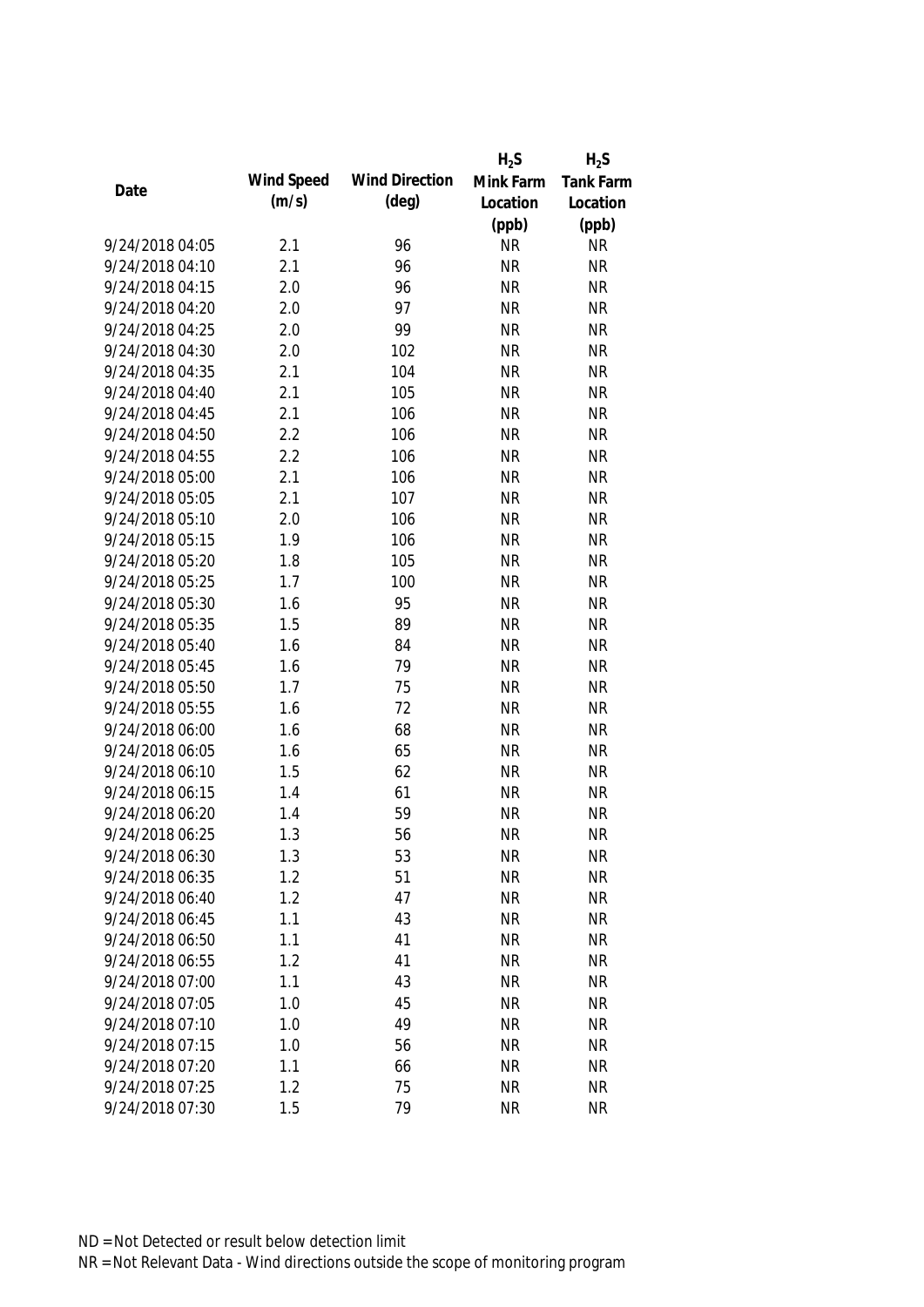|                 |            |                       | $H_2S$    | $H_2S$    |
|-----------------|------------|-----------------------|-----------|-----------|
|                 | Wind Speed | <b>Wind Direction</b> | Mink Farm | Tank Farm |
| Date            | (m/s)      | $(\text{deg})$        | Location  | Location  |
|                 |            |                       | (ppb)     | (ppb)     |
| 9/24/2018 07:35 | 1.6        | 85                    | <b>NR</b> | <b>NR</b> |
| 9/24/2018 07:40 | 1.8        | 89                    | <b>NR</b> | <b>NR</b> |
| 9/24/2018 07:45 | 1.9        | 91                    | <b>NR</b> | <b>NR</b> |
| 9/24/2018 07:50 | 2.0        | 90                    | <b>NR</b> | <b>NR</b> |
| 9/24/2018 07:55 | 2.1        | 88                    | <b>NR</b> | <b>NR</b> |
| 9/24/2018 08:00 | 2.2        | 89                    | <b>NR</b> | <b>NR</b> |
| 9/24/2018 08:05 | 2.2        | 90                    | <b>NR</b> | <b>NR</b> |
| 9/24/2018 08:10 | 2.3        | 93                    | <b>NR</b> | <b>NR</b> |
| 9/24/2018 08:15 | 2.4        | 96                    | <b>NR</b> | <b>NR</b> |
| 9/24/2018 08:20 | 2.4        | 102                   | <b>NR</b> | <b>NR</b> |
| 9/24/2018 08:25 | 2.5        | 106                   | <b>NR</b> | <b>NR</b> |
| 9/24/2018 08:30 | 2.5        | 108                   | <b>NR</b> | <b>NR</b> |
| 9/24/2018 08:35 | 2.4        | 110                   | <b>NR</b> | <b>NR</b> |
| 9/24/2018 08:40 | 2.4        | 109                   | <b>NR</b> | <b>NR</b> |
| 9/24/2018 08:45 | 2.5        | 109                   | <b>NR</b> | <b>NR</b> |
| 9/24/2018 08:50 | 2.5        | 110                   | <b>NR</b> | <b>NR</b> |
| 9/24/2018 08:55 | 2.5        | 110                   | <b>NR</b> | <b>NR</b> |
| 9/24/2018 09:00 | 2.5        | 110                   | <b>NR</b> | <b>NR</b> |
| 9/24/2018 09:05 | 2.5        | 109                   | <b>NR</b> | <b>NR</b> |
| 9/24/2018 09:10 | 2.7        | 111                   | <b>NR</b> | <b>NR</b> |
| 9/24/2018 09:15 | 2.9        | 112                   | <b>NR</b> | <b>NR</b> |
| 9/24/2018 09:20 | 3.0        | 113                   | <b>NR</b> | <b>NR</b> |
| 9/24/2018 09:25 | 3.2        | 117                   | <b>NR</b> | <b>NR</b> |
| 9/24/2018 09:30 | 3.5        | 120                   | <b>NR</b> | <b>NR</b> |
| 9/24/2018 09:35 | 3.7        | 123                   | <b>NR</b> | <b>NR</b> |
| 9/24/2018 09:40 | 3.7        | 128                   | <b>NR</b> | <b>NR</b> |
| 9/24/2018 09:45 | 3.7        | 130                   | <b>NR</b> | <b>NR</b> |
| 9/24/2018 09:50 | 3.7        | 130                   | <b>NR</b> | <b>NR</b> |
| 9/24/2018 09:55 | 3.7        | 131                   | <b>NR</b> | <b>NR</b> |
| 9/24/2018 10:00 | 3.6        | 134                   | <b>NR</b> | <b>NR</b> |
| 9/24/2018 10:05 | 3.5        | 133                   | <b>NR</b> | <b>NR</b> |
| 9/24/2018 10:10 | 3.4        | 132                   | <b>NR</b> | <b>NR</b> |
| 9/24/2018 10:15 | 3.2        | 129                   | <b>NR</b> | <b>NR</b> |
| 9/24/2018 10:20 | 3.1        | 127                   | <b>NR</b> | <b>NR</b> |
| 9/24/2018 10:25 | 2.9        | 121                   | <b>NR</b> | <b>NR</b> |
| 9/24/2018 10:30 | 3.0        | 118                   | <b>NR</b> | <b>NR</b> |
| 9/24/2018 10:35 | 3.1        | 118                   | <b>NR</b> | <b>NR</b> |
| 9/24/2018 10:40 | 2.9        | 115                   | <b>NR</b> | <b>NR</b> |
| 9/24/2018 10:45 | 3.0        | 115                   | <b>NR</b> | <b>NR</b> |
| 9/24/2018 10:50 | 3.0        | 113                   | <b>NR</b> | <b>NR</b> |
| 9/24/2018 10:55 | 2.8        | 114                   | <b>NR</b> | <b>NR</b> |
| 9/24/2018 11:00 | 2.5        | 108                   | <b>NR</b> | <b>NR</b> |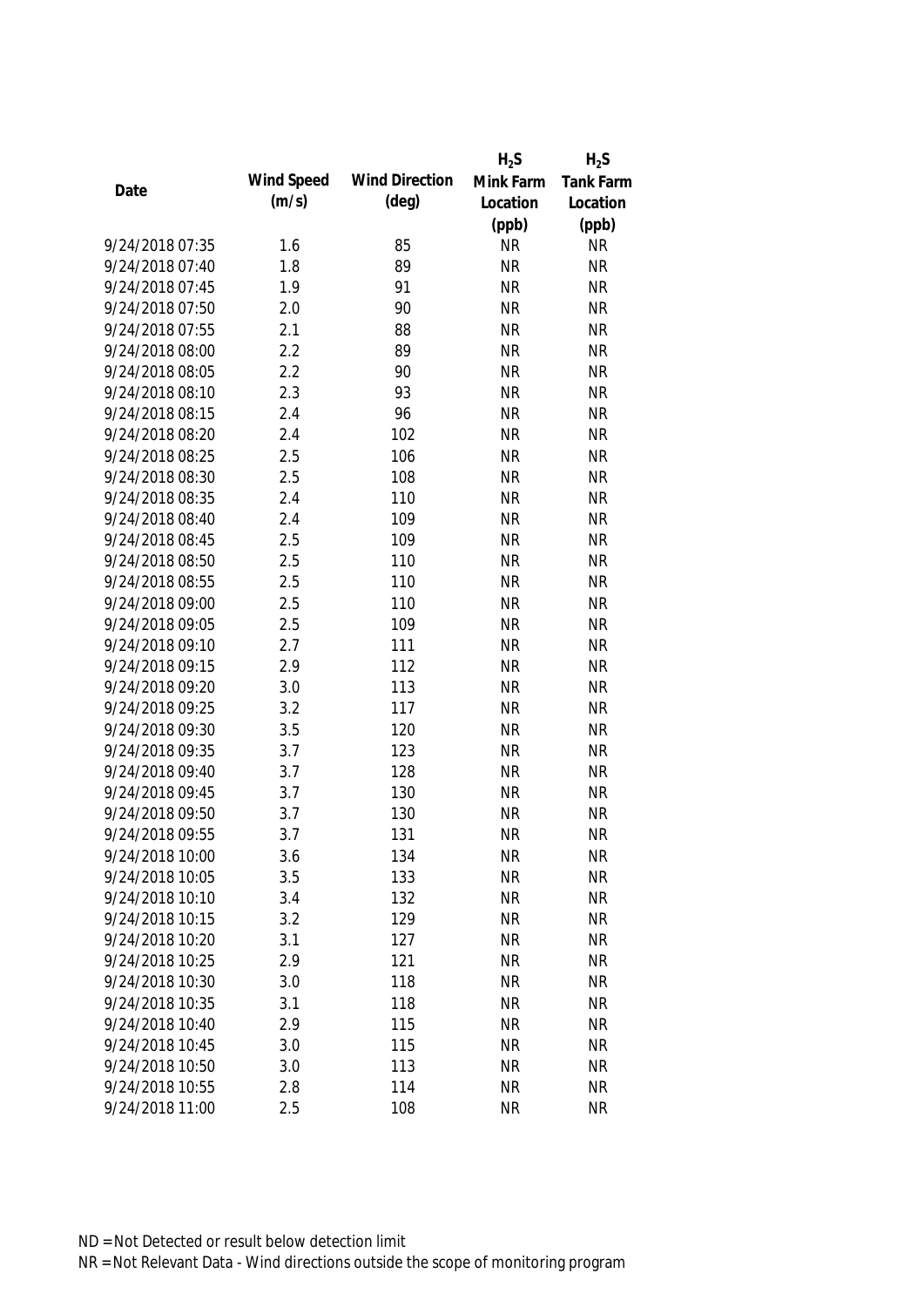|                 |            |                       | $H_2S$    | $H_2S$    |
|-----------------|------------|-----------------------|-----------|-----------|
|                 | Wind Speed | <b>Wind Direction</b> | Mink Farm | Tank Farm |
| Date            | (m/s)      | $(\text{deg})$        | Location  | Location  |
|                 |            |                       | (ppb)     | (ppb)     |
| 9/24/2018 11:05 | 2.3        | 103                   | <b>NR</b> | <b>NR</b> |
| 9/24/2018 11:10 | 2.4        | 104                   | <b>NR</b> | <b>NR</b> |
| 9/24/2018 11:15 | 2.3        | 103                   | <b>NR</b> | <b>NR</b> |
| 9/24/2018 11:20 | 2.1        | 105                   | <b>NR</b> | <b>NR</b> |
| 9/24/2018 11:25 | 2.2        | 108                   | <b>NR</b> | <b>NR</b> |
| 9/24/2018 11:30 | 2.3        | 109                   | <b>NR</b> | <b>NR</b> |
| 9/24/2018 11:35 | 2.2        | 112                   | <b>NR</b> | <b>NR</b> |
| 9/24/2018 11:40 | 2.3        | 115                   | <b>NR</b> | <b>NR</b> |
| 9/24/2018 11:45 | 2.4        | 120                   | <b>NR</b> | <b>NR</b> |
| 9/24/2018 11:50 | 2.6        | 123                   | <b>NR</b> | <b>NR</b> |
| 9/24/2018 11:55 | 2.8        | 122                   | <b>NR</b> | <b>NR</b> |
| 9/24/2018 12:00 | 2.8        | 124                   | <b>NR</b> | <b>NR</b> |
| 9/24/2018 12:05 | 3.0        | 125                   | <b>NR</b> | <b>NR</b> |
| 9/24/2018 12:10 | 3.0        | 122                   | <b>NR</b> | <b>NR</b> |
| 9/24/2018 12:15 | 2.9        | 120                   | <b>NR</b> | <b>NR</b> |
| 9/24/2018 12:20 | 2.9        | 117                   | <b>NR</b> | <b>NR</b> |
| 9/24/2018 12:25 | 2.9        | 118                   | <b>NR</b> | <b>NR</b> |
| 9/24/2018 12:30 | 2.9        | 116                   | <b>NR</b> | <b>NR</b> |
| 9/24/2018 12:35 | 2.8        | 114                   | <b>NR</b> | <b>NR</b> |
| 9/24/2018 12:40 | 2.7        | 114                   | <b>NR</b> | <b>NR</b> |
| 9/24/2018 12:45 | 2.8        | 112                   | <b>NR</b> | <b>NR</b> |
| 9/24/2018 12:50 | 2.8        | 112                   | <b>NR</b> | <b>NR</b> |
| 9/24/2018 12:55 | 2.6        | 112                   | <b>NR</b> | <b>NR</b> |
| 9/24/2018 13:00 | 2.6        | 113                   | <b>NR</b> | <b>NR</b> |
| 9/24/2018 13:05 | 2.6        | 113                   | <b>NR</b> | <b>NR</b> |
| 9/24/2018 13:10 | 2.7        | 110                   | <b>NR</b> | <b>NR</b> |
| 9/24/2018 13:15 | 2.7        | 112                   | <b>NR</b> | <b>NR</b> |
| 9/24/2018 13:20 | 2.8        | 113                   | <b>NR</b> | <b>NR</b> |
| 9/24/2018 13:25 | 3.0        | 112                   | <b>NR</b> | <b>NR</b> |
| 9/24/2018 13:30 | 3.1        | 112                   | <b>NR</b> | <b>NR</b> |
| 9/24/2018 13:35 | 3.5        | 115                   | <b>NR</b> | <b>NR</b> |
| 9/24/2018 13:40 | 3.7        | 119                   | <b>NR</b> | <b>NR</b> |
| 9/24/2018 13:45 | 3.8        | 122                   | <b>NR</b> | <b>NR</b> |
| 9/24/2018 13:50 | 3.7        | 125                   | <b>NR</b> | <b>NR</b> |
| 9/24/2018 13:55 | 3.9        | 129                   | <b>NR</b> | <b>NR</b> |
| 9/24/2018 14:00 | 3.9        | 133                   | <b>NR</b> | <b>NR</b> |
| 9/24/2018 14:05 | 3.8        | 135                   | <b>NR</b> | <b>NR</b> |
| 9/24/2018 14:10 | 3.7        | 138                   | <b>NR</b> | <b>NR</b> |
| 9/24/2018 14:15 | 3.7        | 140                   | <b>NR</b> | <b>NR</b> |
| 9/24/2018 14:20 |            |                       |           | <b>NR</b> |
|                 | 3.7        | 141                   | <b>NR</b> |           |
| 9/24/2018 14:25 | 3.7        | 140                   | <b>NR</b> | <b>NR</b> |
| 9/24/2018 14:30 | 3.8        | 142                   | <b>NR</b> | <b>NR</b> |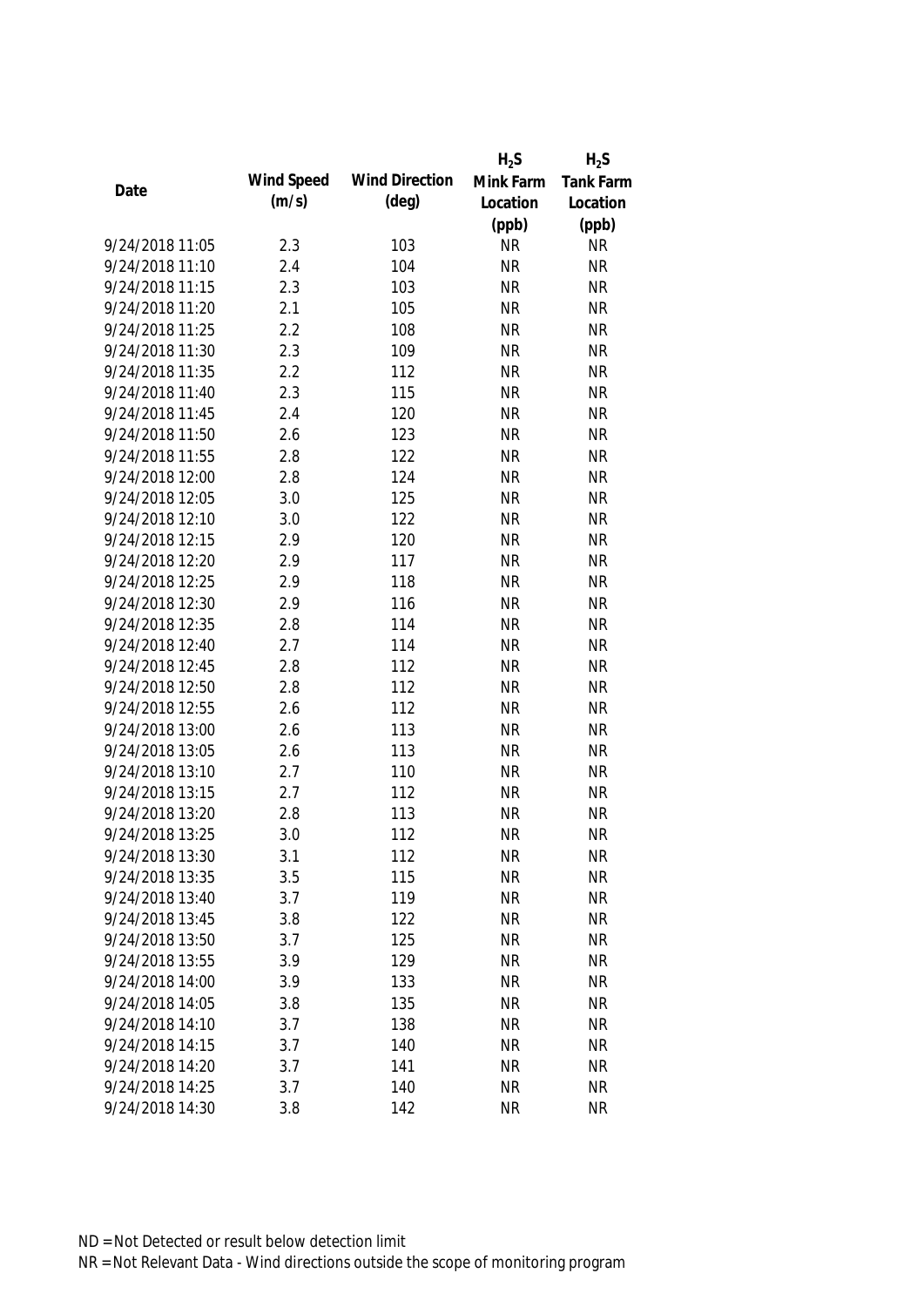|                 |            |                       | $H_2S$    | $H_2S$    |
|-----------------|------------|-----------------------|-----------|-----------|
| Date            | Wind Speed | <b>Wind Direction</b> | Mink Farm | Tank Farm |
|                 | (m/s)      | $(\text{deg})$        | Location  | Location  |
|                 |            |                       | (ppb)     | (ppb)     |
| 9/24/2018 14:35 | 3.6        | 143                   | <b>NR</b> | <b>NR</b> |
| 9/24/2018 14:40 | 3.6        | 142                   | <b>NR</b> | <b>NR</b> |
| 9/24/2018 14:45 | 3.5        | 142                   | <b>NR</b> | <b>NR</b> |
| 9/24/2018 14:50 | 3.4        | 138                   | <b>NR</b> | <b>NR</b> |
| 9/24/2018 14:55 | 3.3        | 139                   | <b>NR</b> | <b>NR</b> |
| 9/24/2018 15:00 | 3.1        | 138                   | <b>NR</b> | <b>NR</b> |
| 9/24/2018 15:05 | 3.0        | 136                   | <b>NR</b> | <b>NR</b> |
| 9/24/2018 15:10 | 2.9        | 136                   | <b>NR</b> | <b>NR</b> |
| 9/24/2018 15:15 | 2.8        | 134                   | <b>NR</b> | <b>NR</b> |
| 9/24/2018 15:20 | 2.9        | 132                   | <b>NR</b> | <b>NR</b> |
| 9/24/2018 15:25 | 2.8        | 130                   | <b>NR</b> | <b>NR</b> |
| 9/24/2018 15:30 | 2.7        | 124                   | <b>NR</b> | <b>NR</b> |
| 9/24/2018 15:35 | 2.8        | 122                   | <b>NR</b> | <b>NR</b> |
| 9/24/2018 15:40 | 2.8        | 123                   | <b>NR</b> | <b>NR</b> |
| 9/24/2018 15:45 | 2.9        | 120                   | <b>NR</b> | <b>NR</b> |
| 9/24/2018 15:50 | 3.0        | 123                   | <b>NR</b> | <b>NR</b> |
| 9/24/2018 15:55 | 3.0        | 125                   | <b>NR</b> | <b>NR</b> |
| 9/24/2018 16:00 | 3.2        | 130                   | <b>NR</b> | <b>NR</b> |
| 9/24/2018 16:05 | 3.2        | 131                   | <b>NR</b> | <b>NR</b> |
| 9/24/2018 16:10 | 3.3        | 129                   | <b>NR</b> | <b>NR</b> |
| 9/24/2018 16:15 | 3.1        | 130                   | <b>NR</b> | <b>NR</b> |
| 9/24/2018 16:20 | 2.9        | 131                   | <b>NR</b> | <b>NR</b> |
| 9/24/2018 16:25 | 2.8        | 134                   | <b>NR</b> | <b>NR</b> |
| 9/24/2018 16:30 | 2.8        | 138                   | <b>NR</b> | <b>NR</b> |
| 9/24/2018 16:35 | 2.9        | 141                   | <b>NR</b> | <b>NR</b> |
| 9/24/2018 16:40 | 2.8        | 146                   | <b>NR</b> | <b>NR</b> |
| 9/24/2018 16:45 | 2.9        | 148                   | <b>NR</b> | <b>NR</b> |
| 9/24/2018 16:50 | 3.1        | 148                   | <b>NR</b> | <b>NR</b> |
| 9/24/2018 16:55 | 3.1        | 147                   | <b>NR</b> | <b>NR</b> |
| 9/24/2018 17:00 | 2.9        | 144                   | <b>NR</b> | <b>NR</b> |
| 9/24/2018 17:05 | 2.6        | 143                   | <b>NR</b> | <b>NR</b> |
| 9/24/2018 17:10 | 2.6        | 141                   | <b>NR</b> | <b>NR</b> |
| 9/24/2018 17:15 | 2.6        | 142                   | <b>NR</b> | <b>NR</b> |
| 9/24/2018 17:20 | 2.4        | 144                   | <b>NR</b> | <b>NR</b> |
| 9/24/2018 17:25 | 2.3        | 145                   | <b>NR</b> | <b>NR</b> |
| 9/24/2018 17:30 | 2.3        | 145                   | <b>NR</b> | <b>NR</b> |
| 9/24/2018 17:35 | 2.2        | 144                   | <b>NR</b> | <b>NR</b> |
| 9/24/2018 17:40 | 2.0        | 143                   | <b>NR</b> | <b>NR</b> |
| 9/24/2018 17:45 | 1.9        | 142                   | <b>NR</b> | <b>NR</b> |
| 9/24/2018 17:50 | 1.8        | 140                   | <b>NR</b> | <b>NR</b> |
| 9/24/2018 17:55 | 1.7        | 138                   | <b>NR</b> | <b>NR</b> |
| 9/24/2018 18:00 | 1.7        | 136                   | <b>NR</b> | <b>NR</b> |
|                 |            |                       |           |           |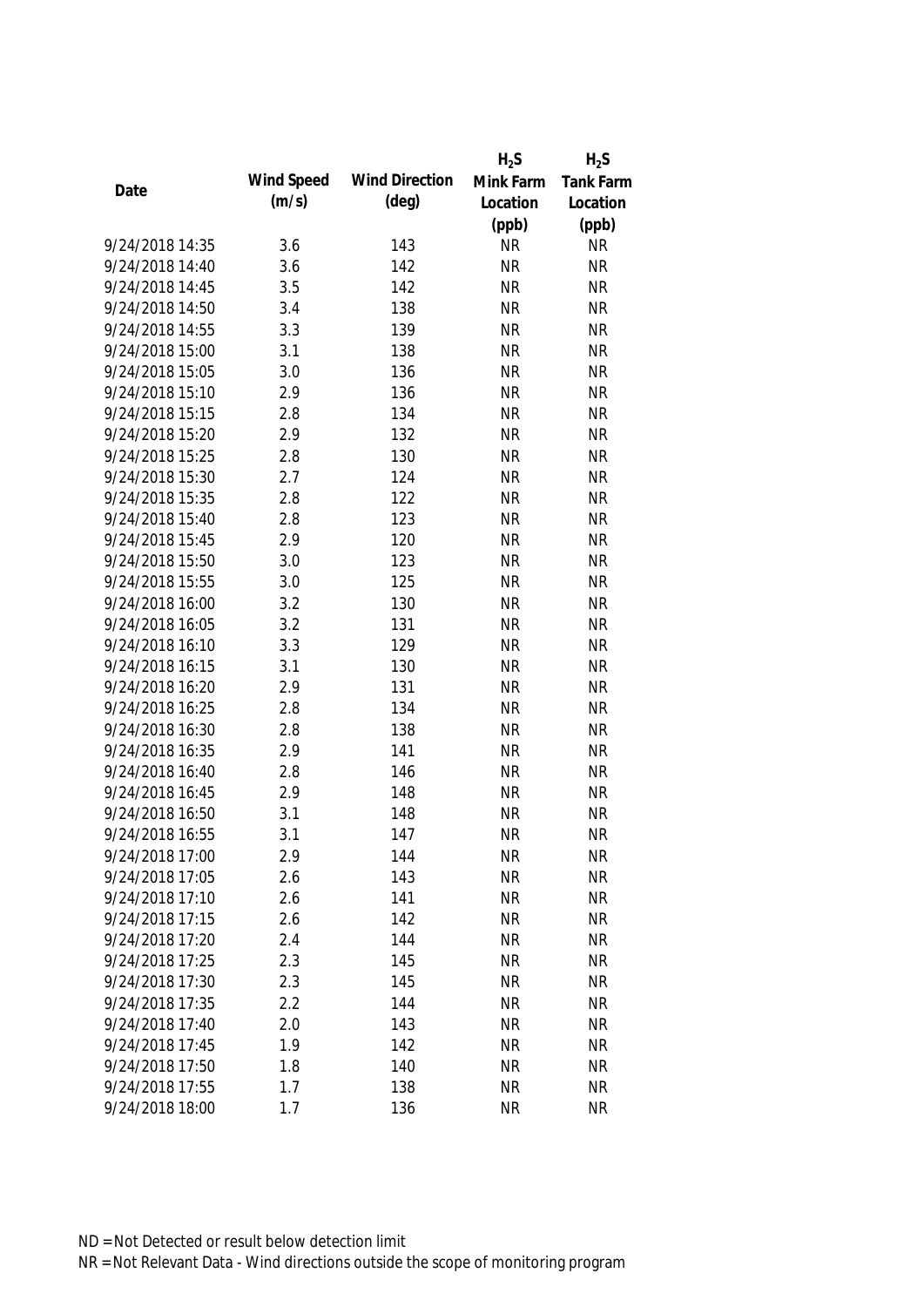|                 |            |                       | $H_2S$    | $H_2S$    |
|-----------------|------------|-----------------------|-----------|-----------|
|                 | Wind Speed | <b>Wind Direction</b> | Mink Farm | Tank Farm |
| Date            | (m/s)      | $(\text{deg})$        | Location  | Location  |
|                 |            |                       | (ppb)     | (ppb)     |
| 9/24/2018 18:05 | 1.6        | 136                   | <b>NR</b> | <b>NR</b> |
| 9/24/2018 18:10 | 1.7        | 132                   | <b>NR</b> | <b>NR</b> |
| 9/24/2018 18:15 | 1.8        | 131                   | <b>NR</b> | <b>NR</b> |
| 9/24/2018 18:20 | 1.8        | 128                   | <b>NR</b> | <b>NR</b> |
| 9/24/2018 18:25 | 1.8        | 128                   | <b>NR</b> | <b>NR</b> |
| 9/24/2018 18:30 | 1.8        | 128                   | <b>NR</b> | <b>NR</b> |
| 9/24/2018 18:35 | 2.0        | 127                   | <b>NR</b> | <b>NR</b> |
| 9/24/2018 18:40 | 2.0        | 126                   | <b>NR</b> | <b>NR</b> |
| 9/24/2018 18:45 | 1.9        | 124                   | <b>NR</b> | <b>NR</b> |
| 9/24/2018 18:50 | 1.8        | 120                   | <b>NR</b> | <b>NR</b> |
| 9/24/2018 18:55 | 1.7        | 115                   | <b>NR</b> | <b>NR</b> |
| 9/24/2018 19:00 | 1.7        | 112                   | <b>NR</b> | <b>NR</b> |
| 9/24/2018 19:05 | 1.6        | 110                   | <b>NR</b> | <b>NR</b> |
| 9/24/2018 19:10 | 1.7        | 110                   | <b>NR</b> | <b>NR</b> |
| 9/24/2018 19:15 | 1.7        | 109                   | <b>NR</b> | <b>NR</b> |
| 9/24/2018 19:20 | 1.7        | 108                   | <b>NR</b> | <b>NR</b> |
| 9/24/2018 19:25 | 1.7        | 108                   | <b>NR</b> | <b>NR</b> |
| 9/24/2018 19:30 | 1.5        | 105                   | <b>NR</b> | <b>NR</b> |
| 9/24/2018 19:35 | 1.4        | 102                   | <b>NR</b> | <b>NR</b> |
| 9/24/2018 19:40 | 1.3        | 100                   | <b>NR</b> | <b>NR</b> |
| 9/24/2018 19:45 | 1.3        | 99                    | <b>NR</b> | <b>NR</b> |
| 9/24/2018 19:50 | 1.4        | 101                   | <b>NR</b> | <b>NR</b> |
| 9/24/2018 19:55 | 1.5        | 103                   | <b>NR</b> | <b>NR</b> |
| 9/24/2018 20:00 | 1.6        | 105                   | <b>NR</b> | <b>NR</b> |
| 9/24/2018 20:05 | 1.7        | 107                   | <b>NR</b> | <b>NR</b> |
| 9/24/2018 20:10 | 1.7        | 108                   | <b>NR</b> | <b>NR</b> |
| 9/24/2018 20:15 | 1.8        | 109                   | <b>NR</b> | <b>NR</b> |
| 9/24/2018 20:20 | 1.8        | 110                   | <b>NR</b> | <b>NR</b> |
| 9/24/2018 20:25 | 1.9        | 111                   | <b>NR</b> | <b>NR</b> |
| 9/24/2018 20:30 | 2.0        | 112                   | <b>NR</b> | <b>NR</b> |
| 9/24/2018 20:35 | 2.2        | 115                   | <b>NR</b> | <b>NR</b> |
| 9/24/2018 20:40 | 2.3        | 118                   | <b>NR</b> | <b>NR</b> |
| 9/24/2018 20:45 | 2.3        | 122                   | <b>NR</b> | <b>NR</b> |
| 9/24/2018 20:50 |            |                       |           |           |
|                 | 2.4        | 124                   | <b>NR</b> | <b>NR</b> |
| 9/24/2018 20:55 | 2.3        | 126                   | <b>NR</b> | <b>NR</b> |
| 9/24/2018 21:00 | 2.3        | 128                   | <b>NR</b> | <b>NR</b> |
| 9/24/2018 21:05 | 2.3        | 130                   | <b>NR</b> | <b>NR</b> |
| 9/24/2018 21:10 | 2.4        | 132                   | <b>NR</b> | <b>NR</b> |
| 9/24/2018 21:15 | 2.3        | 133                   | <b>NR</b> | <b>NR</b> |
| 9/24/2018 21:20 | 2.1        | 139                   | <b>NR</b> | <b>NR</b> |
| 9/24/2018 21:25 | 2.1        | 144                   | <b>NR</b> | <b>NR</b> |
| 9/24/2018 21:30 | 2.0        | 148                   | <b>NR</b> | <b>NR</b> |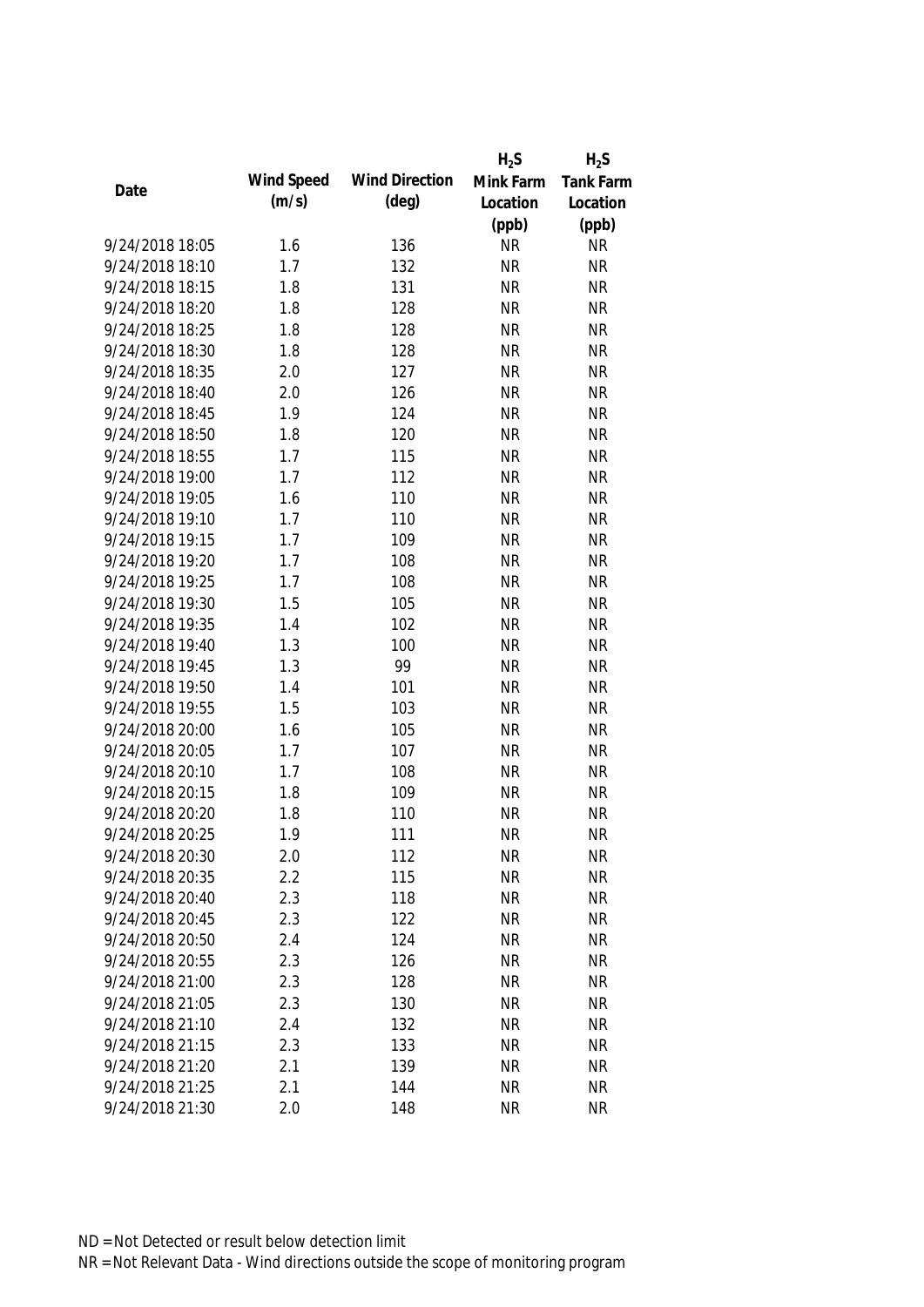|                 |            |                       | $H_2S$    | $H_2S$           |
|-----------------|------------|-----------------------|-----------|------------------|
| Date            | Wind Speed | <b>Wind Direction</b> | Mink Farm | <b>Tank Farm</b> |
|                 | (m/s)      | $(\text{deg})$        | Location  | Location         |
|                 |            |                       | (ppb)     | (ppb)            |
| 9/24/2018 21:35 | 2.0        | 151                   | <b>NR</b> | <b>NR</b>        |
| 9/24/2018 21:40 | 2.0        | 156                   | <b>NR</b> | <b>NR</b>        |
| 9/24/2018 21:45 | 2.0        | 161                   | <b>NR</b> | <b>NR</b>        |
| 9/24/2018 21:50 | 2.2        | 162                   | <b>NR</b> | <b>NR</b>        |
| 9/24/2018 21:55 | 2.2        | 165                   | <b>NR</b> | <b>NR</b>        |
| 9/24/2018 22:00 | 2.3        | 169                   | <b>NR</b> | <b>NR</b>        |
| 9/24/2018 22:05 | 2.3        | 172                   | <b>NR</b> | $\mathbf{1}$     |
| 9/24/2018 22:10 | 2.4        | 174                   | <b>NR</b> | 1                |
| 9/24/2018 22:15 | 2.6        | 175                   | <b>NR</b> | $\mathbf{1}$     |
| 9/24/2018 22:20 | 2.7        | 175                   | <b>NR</b> | 1                |
| 9/24/2018 22:25 | 2.8        | 174                   | <b>NR</b> | $\mathbf{1}$     |
| 9/24/2018 22:30 | 2.9        | 172                   | <b>NR</b> | $\mathbf{1}$     |
| 9/24/2018 22:35 | 2.9        | 172                   | <b>NR</b> | $\mathbf{1}$     |
| 9/24/2018 22:40 | 2.9        | 173                   | <b>NR</b> | $\mathbf{1}$     |
| 9/24/2018 22:45 | 2.8        | 173                   | <b>NR</b> | $\mathbf{1}$     |
| 9/24/2018 22:50 | 2.7        | 175                   | <b>NR</b> | $\mathbf{1}$     |
| 9/24/2018 22:55 | 2.6        | 178                   | <b>NR</b> | 1                |
| 9/24/2018 23:00 | 2.6        | 178                   | <b>NR</b> | 1                |
| 9/24/2018 23:05 | 2.7        | 177                   | <b>NR</b> | $\mathbf{1}$     |
| 9/24/2018 23:10 | 2.7        | 176                   | <b>NR</b> | $\mathbf{1}$     |
| 9/24/2018 23:15 | 2.7        | 175                   | <b>NR</b> | 1                |
| 9/24/2018 23:20 | 2.8        | 173                   | <b>NR</b> | 1                |
| 9/24/2018 23:25 | 2.8        | 169                   | <b>NR</b> | <b>NR</b>        |
| 9/24/2018 23:30 | 2.9        | 167                   | <b>NR</b> | <b>NR</b>        |
| 9/24/2018 23:35 | 2.8        | 165                   | <b>NR</b> | <b>NR</b>        |
| 9/24/2018 23:40 | 2.8        | 162                   | <b>NR</b> | <b>NR</b>        |
| 9/24/2018 23:45 | 2.8        | 160                   | <b>NR</b> | <b>NR</b>        |
| 9/24/2018 23:50 | 2.9        | 158                   | <b>NR</b> | <b>NR</b>        |
| 9/24/2018 23:55 | 2.9        | 156                   | <b>NR</b> | <b>NR</b>        |
| 9/24/2018 24:00 | 2.8        | 156                   | <b>NR</b> | <b>NR</b>        |
| 9/25/2018 00:05 | 2.8        | 155                   | <b>NR</b> | <b>NR</b>        |
| 9/25/2018 00:10 | 2.7        | 154                   | <b>NR</b> | <b>NR</b>        |
| 9/25/2018 00:15 | 2.7        | 156                   | <b>NR</b> | <b>NR</b>        |
| 9/25/2018 00:20 | 2.6        | 160                   | <b>NR</b> | <b>NR</b>        |
| 9/25/2018 00:25 | 2.5        | 163                   | <b>NR</b> | <b>NR</b>        |
| 9/25/2018 00:30 | 2.6        | 165                   | <b>NR</b> | <b>NR</b>        |
| 9/25/2018 00:35 | 2.6        | 169                   | <b>NR</b> | <b>NR</b>        |
| 9/25/2018 00:40 | 2.6        | 173                   | <b>NR</b> | 1                |
| 9/25/2018 00:45 | 2.7        | 175                   | <b>NR</b> | $\mathbf{1}$     |
| 9/25/2018 00:50 | 2.8        | 173                   | <b>NR</b> | 1                |
| 9/25/2018 00:55 | 2.8        | 172                   | <b>NR</b> | 1                |
| 9/25/2018 01:00 | 2.9        | 172                   | <b>NR</b> | 1                |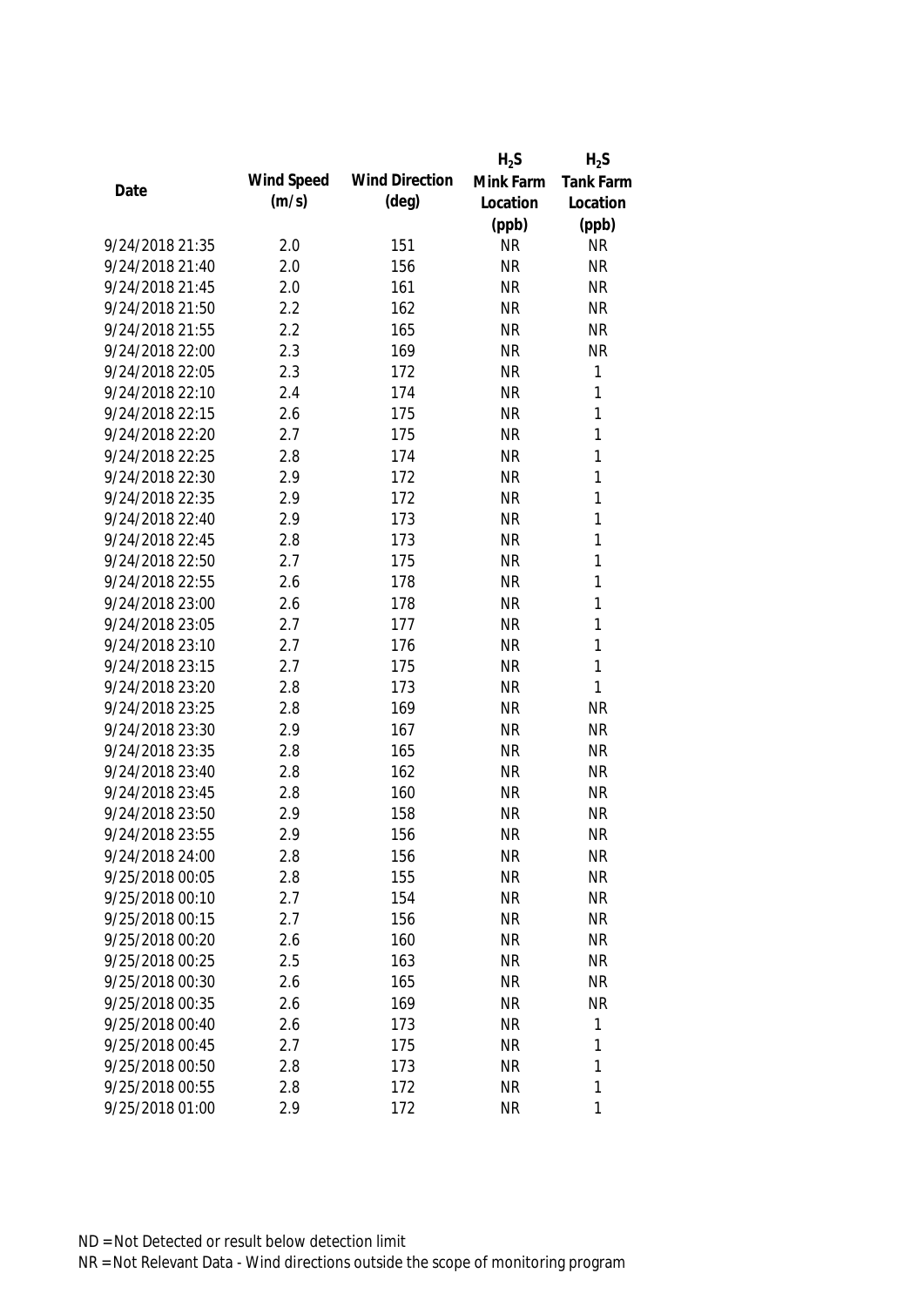|                 |            |                       | $H_2S$    | $H_2S$           |
|-----------------|------------|-----------------------|-----------|------------------|
| Date            | Wind Speed | <b>Wind Direction</b> | Mink Farm | <b>Tank Farm</b> |
|                 | (m/s)      | $(\text{deg})$        | Location  | Location         |
|                 |            |                       | (ppb)     | (ppb)            |
| 9/25/2018 01:05 | 3.0        | 171                   | <b>NR</b> | 1                |
| 9/25/2018 01:10 | 3.1        | 171                   | <b>NR</b> | 1                |
| 9/25/2018 01:15 | 3.1        | 171                   | <b>NR</b> | 1                |
| 9/25/2018 01:20 | 3.2        | 171                   | <b>NR</b> | 1                |
| 9/25/2018 01:25 | 3.1        | 171                   | <b>NR</b> | 1                |
| 9/25/2018 01:30 | 3.1        | 172                   | <b>NR</b> | 1                |
| 9/25/2018 01:35 | 3.1        | 172                   | <b>NR</b> | 1                |
| 9/25/2018 01:40 | 3.1        | 172                   | <b>NR</b> | 1                |
| 9/25/2018 01:45 | 3.0        | 172                   | <b>NR</b> | 1                |
| 9/25/2018 01:50 | 3.0        | 172                   | <b>NR</b> | 1                |
| 9/25/2018 01:55 | 3.1        | 172                   | <b>NR</b> | 1                |
| 9/25/2018 02:00 | 3.1        | 170                   | <b>NR</b> | 1                |
| 9/25/2018 02:05 | 3.1        | 170                   | <b>NR</b> | 1                |
| 9/25/2018 02:10 | 3.0        | 169                   | <b>NR</b> | <b>NR</b>        |
| 9/25/2018 02:15 | 3.0        | 169                   | <b>NR</b> | <b>NR</b>        |
| 9/25/2018 02:20 | 3.0        | 168                   | <b>NR</b> | <b>NR</b>        |
| 9/25/2018 02:25 | 3.1        | 169                   | <b>NR</b> | <b>NR</b>        |
| 9/25/2018 02:30 | 3.1        | 170                   | <b>NR</b> | 1                |
| 9/25/2018 02:35 | 2.9        | 172                   | <b>NR</b> | 1                |
| 9/25/2018 02:40 | 2.9        | 174                   | <b>NR</b> | 1                |
| 9/25/2018 02:45 | 2.8        | 176                   | <b>NR</b> | 1                |
| 9/25/2018 02:50 | 2.7        | 177                   | <b>NR</b> | 1                |
| 9/25/2018 02:55 | 2.7        | 178                   | <b>NR</b> | 1                |
| 9/25/2018 03:00 | 2.7        | 178                   | <b>NR</b> | 1                |
| 9/25/2018 03:05 | 2.7        | 178                   | <b>NR</b> | 1                |
| 9/25/2018 03:10 | 2.8        | 177                   | <b>NR</b> | 1                |
| 9/25/2018 03:15 | 2.9        | 175                   | <b>NR</b> | 1                |
| 9/25/2018 03:20 | 3.0        | 173                   | <b>NR</b> | 1                |
| 9/25/2018 03:25 | 3.0        | 171                   | <b>NR</b> | 1                |
| 9/25/2018 03:30 | 2.9        | 168                   | <b>NR</b> | <b>NR</b>        |
| 9/25/2018 03:35 | 2.9        | 166                   | <b>NR</b> | <b>NR</b>        |
| 9/25/2018 03:40 | 2.7        | 163                   | <b>NR</b> | <b>NR</b>        |
| 9/25/2018 03:45 | 2.6        | 162                   | <b>NR</b> | <b>NR</b>        |
| 9/25/2018 03:50 | 2.5        | 164                   | <b>NR</b> | <b>NR</b>        |
| 9/25/2018 03:55 | 2.5        | 162                   | <b>NR</b> | <b>NR</b>        |
| 9/25/2018 04:00 | 2.5        | 162                   | <b>NR</b> | <b>NR</b>        |
| 9/25/2018 04:05 | 2.5        | 162                   | <b>NR</b> | <b>NR</b>        |
| 9/25/2018 04:10 | 2.7        | 162                   | <b>NR</b> | <b>NR</b>        |
| 9/25/2018 04:15 | 2.9        | 161                   | <b>NR</b> | <b>NR</b>        |
| 9/25/2018 04:20 | 2.9        | 159                   | <b>NR</b> | <b>NR</b>        |
| 9/25/2018 04:25 | 3.1        | 159                   | <b>NR</b> | <b>NR</b>        |
| 9/25/2018 04:30 | 3.2        | 158                   | <b>NR</b> | <b>NR</b>        |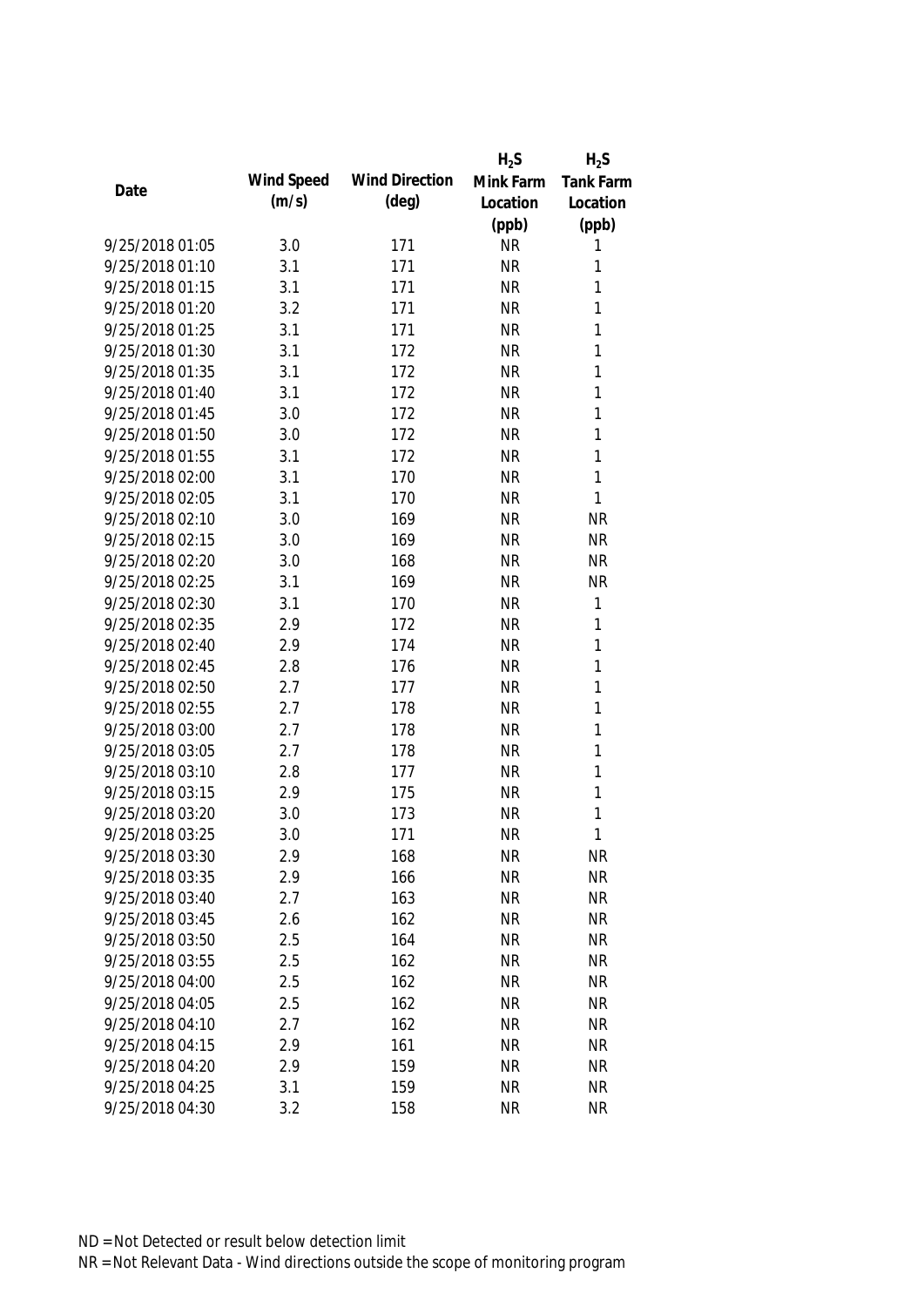|                 |            |                       | $H_2S$    | $H_2S$         |
|-----------------|------------|-----------------------|-----------|----------------|
| Date            | Wind Speed | <b>Wind Direction</b> | Mink Farm | Tank Farm      |
|                 | (m/s)      | $(\text{deg})$        | Location  | Location       |
|                 |            |                       | (ppb)     | (ppb)          |
| 9/25/2018 04:35 | 3.3        | 158                   | <b>NR</b> | <b>NR</b>      |
| 9/25/2018 04:40 | 3.4        | 159                   | <b>NR</b> | <b>NR</b>      |
| 9/25/2018 04:45 | 3.4        | 161                   | <b>NR</b> | <b>NR</b>      |
| 9/25/2018 04:50 | 3.4        | 161                   | <b>NR</b> | <b>NR</b>      |
| 9/25/2018 04:55 | 3.3        | 162                   | <b>NR</b> | <b>NR</b>      |
| 9/25/2018 05:00 | 3.2        | 164                   | <b>NR</b> | <b>NR</b>      |
| 9/25/2018 05:05 | 3.3        | 167                   | <b>NR</b> | <b>NR</b>      |
| 9/25/2018 05:10 | 3.5        | 168                   | <b>NR</b> | <b>NR</b>      |
| 9/25/2018 05:15 | 3.5        | 168                   | <b>NR</b> | <b>NR</b>      |
| 9/25/2018 05:20 | 3.4        | 169                   | <b>NR</b> | <b>NR</b>      |
| 9/25/2018 05:25 | 3.4        | 168                   | <b>NR</b> | <b>NR</b>      |
| 9/25/2018 05:30 | 3.4        | 167                   | <b>NR</b> | <b>NR</b>      |
| 9/25/2018 05:35 | 3.3        | 164                   | <b>NR</b> | <b>NR</b>      |
| 9/25/2018 05:40 | 3.0        | 163                   | <b>NR</b> | <b>NR</b>      |
| 9/25/2018 05:45 | 2.9        | 164                   | <b>NR</b> | <b>NR</b>      |
| 9/25/2018 05:50 | 2.8        | 163                   | <b>NR</b> | <b>NR</b>      |
| 9/25/2018 05:55 | 2.8        | 164                   | <b>NR</b> | <b>NR</b>      |
| 9/25/2018 06:00 | 2.6        | 167                   | <b>NR</b> | <b>NR</b>      |
| 9/25/2018 06:05 | 2.5        | 170                   | <b>NR</b> | $\mathbf{1}$   |
| 9/25/2018 06:10 | 2.1        | 175                   | <b>NR</b> | 1              |
| 9/25/2018 06:15 | 1.8        | 177                   | <b>NR</b> | $\mathbf{1}$   |
| 9/25/2018 06:20 | 1.4        | 190                   | <b>NR</b> | $\mathbf{1}$   |
| 9/25/2018 06:25 | 1.2        | 205                   | <b>NR</b> | $\mathbf{1}$   |
| 9/25/2018 06:30 | 1.4        | 214                   | <b>NR</b> | $\mathbf{1}$   |
| 9/25/2018 06:35 | 1.4        | 220                   | <b>NR</b> | $\mathbf{1}$   |
| 9/25/2018 06:40 | 1.5        | 215                   | <b>NR</b> | $\mathbf{1}$   |
| 9/25/2018 06:45 | 1.7        | 214                   | <b>NR</b> | 1              |
| 9/25/2018 06:50 | 1.9        | 205                   | <b>NR</b> | 1              |
| 9/25/2018 06:55 | 2.0        | 198                   | <b>NR</b> | 1              |
| 9/25/2018 07:00 | 2.0        | 193                   | <b>NR</b> | 1              |
| 9/25/2018 07:05 | 2.1        | 197                   | <b>NR</b> | 1              |
| 9/25/2018 07:10 | $2.2\,$    | 195                   | <b>NR</b> | 1              |
| 9/25/2018 07:15 | 2.1        | 200                   | <b>NR</b> | 1              |
| 9/25/2018 07:20 | 2.3        | 206                   | <b>NR</b> | 1              |
| 9/25/2018 07:25 | 2.2        | 209                   | <b>NR</b> | 1              |
| 9/25/2018 07:30 | 2.2        | 218                   | <b>NR</b> | 1              |
| 9/25/2018 07:35 | 2.1        | 222                   | <b>NR</b> | 1              |
| 9/25/2018 07:40 | 2.2        | 230                   | 1         | 1              |
| 9/25/2018 07:45 | 2.1        | 236                   | 1         | 1              |
| 9/25/2018 07:50 | 2.0        | 243                   | 1         | 1              |
| 9/25/2018 07:55 | 2.0        | 251                   | 1         | 1              |
| 9/25/2018 08:00 | 1.9        | 254                   | 1         | $\overline{2}$ |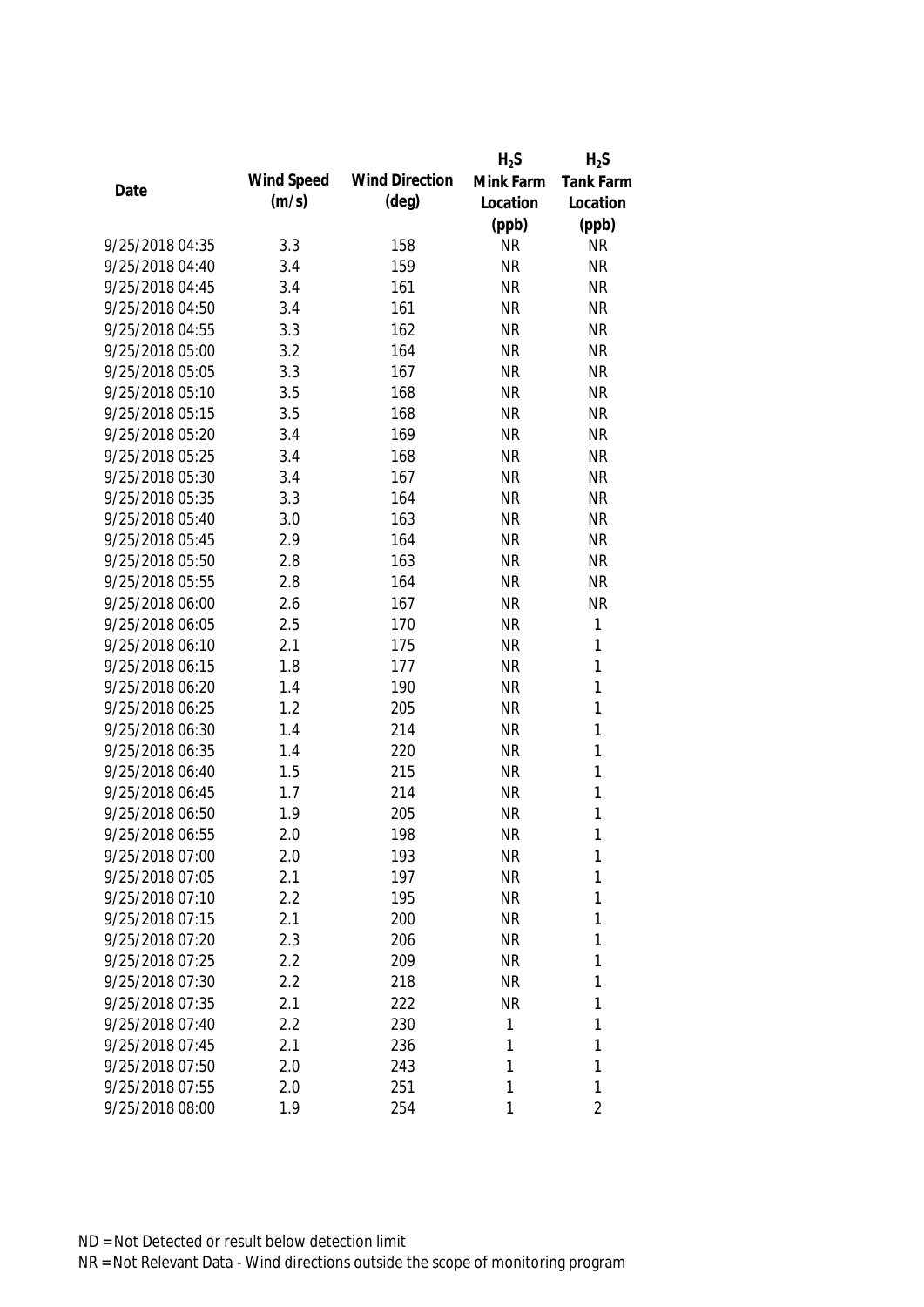|                 |            |                       | $H_2S$    | $H_2S$           |
|-----------------|------------|-----------------------|-----------|------------------|
| Date            | Wind Speed | <b>Wind Direction</b> | Mink Farm | <b>Tank Farm</b> |
|                 | (m/s)      | $(\text{deg})$        | Location  | Location         |
|                 |            |                       | (ppb)     | (ppb)            |
| 9/25/2018 08:05 | 1.9        | 252                   | 1         | 2                |
| 9/25/2018 08:10 | 1.9        | 251                   | 1         | 1                |
| 9/25/2018 08:15 | 2.0        | 248                   | 1         | 1                |
| 9/25/2018 08:20 | 2.2        | 246                   | 1         | 1                |
| 9/25/2018 08:25 | 2.2        | 245                   | 1         | $\overline{2}$   |
| 9/25/2018 08:30 | 2.4        | 244                   | 1         | $\overline{2}$   |
| 9/25/2018 08:35 | 2.3        | 240                   | 1         | $\overline{2}$   |
| 9/25/2018 08:40 | 2.1        | 238                   | 1         | $\overline{2}$   |
| 9/25/2018 08:45 | 1.9        | 232                   | 1         | $\overline{2}$   |
| 9/25/2018 08:50 | 1.6        | 226                   | <b>NR</b> | $\overline{2}$   |
| 9/25/2018 08:55 | 1.4        | 219                   | <b>NR</b> | 1                |
| 9/25/2018 09:00 | 1.2        | 206                   | <b>NR</b> | 1                |
| 9/25/2018 09:05 | 1.2        | 203                   | <b>NR</b> | 1                |
| 9/25/2018 09:10 | 1.3        | 209                   | <b>NR</b> | 1                |
| 9/25/2018 09:15 | 1.5        | 221                   | <b>NR</b> | 1                |
| 9/25/2018 09:20 | 1.6        | 235                   | <b>NR</b> | <b>NR</b>        |
| 9/25/2018 09:25 | 1.7        | 246                   | <b>NR</b> | <b>NR</b>        |
| 9/25/2018 09:30 | 1.6        | 255                   | 1         | $\overline{2}$   |
| 9/25/2018 09:35 | 1.6        | 261                   | 1         | $\overline{2}$   |
| 9/25/2018 09:40 | 1.6        | 253                   | 1         | $\overline{2}$   |
| 9/25/2018 09:45 | 1.5        | 246                   | 1         | $\overline{2}$   |
| 9/25/2018 09:50 | 1.5        | 236                   | 1         | $\overline{2}$   |
| 9/25/2018 09:55 | 1.5        | 229                   | <b>NR</b> | $\overline{2}$   |
| 9/25/2018 10:00 | 1.5        | 231                   | 1         | 1                |
| 9/25/2018 10:05 | 1.5        | 234                   | 1         | 1                |
| 9/25/2018 10:10 | 1.5        | 236                   | 1         | 1                |
| 9/25/2018 10:15 | 1.9        | 227                   | <b>NR</b> | 1                |
| 9/25/2018 10:20 | 2.2        | 217                   | <b>NR</b> | 1                |
| 9/25/2018 10:25 | 2.4        | 206                   | <b>NR</b> | 1                |
| 9/25/2018 10:30 | 2.6        | 195                   | <b>NR</b> | 1                |
| 9/25/2018 10:35 | 3.0        | 184                   | <b>NR</b> | 1                |
| 9/25/2018 10:40 | 3.4        | 178                   | <b>NR</b> | 1                |
| 9/25/2018 10:45 | 3.5        | 177                   | <b>NR</b> | 1                |
| 9/25/2018 10:50 | 3.5        | 178                   | <b>NR</b> | 1                |
| 9/25/2018 10:55 | 3.5        | 179                   | <b>NR</b> | 1                |
| 9/25/2018 11:00 | 3.7        | 180                   | <b>NR</b> | 1                |
| 9/25/2018 11:05 | 3.8        | 178                   | <b>NR</b> | 1                |
| 9/25/2018 11:10 | 3.9        | 180                   | <b>NR</b> | 1                |
| 9/25/2018 11:15 | 3.9        | 182                   | <b>NR</b> | 1                |
| 9/25/2018 11:20 | 3.9        | 182                   | <b>NR</b> | 1                |
| 9/25/2018 11:25 | 4.0        | 183                   | <b>NR</b> | 1                |
| 9/25/2018 11:30 | 4.0        | 182                   | <b>NR</b> | 1                |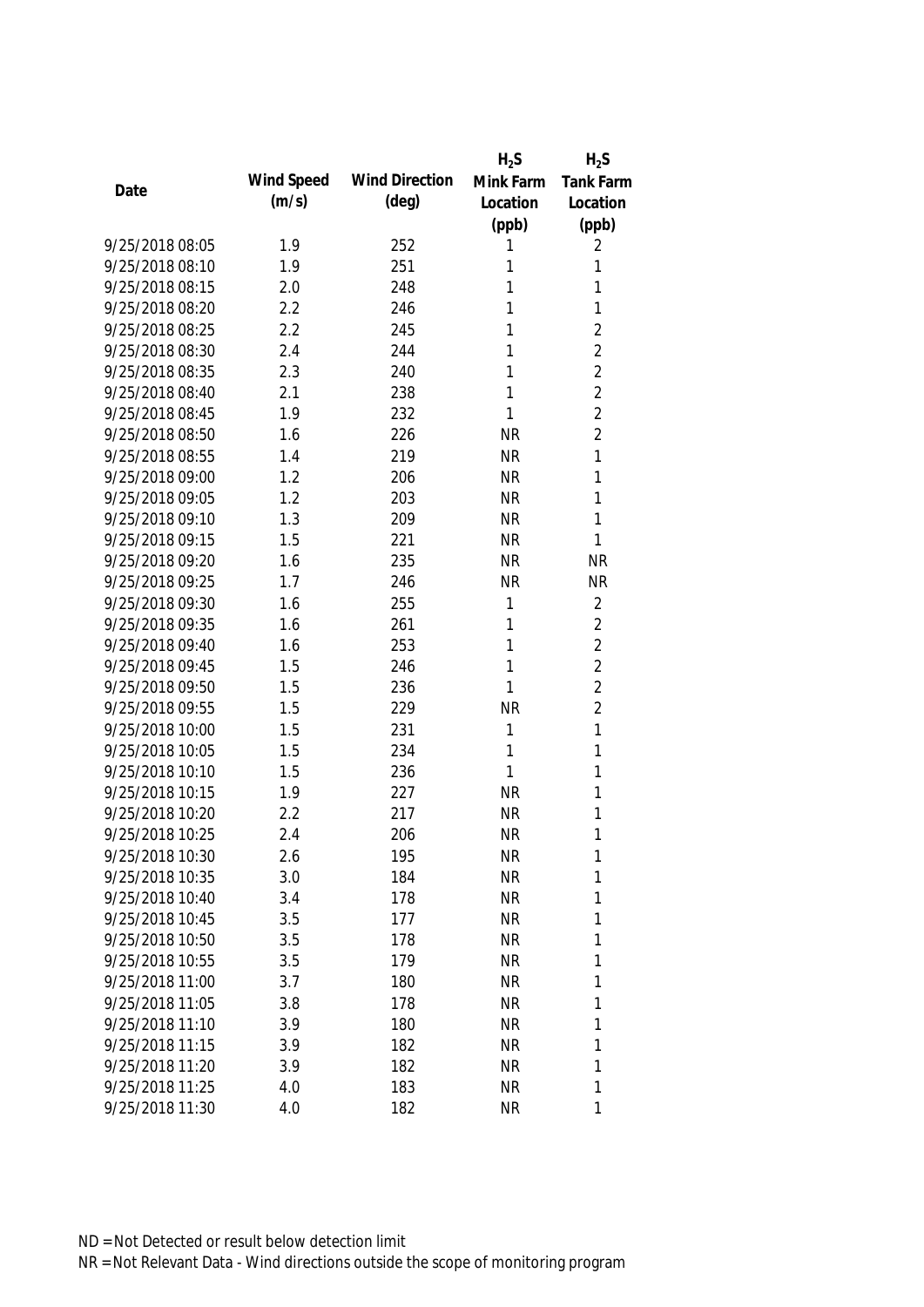|                 |            |                       | $H_2S$    | $H_2S$           |
|-----------------|------------|-----------------------|-----------|------------------|
| Date            | Wind Speed | <b>Wind Direction</b> | Mink Farm | <b>Tank Farm</b> |
|                 | (m/s)      | $(\text{deg})$        | Location  | Location         |
|                 |            |                       | (ppb)     | (ppb)            |
| 9/25/2018 11:35 | 3.9        | 191                   | <b>NR</b> | 1                |
| 9/25/2018 11:40 | 3.8        | 193                   | <b>NR</b> | $\overline{2}$   |
| 9/25/2018 11:45 | 3.9        | 196                   | <b>NR</b> | $\overline{2}$   |
| 9/25/2018 11:50 | 4.0        | 203                   | <b>NR</b> | $\overline{2}$   |
| 9/25/2018 11:55 | 4.0        | 207                   | <b>NR</b> | $\mathbf{1}$     |
| 9/25/2018 12:00 | 4.1        | 206                   | <b>NR</b> | $\sqrt{2}$       |
| 9/25/2018 12:05 | 4.0        | 200                   | <b>NR</b> | $\overline{2}$   |
| 9/25/2018 12:10 | 4.0        | 202                   | <b>NR</b> | $\overline{2}$   |
| 9/25/2018 12:15 | 4.0        | 202                   | <b>NR</b> | $\overline{2}$   |
| 9/25/2018 12:20 | 4.0        | 197                   | <b>NR</b> | $\overline{2}$   |
| 9/25/2018 12:25 | 4.4        | 193                   | <b>NR</b> | $\overline{2}$   |
| 9/25/2018 12:30 | 4.4        | 193                   | <b>NR</b> | $\overline{2}$   |
| 9/25/2018 12:35 | 4.5        | 194                   | <b>NR</b> | $\overline{2}$   |
| 9/25/2018 12:40 | 4.7        | 193                   | <b>NR</b> | $\mathbf{1}$     |
| 9/25/2018 12:45 | 4.7        | 192                   | <b>NR</b> | $\mathbf{1}$     |
| 9/25/2018 12:50 | 4.7        | 189                   | <b>NR</b> | $\mathbf{1}$     |
| 9/25/2018 12:55 | 4.5        | 188                   | <b>NR</b> | 1                |
| 9/25/2018 13:00 | 4.7        | 185                   | <b>NR</b> | 1                |
| 9/25/2018 13:05 | 4.8        | 182                   | <b>NR</b> | $\mathbf{1}$     |
| 9/25/2018 13:10 | 4.6        | 179                   | <b>NR</b> | 1                |
| 9/25/2018 13:15 | 4.6        | 178                   | <b>NR</b> | 1                |
| 9/25/2018 13:20 | 4.7        | 180                   | <b>NR</b> | $\mathbf{1}$     |
| 9/25/2018 13:25 | 4.7        | 181                   | <b>NR</b> | $\mathbf{1}$     |
| 9/25/2018 13:30 | 4.7        | 185                   | <b>NR</b> | 1                |
| 9/25/2018 13:35 | 4.7        | 190                   | <b>NR</b> | $\mathbf{1}$     |
| 9/25/2018 13:40 | 4.9        | 194                   | <b>NR</b> | 1                |
| 9/25/2018 13:45 | 5.0        | 195                   | <b>NR</b> | 1                |
| 9/25/2018 13:50 | 5.0        | 199                   | <b>NR</b> | 1                |
| 9/25/2018 13:55 | 5.1        | 203                   | <b>NR</b> | 1                |
| 9/25/2018 14:00 | 5.1        | 203                   | <b>NR</b> | 1                |
| 9/25/2018 14:05 | 5.1        | 199                   | <b>NR</b> | 1                |
| 9/25/2018 14:10 | 4.9        | 200                   | <b>NR</b> | 1                |
| 9/25/2018 14:15 | 5.0        | 200                   | <b>NR</b> | 1                |
| 9/25/2018 14:20 | 5.2        | 201                   | <b>NR</b> | 1                |
| 9/25/2018 14:25 | 5.4        | 204                   | <b>NR</b> | 1                |
| 9/25/2018 14:30 | 5.1        | 206                   | <b>NR</b> | 1                |
| 9/25/2018 14:35 | 5.0        | 212                   | <b>NR</b> | 1                |
| 9/25/2018 14:40 | 5.6        | 214                   | <b>NR</b> | 1                |
| 9/25/2018 14:45 | 5.7        | 216                   | <b>NR</b> | 1                |
| 9/25/2018 14:50 | 5.7        | 214                   | <b>NR</b> | 1                |
| 9/25/2018 14:55 | 5.7        | 212                   | <b>NR</b> | 1                |
| 9/25/2018 15:00 | 6.2        | 213                   | <b>NR</b> | 1                |
|                 |            |                       |           |                  |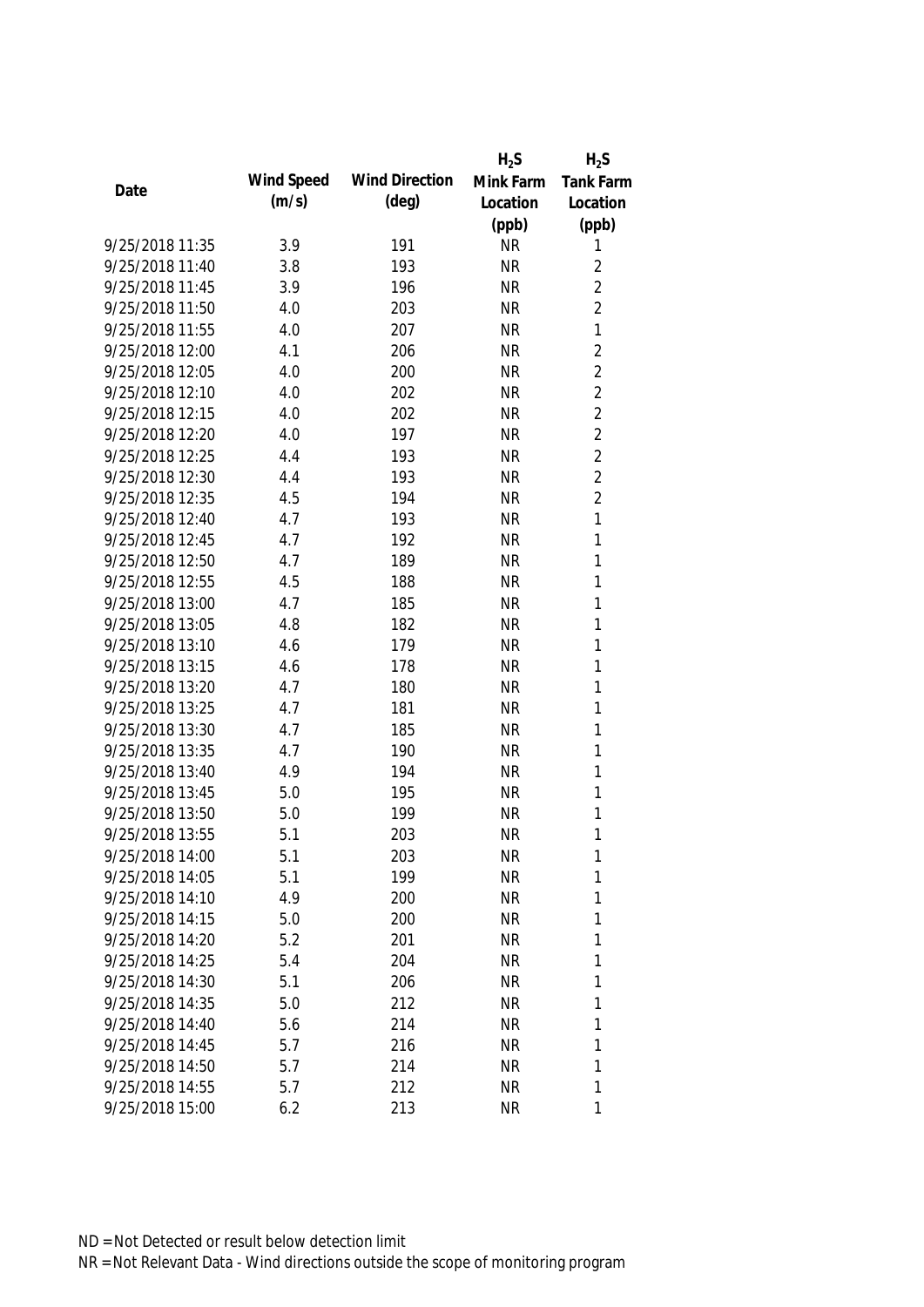|                 |            |                       | $H_2S$    | $H_2S$         |
|-----------------|------------|-----------------------|-----------|----------------|
| Date            | Wind Speed | <b>Wind Direction</b> | Mink Farm | Tank Farm      |
|                 | (m/s)      | $(\text{deg})$        | Location  | Location       |
|                 |            |                       | (ppb)     | (ppb)          |
| 9/25/2018 15:05 | 6.2        | 213                   | <b>NR</b> | 1              |
| 9/25/2018 15:10 | 5.7        | 212                   | <b>NR</b> | 1              |
| 9/25/2018 15:15 | 5.3        | 213                   | <b>NR</b> | 1              |
| 9/25/2018 15:20 | 5.4        | 216                   | <b>NR</b> | 1              |
| 9/25/2018 15:25 | 5.6        | 216                   | <b>NR</b> | 1              |
| 9/25/2018 15:30 | 5.7        | 217                   | <b>NR</b> | 1              |
| 9/25/2018 15:35 | 5.9        | 216                   | <b>NR</b> | 1              |
| 9/25/2018 15:40 | 6.3        | 217                   | <b>NR</b> | 1              |
| 9/25/2018 15:45 | 6.5        | 217                   | <b>NR</b> | $\mathbf{1}$   |
| 9/25/2018 15:50 | 6.2        | 217                   | <b>NR</b> | 1              |
| 9/25/2018 15:55 | 6.2        | 221                   | <b>NR</b> | $\mathbf{1}$   |
| 9/25/2018 16:00 | 6.0        | 224                   | <b>NR</b> | $\overline{2}$ |
| 9/25/2018 16:05 | 6.1        | 226                   | <b>NR</b> | $\overline{2}$ |
| 9/25/2018 16:10 | 6.0        | 226                   | <b>NR</b> | $\overline{2}$ |
| 9/25/2018 16:15 | 5.8        | 229                   | <b>NR</b> | $\mathbf{1}$   |
| 9/25/2018 16:20 | 5.9        | 231                   | 1         | $\mathbf{1}$   |
| 9/25/2018 16:25 | 6.0        | 228                   | <b>NR</b> | 1              |
| 9/25/2018 16:30 | 6.2        | 225                   | <b>NR</b> | $\mathbf{1}$   |
| 9/25/2018 16:35 | 6.2        | 224                   | <b>NR</b> | 1              |
| 9/25/2018 16:40 | 6.0        | 223                   | <b>NR</b> | $\mathbf{1}$   |
| 9/25/2018 16:45 | 6.1        | 220                   | <b>NR</b> | 1              |
| 9/25/2018 16:50 | 6.2        | 217                   | <b>NR</b> | 1              |
| 9/25/2018 16:55 | 6.1        | 218                   | <b>NR</b> | 1              |
| 9/25/2018 17:00 | 6.0        | 218                   | <b>NR</b> | 1              |
| 9/25/2018 17:05 | 5.8        | 219                   | <b>NR</b> | 1              |
| 9/25/2018 17:10 | 5.6        | 221                   | <b>NR</b> | 1              |
| 9/25/2018 17:15 | 5.5        | 227                   | <b>NR</b> | $\overline{2}$ |
| 9/25/2018 17:20 | 5.4        | 231                   | 1         | $\overline{2}$ |
| 9/25/2018 17:25 | 4.9        | 240                   | <b>ND</b> | $\overline{2}$ |
| 9/25/2018 17:30 | 5.0        | 251                   | <b>ND</b> | $\overline{2}$ |
| 9/25/2018 17:35 | 5.4        | 264                   | 1         | $\mathbf{1}$   |
| 9/25/2018 17:40 | 6.2        | 278                   | 1         | <b>NR</b>      |
| 9/25/2018 17:45 | 6.9        | 290                   | 1         | <b>NR</b>      |
| 9/25/2018 17:50 | 6.9        | 298                   | 1         | <b>NR</b>      |
| 9/25/2018 17:55 | 6.9        | 301                   | 1         | <b>NR</b>      |
| 9/25/2018 18:00 | 6.2        | 302                   | 1         | <b>NR</b>      |
| 9/25/2018 18:05 | 5.3        | 290                   | <b>NR</b> | <b>NR</b>      |
| 9/25/2018 18:10 | 4.2        | 273                   | <b>NR</b> | <b>NR</b>      |
| 9/25/2018 18:15 | 3.2        | 250                   | <b>NR</b> | <b>NR</b>      |
| 9/25/2018 18:20 | 2.8        | 229                   | <b>NR</b> | <b>NR</b>      |
| 9/25/2018 18:25 | 2.8        | 218                   | <b>NR</b> | $\mathbf{1}$   |
| 9/25/2018 18:30 | 2.7        | 210                   | <b>NR</b> | 1              |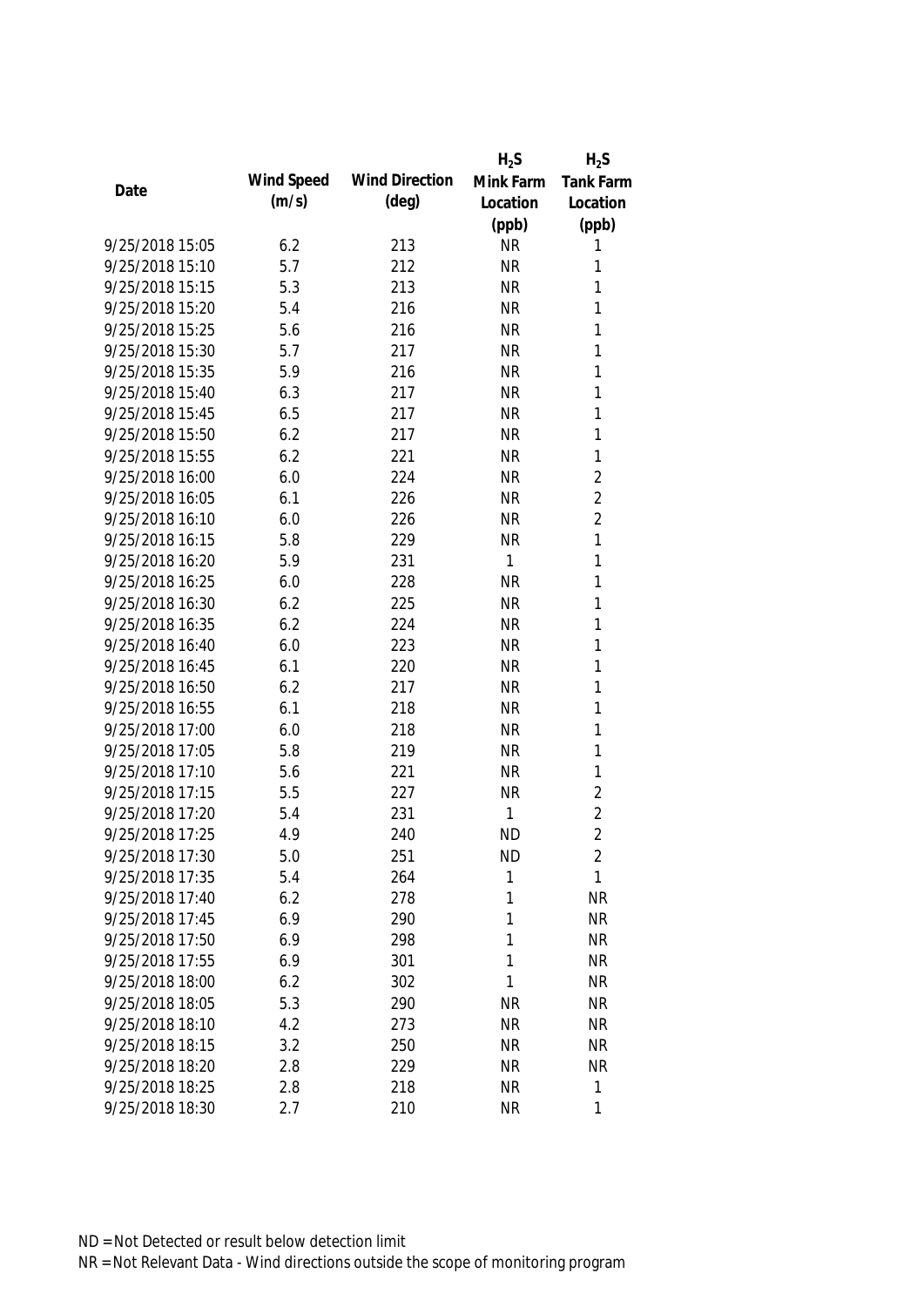|                 |            |                       | $H_2S$    | $H_2S$         |
|-----------------|------------|-----------------------|-----------|----------------|
| Date            | Wind Speed | <b>Wind Direction</b> | Mink Farm | Tank Farm      |
|                 | (m/s)      | $(\text{deg})$        | Location  | Location       |
|                 |            |                       | (ppb)     | (ppb)          |
| 9/25/2018 18:35 | 2.6        | 211                   | <b>NR</b> | 1              |
| 9/25/2018 18:40 | 2.7        | 212                   | <b>NR</b> | 1              |
| 9/25/2018 18:45 | 2.9        | 209                   | <b>NR</b> | 1              |
| 9/25/2018 18:50 | 3.0        | 208                   | <b>NR</b> | 1              |
| 9/25/2018 18:55 | 2.9        | 203                   | <b>NR</b> | 1              |
| 9/25/2018 19:00 | 2.9        | 200                   | <b>NR</b> | 1              |
| 9/25/2018 19:05 | 3.0        | 199                   | <b>NR</b> | 1              |
| 9/25/2018 19:10 | 3.0        | 200                   | <b>NR</b> | 1              |
| 9/25/2018 19:15 | 2.9        | 206                   | <b>NR</b> | 1              |
| 9/25/2018 19:20 | 3.1        | 211                   | <b>NR</b> | 1              |
| 9/25/2018 19:25 | 3.3        | 216                   | <b>NR</b> | 1              |
| 9/25/2018 19:30 | 3.4        | 223                   | <b>NR</b> | 1              |
| 9/25/2018 19:35 | 3.7        | 231                   | 1         | 1              |
| 9/25/2018 19:40 | 3.9        | 238                   | 1         | 1              |
| 9/25/2018 19:45 | 3.9        | 246                   | 1         | 1              |
| 9/25/2018 19:50 | 3.8        | 255                   | 1         | 1              |
| 9/25/2018 19:55 | 3.7        | 264                   | 1         | 1              |
| 9/25/2018 20:00 | 3.5        | 268                   | 1         | $\mathbf{1}$   |
| 9/25/2018 20:05 | 3.3        | 274                   | 1         | $\mathbf{1}$   |
| 9/25/2018 20:10 | 3.2        | 277                   | 1         | <b>NR</b>      |
| 9/25/2018 20:15 | 3.1        | 277                   | 1         | <b>NR</b>      |
| 9/25/2018 20:20 | 3.1        | 279                   | 1         | <b>NR</b>      |
| 9/25/2018 20:25 | 3.0        | 277                   | 1         | <b>NR</b>      |
| 9/25/2018 20:30 | 3.0        | 274                   | 1         | 1              |
| 9/25/2018 20:35 | 2.9        | 268                   | 1         | 1              |
| 9/25/2018 20:40 | 2.8        | 266                   | 1         | 1              |
| 9/25/2018 20:45 | 2.6        | 263                   | 1         | 1              |
| 9/25/2018 20:50 | 2.5        | 260                   | 1         | 1              |
| 9/25/2018 20:55 | 2.6        | 257                   | 1         | $\overline{2}$ |
| 9/25/2018 21:00 | 2.5        | 257                   | 1         | 2              |
| 9/25/2018 21:05 | 2.5        | 261                   | 1         | $\overline{2}$ |
| 9/25/2018 21:10 | 2.6        | 262                   | 1         | $\overline{2}$ |
| 9/25/2018 21:15 | 2.6        | 263                   | 1         | $\overline{2}$ |
| 9/25/2018 21:20 | 2.6        | 265                   | 1         | $\overline{2}$ |
| 9/25/2018 21:25 | 2.6        | 268                   | 1         | $\overline{2}$ |
| 9/25/2018 21:30 | 2.7        | 270                   | 1         | 1              |
| 9/25/2018 21:35 | 2.9        | 272                   | 1         | 1              |
| 9/25/2018 21:40 | 2.9        | 275                   | 1         | 1              |
| 9/25/2018 21:45 | 3.1        | 281                   | 1         | <b>NR</b>      |
| 9/25/2018 21:50 | 3.2        | 286                   | 1         | <b>NR</b>      |
| 9/25/2018 21:55 | 3.3        | 290                   | 1         | <b>NR</b>      |
| 9/25/2018 22:00 | 3.4        | 295                   | 1         | <b>NR</b>      |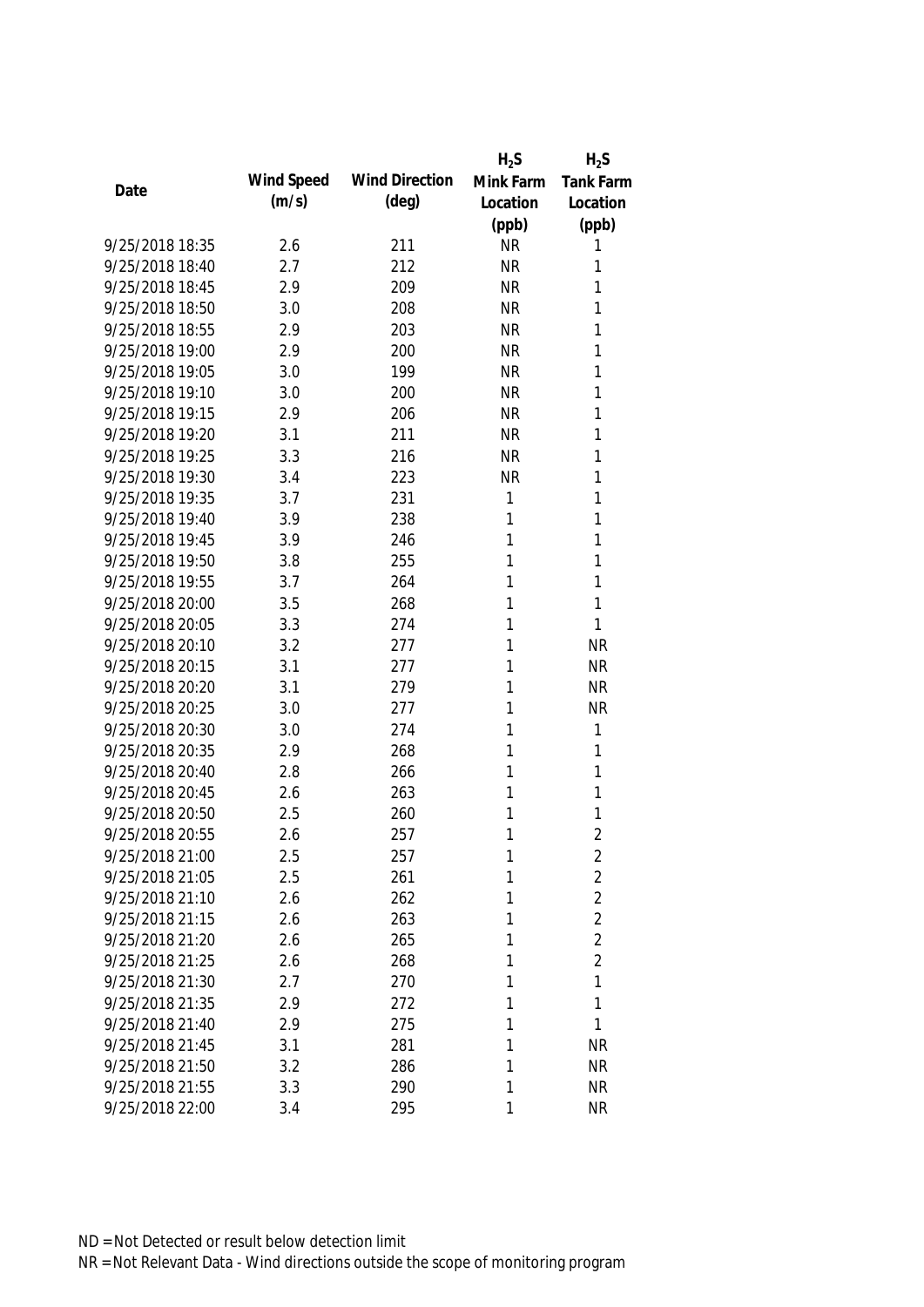|                 |            |                       | $H_2S$    | $H_2S$    |
|-----------------|------------|-----------------------|-----------|-----------|
| Date            | Wind Speed | <b>Wind Direction</b> | Mink Farm | Tank Farm |
|                 | (m/s)      | $(\text{deg})$        | Location  | Location  |
|                 |            |                       | (ppb)     | (ppb)     |
| 9/25/2018 22:05 | 3.5        | 298                   | 1         | <b>NR</b> |
| 9/25/2018 22:10 | 4.0        | 301                   | 1         | <b>NR</b> |
| 9/25/2018 22:15 | 4.1        | 305                   | 1         | <b>NR</b> |
| 9/25/2018 22:20 | 4.3        | 310                   | 1         | <b>NR</b> |
| 9/25/2018 22:25 | 4.6        | 315                   | 1         | <b>NR</b> |
| 9/25/2018 22:30 | 4.6        | 320                   | 1         | <b>NR</b> |
| 9/25/2018 22:35 | 4.5        | 325                   | 1         | <b>NR</b> |
| 9/25/2018 22:40 | 4.4        | 327                   | 1         | <b>NR</b> |
| 9/25/2018 22:45 | 4.3        | 327                   | 1         | <b>NR</b> |
| 9/25/2018 22:50 | 4.4        | 326                   | 1         | <b>NR</b> |
| 9/25/2018 22:55 | 4.4        | 326                   | 1         | <b>NR</b> |
| 9/25/2018 23:00 | 4.4        | 326                   | 1         | <b>NR</b> |
| 9/25/2018 23:05 | 4.3        | 324                   | 1         | <b>NR</b> |
| 9/25/2018 23:10 | 4.3        | 321                   | 1         | <b>NR</b> |
| 9/25/2018 23:15 | 4.4        | 318                   | 1         | <b>NR</b> |
| 9/25/2018 23:20 | 4.3        | 315                   | 1         | <b>NR</b> |
| 9/25/2018 23:25 | 4.4        | 312                   | 1         | <b>NR</b> |
| 9/25/2018 23:30 | 4.6        | 308                   | 1         | <b>NR</b> |
| 9/25/2018 23:35 | 4.9        | 307                   | 1         | <b>NR</b> |
| 9/25/2018 23:40 | 5.1        | 306                   | 1         | <b>NR</b> |
| 9/25/2018 23:45 | 5.1        | 307                   | 1         | <b>NR</b> |
| 9/25/2018 23:50 | 4.8        | 307                   | 1         | <b>NR</b> |
| 9/25/2018 23:55 | 4.5        | 304                   | 1         | <b>NR</b> |
| 9/25/2018 24:00 | 4.5        | 305                   | 1         | <b>NR</b> |
| 9/26/2018 00:05 | 4.3        | 304                   | 1         | <b>NR</b> |
| 9/26/2018 00:10 | 4.2        | 304                   | 1         | <b>NR</b> |
| 9/26/2018 00:15 | 4.2        | 303                   | 1         | <b>NR</b> |
| 9/26/2018 00:20 | 4.3        | 303                   | 1         | <b>NR</b> |
| 9/26/2018 00:25 | 4.5        | 305                   | 1         | <b>NR</b> |
| 9/26/2018 00:30 | 4.4        | 305                   | 1         | <b>NR</b> |
| 9/26/2018 00:35 | 4.5        | 306                   | 1         | <b>NR</b> |
| 9/26/2018 00:40 | 4.6        | 307                   | 1         | <b>NR</b> |
| 9/26/2018 00:45 | 4.5        | 309                   | 1         | <b>NR</b> |
| 9/26/2018 00:50 | 4.6        | 309                   | <b>ND</b> | <b>NR</b> |
| 9/26/2018 00:55 | 4.7        | 310                   | 1         | <b>NR</b> |
| 9/26/2018 01:00 | 4.9        | 311                   | 1         | <b>NR</b> |
| 9/26/2018 01:05 | 4.9        | 310                   | 1         | <b>NR</b> |
| 9/26/2018 01:10 | 4.9        | 310                   | 1         | <b>NR</b> |
| 9/26/2018 01:15 | 4.8        | 311                   | 1         | <b>NR</b> |
| 9/26/2018 01:20 | 4.7        | 310                   | 1         | <b>NR</b> |
| 9/26/2018 01:25 | 4.7        | 310                   | 1         | <b>NR</b> |
| 9/26/2018 01:30 | 4.8        | 310                   | 1         | <b>NR</b> |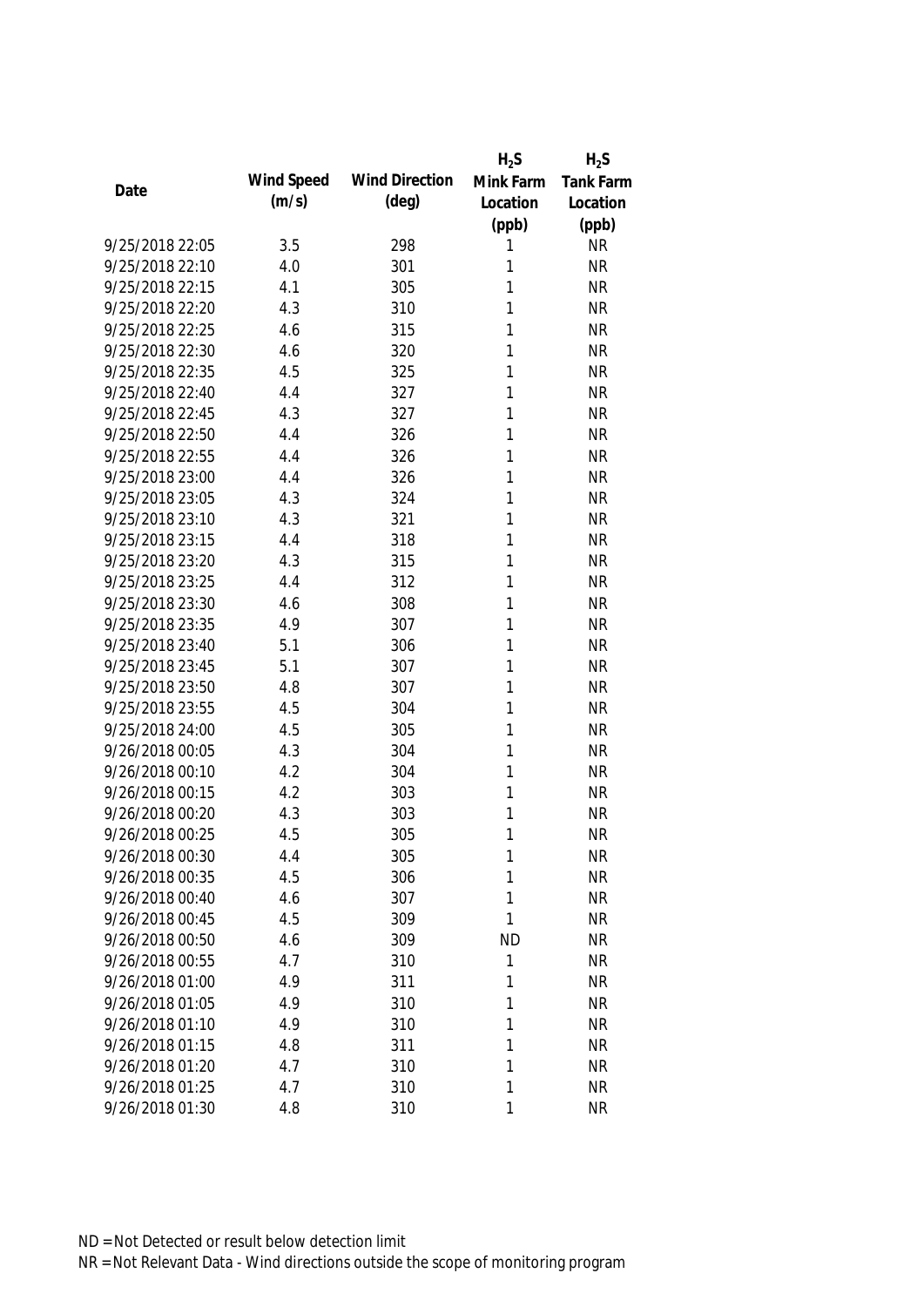|                 |            |                       | $H_2S$    | $H_2S$    |
|-----------------|------------|-----------------------|-----------|-----------|
| Date            | Wind Speed | <b>Wind Direction</b> | Mink Farm | Tank Farm |
|                 | (m/s)      | $(\text{deg})$        | Location  | Location  |
|                 |            |                       | (ppb)     | (ppb)     |
| 9/26/2018 01:35 | 4.9        | 310                   | 1         | <b>NR</b> |
| 9/26/2018 01:40 | 5.3        | 312                   | 1         | <b>NR</b> |
| 9/26/2018 01:45 | 5.5        | 311                   | <b>ND</b> | <b>NR</b> |
| 9/26/2018 01:50 | 5.6        | 312                   | <b>ND</b> | <b>NR</b> |
| 9/26/2018 01:55 | 5.4        | 314                   | 1         | <b>NR</b> |
| 9/26/2018 02:00 | 5.1        | 314                   | 1         | <b>NR</b> |
| 9/26/2018 02:05 | 5.2        | 314                   | 1         | <b>NR</b> |
| 9/26/2018 02:10 | 5.1        | 313                   | 1         | <b>NR</b> |
| 9/26/2018 02:15 | 5.2        | 313                   | 1         | <b>NR</b> |
| 9/26/2018 02:20 | 5.4        | 312                   | 1         | <b>NR</b> |
| 9/26/2018 02:25 | 5.7        | 311                   | 1         | <b>NR</b> |
| 9/26/2018 02:30 | 5.9        | 310                   | 1         | <b>NR</b> |
| 9/26/2018 02:35 | 5.9        | 310                   | 1         | <b>NR</b> |
| 9/26/2018 02:40 | 5.8        | 309                   | 1         | <b>NR</b> |
| 9/26/2018 02:45 | 5.6        | 308                   | 1         | <b>NR</b> |
| 9/26/2018 02:50 | 5.4        | 307                   | 1         | <b>NR</b> |
| 9/26/2018 02:55 | 5.3        | 307                   | 1         | <b>NR</b> |
| 9/26/2018 03:00 | 5.2        | 306                   | 1         | <b>NR</b> |
| 9/26/2018 03:05 | 5.2        | 307                   | 1         | <b>NR</b> |
| 9/26/2018 03:10 | 5.2        | 310                   | 1         | <b>NR</b> |
| 9/26/2018 03:15 | 5.2        | 310                   | 1         | <b>NR</b> |
| 9/26/2018 03:20 | 5.2        | 310                   | 1         | <b>NR</b> |
| 9/26/2018 03:25 | 5.1        | 311                   | 1         | <b>NR</b> |
| 9/26/2018 03:30 | 5.0        | 311                   | 1         | <b>NR</b> |
| 9/26/2018 03:35 | 4.9        | 309                   | 1         | <b>NR</b> |
| 9/26/2018 03:40 | 4.7        | 308                   | 1         | <b>NR</b> |
| 9/26/2018 03:45 | 4.5        | 309                   | 1         | <b>NR</b> |
| 9/26/2018 03:50 | 4.4        | 309                   | 1         | <b>NR</b> |
| 9/26/2018 03:55 | 4.4        | 308                   | 1         | <b>NR</b> |
| 9/26/2018 04:00 | 4.3        | 308                   | 1         | <b>NR</b> |
| 9/26/2018 04:05 | 4.2        | 308                   | 1         | <b>NR</b> |
| 9/26/2018 04:10 | 4.1        | 307                   | 1         | <b>NR</b> |
| 9/26/2018 04:15 | 4.1        | 307                   | 1         | <b>NR</b> |
| 9/26/2018 04:20 | 3.9        | 307                   | 1         | <b>NR</b> |
| 9/26/2018 04:25 | 3.9        | 307                   | 1         | <b>NR</b> |
| 9/26/2018 04:30 | 3.9        | 306                   | 1         | <b>NR</b> |
| 9/26/2018 04:35 | 3.9        | 307                   | 1         | <b>NR</b> |
| 9/26/2018 04:40 | 3.7        | 306                   | 1         | <b>NR</b> |
| 9/26/2018 04:45 | 3.6        | 306                   | 1         | <b>NR</b> |
| 9/26/2018 04:50 | 3.7        | 306                   | 1         | <b>NR</b> |
| 9/26/2018 04:55 | 3.5        | 306                   | 1         | <b>NR</b> |
| 9/26/2018 05:00 | 3.4        | 306                   | 1         | <b>NR</b> |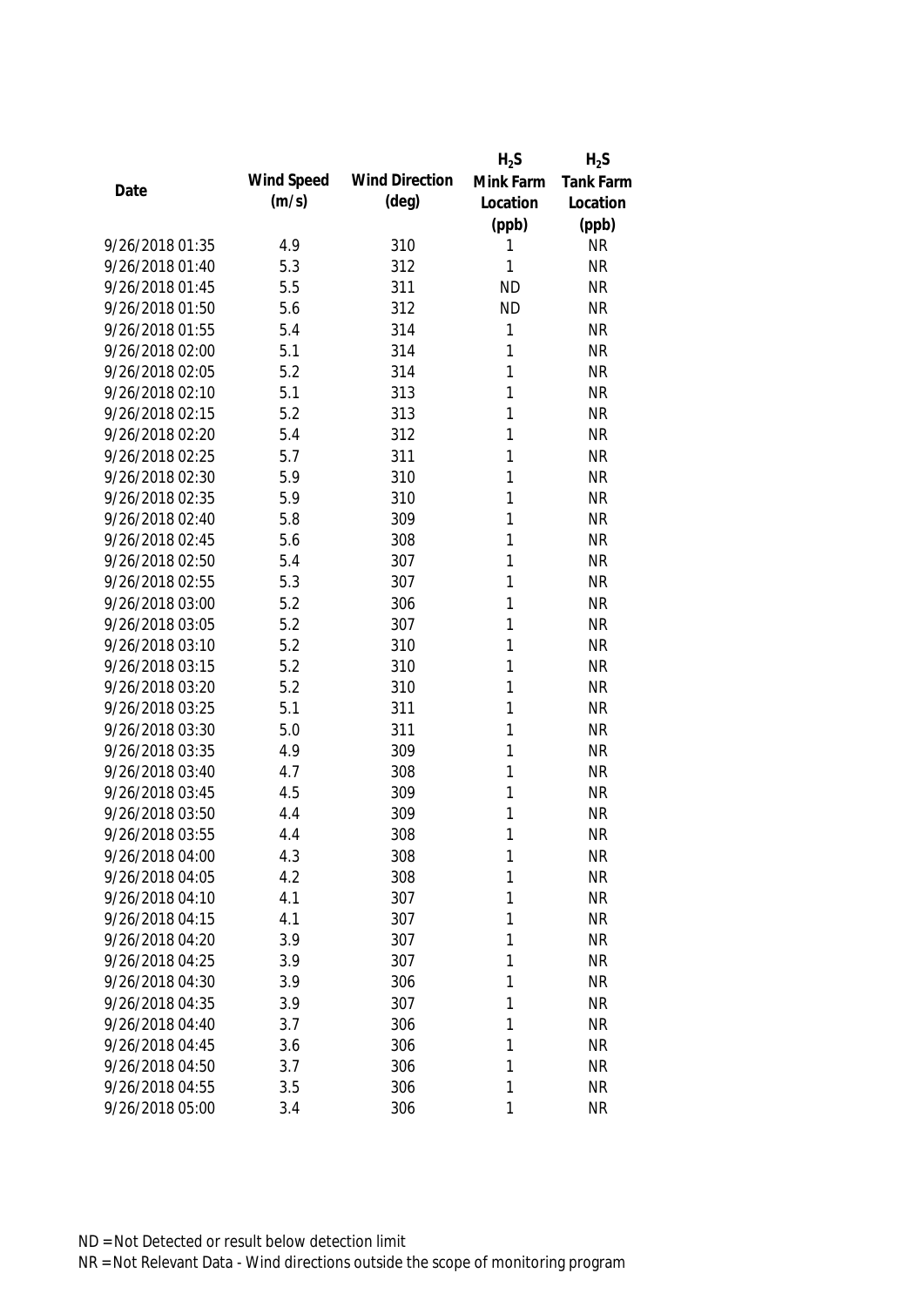|                 |            |                       | $H_2S$         | $H_2S$           |
|-----------------|------------|-----------------------|----------------|------------------|
| Date            | Wind Speed | <b>Wind Direction</b> | Mink Farm      | <b>Tank Farm</b> |
|                 | (m/s)      | $(\text{deg})$        | Location       | Location         |
|                 |            |                       | (ppb)          | (ppb)            |
| 9/26/2018 05:05 | 3.4        | 305                   | 1              | <b>NR</b>        |
| 9/26/2018 05:10 | 3.4        | 305                   | $\overline{2}$ | <b>NR</b>        |
| 9/26/2018 05:15 | 3.5        | 304                   | $\overline{2}$ | <b>NR</b>        |
| 9/26/2018 05:20 | 3.5        | 303                   | $\overline{2}$ | <b>NR</b>        |
| 9/26/2018 05:25 | 3.5        | 303                   | $\overline{2}$ | <b>NR</b>        |
| 9/26/2018 05:30 | 3.6        | 303                   | $\overline{2}$ | <b>NR</b>        |
| 9/26/2018 05:35 | 3.5        | 304                   | $\overline{2}$ | <b>NR</b>        |
| 9/26/2018 05:40 | 3.6        | 304                   | $\overline{2}$ | <b>NR</b>        |
| 9/26/2018 05:45 | 3.7        | 304                   | $\overline{2}$ | <b>NR</b>        |
| 9/26/2018 05:50 | 3.8        | 306                   | $\overline{2}$ | <b>NR</b>        |
| 9/26/2018 05:55 | 3.9        | 306                   | $\mathbf{1}$   | <b>NR</b>        |
| 9/26/2018 06:00 | 4.0        | 306                   | 1              | <b>NR</b>        |
| 9/26/2018 06:05 | 4.2        | 307                   | 1              | <b>NR</b>        |
| 9/26/2018 06:10 | 4.3        | 306                   | 1              | <b>NR</b>        |
| 9/26/2018 06:15 | 4.2        | 306                   | 1              | <b>NR</b>        |
| 9/26/2018 06:20 | 4.3        | 305                   | 1              | <b>NR</b>        |
| 9/26/2018 06:25 | 4.2        | 305                   | 1              | <b>NR</b>        |
| 9/26/2018 06:30 | 4.2        | 305                   | 1              | <b>NR</b>        |
| 9/26/2018 06:35 | 4.1        | 305                   | 1              | <b>NR</b>        |
| 9/26/2018 06:40 | 4.1        | 304                   | 1              | <b>NR</b>        |
| 9/26/2018 06:45 | 4.0        | 304                   | 1              | <b>NR</b>        |
| 9/26/2018 06:50 | 4.0        | 303                   | 1              | <b>NR</b>        |
| 9/26/2018 06:55 | 4.1        | 303                   | 1              | <b>NR</b>        |
| 9/26/2018 07:00 | 4.0        | 303                   | 1              | <b>NR</b>        |
| 9/26/2018 07:05 | 3.6        | 302                   | 1              | <b>NR</b>        |
| 9/26/2018 07:10 | 3.3        | 302                   | 1              | <b>NR</b>        |
| 9/26/2018 07:15 | 3.2        | 303                   | 1              | <b>NR</b>        |
| 9/26/2018 07:20 | 2.9        | 303                   | 1              | <b>NR</b>        |
| 9/26/2018 07:25 | 2.7        | 302                   | 1              | <b>NR</b>        |
| 9/26/2018 07:30 | 2.4        | 299                   | 2              | <b>NR</b>        |
| 9/26/2018 07:35 | 2.5        | 297                   | 2              | <b>NR</b>        |
| 9/26/2018 07:40 | 2.5        | 296                   | 3              | <b>NR</b>        |
| 9/26/2018 07:45 | 2.5        | 293                   | 4              | <b>NR</b>        |
| 9/26/2018 07:50 | 2.5        | 293                   | 4              | <b>NR</b>        |
| 9/26/2018 07:55 | 2.4        | 291                   | 4              | <b>NR</b>        |
| 9/26/2018 08:00 | 2.5        | 291                   | 4              | <b>NR</b>        |
| 9/26/2018 08:05 | 2.6        | 293                   | 4              | <b>NR</b>        |
| 9/26/2018 08:10 | 2.7        | 295                   | 3              | <b>NR</b>        |
| 9/26/2018 08:15 | 2.7        | 297                   | $\overline{2}$ | <b>NR</b>        |
| 9/26/2018 08:20 | 2.8        | 297                   | $\overline{2}$ | <b>NR</b>        |
| 9/26/2018 08:25 | 2.9        | 298                   | $\overline{2}$ | <b>NR</b>        |
| 9/26/2018 08:30 | 2.8        | 300                   | $\overline{2}$ | <b>NR</b>        |
|                 |            |                       |                |                  |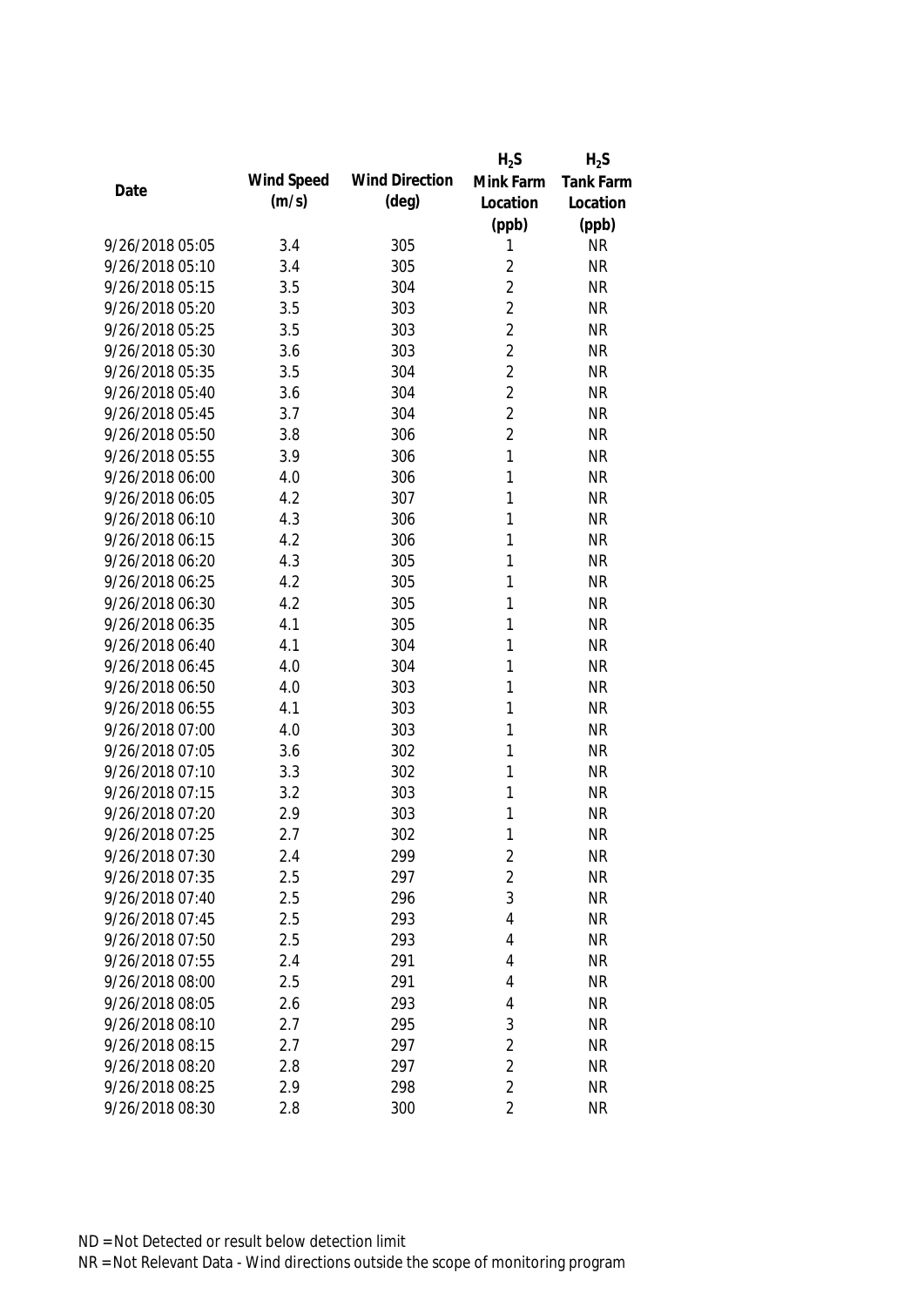|                 |            |                       | $H_2S$    | $H_2S$           |
|-----------------|------------|-----------------------|-----------|------------------|
| Date            | Wind Speed | <b>Wind Direction</b> | Mink Farm | <b>Tank Farm</b> |
|                 | (m/s)      | $(\text{deg})$        | Location  | Location         |
|                 |            |                       | (ppb)     | (ppb)            |
| 9/26/2018 08:35 | 2.7        | 298                   | 1         | <b>NR</b>        |
| 9/26/2018 08:40 | 2.7        | 297                   | 1         | <b>NR</b>        |
| 9/26/2018 08:45 | 2.7        | 296                   | 1         | <b>NR</b>        |
| 9/26/2018 08:50 | 2.6        | 297                   | 1         | <b>NR</b>        |
| 9/26/2018 08:55 | 2.6        | 298                   | 1         | <b>NR</b>        |
| 9/26/2018 09:00 | 2.5        | 296                   | 1         | <b>NR</b>        |
| 9/26/2018 09:05 | 2.7        | 297                   | 1         | <b>NR</b>        |
| 9/26/2018 09:10 | 2.8        | 299                   | 1         | <b>NR</b>        |
| 9/26/2018 09:15 | 2.8        | 298                   | 1         | <b>NR</b>        |
| 9/26/2018 09:20 | 3.0        | 298                   | 1         | <b>NR</b>        |
| 9/26/2018 09:25 | 3.1        | 298                   | 1         | <b>NR</b>        |
| 9/26/2018 09:30 | 3.3        | 299                   | 1         | <b>NR</b>        |
| 9/26/2018 09:35 | 3.3        | 299                   | 1         | <b>NR</b>        |
| 9/26/2018 09:40 | 3.1        | 295                   | 1         | <b>NR</b>        |
| 9/26/2018 09:45 | 3.1        | 294                   | 1         | <b>NR</b>        |
| 9/26/2018 09:50 | 3.0        | 291                   | 1         | <b>NR</b>        |
| 9/26/2018 09:55 | 3.0        | 290                   | 1         | <b>NR</b>        |
| 9/26/2018 10:00 | 2.8        | 283                   | 1         | <b>NR</b>        |
| 9/26/2018 10:05 | 2.8        | 283                   | 1         | <b>NR</b>        |
| 9/26/2018 10:10 | 3.0        | 284                   | 1         | <b>NR</b>        |
| 9/26/2018 10:15 | 2.9        | 285                   | 1         | <b>NR</b>        |
| 9/26/2018 10:20 | 2.8        | 285                   | 1         | <b>NR</b>        |
| 9/26/2018 10:25 | 2.8        | 288                   | 1         | <b>NR</b>        |
| 9/26/2018 10:30 | 2.9        | 295                   | 1         | <b>NR</b>        |
| 9/26/2018 10:35 | 2.8        | 292                   | 1         | <b>NR</b>        |
| 9/26/2018 10:40 | 2.8        | 291                   | 1         | <b>NR</b>        |
| 9/26/2018 10:45 | 2.8        | 295                   | 1         | <b>NR</b>        |
| 9/26/2018 10:50 | 2.9        | 297                   | 1         | <b>NR</b>        |
| 9/26/2018 10:55 | 2.8        | 296                   | 1         | <b>NR</b>        |
| 9/26/2018 11:00 | 2.9        | 296                   | 1         | <b>NR</b>        |
| 9/26/2018 11:05 | 3.1        | 299                   | 1         | <b>NR</b>        |
| 9/26/2018 11:10 | 3.1        | 298                   | 1         | <b>NR</b>        |
| 9/26/2018 11:15 | 3.2        | 298                   | 1         | <b>NR</b>        |
| 9/26/2018 11:20 | 3.4        | 299                   | 1         | <b>NR</b>        |
| 9/26/2018 11:25 | 3.6        | 300                   | 1         | <b>NR</b>        |
| 9/26/2018 11:30 | 3.4        | 293                   | 1         | <b>NR</b>        |
| 9/26/2018 11:35 | 3.4        | 288                   | 1         | <b>NR</b>        |
| 9/26/2018 11:40 | 3.6        | 292                   | 1         | <b>NR</b>        |
| 9/26/2018 11:45 | 3.6        | 290                   | 1         | <b>NR</b>        |
| 9/26/2018 11:50 | 3.4        | 288                   | 1         | <b>NR</b>        |
| 9/26/2018 11:55 | 3.2        | 282                   | 1         | <b>NR</b>        |
| 9/26/2018 12:00 | 3.3        | 284                   | 1         | <b>NR</b>        |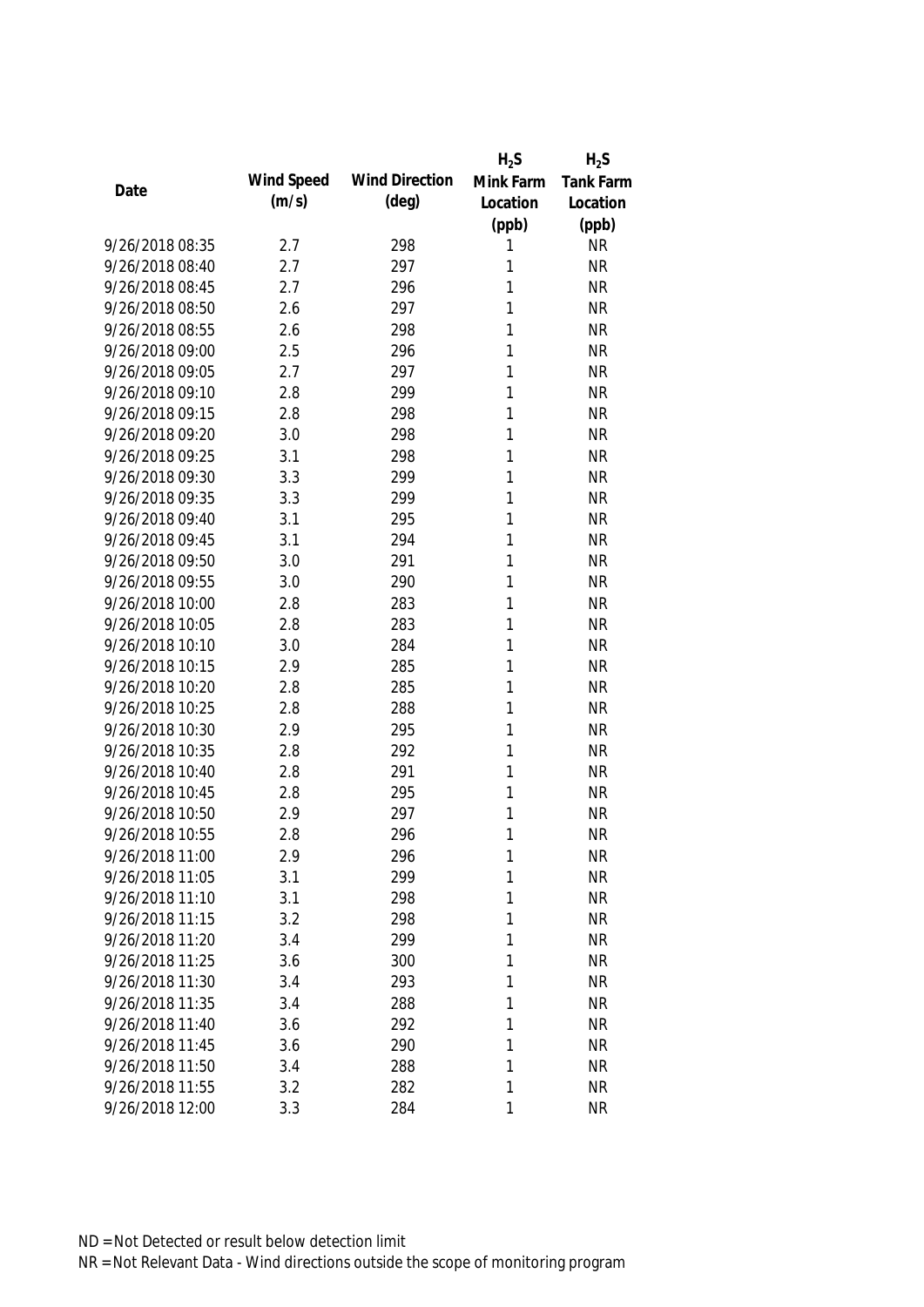|                 |            |                       | $H_2S$       | $H_2S$    |
|-----------------|------------|-----------------------|--------------|-----------|
| Date            | Wind Speed | <b>Wind Direction</b> | Mink Farm    | Tank Farm |
|                 | (m/s)      | $(\text{deg})$        | Location     | Location  |
|                 |            |                       | (ppb)        | (ppb)     |
| 9/26/2018 12:05 | 3.3        | 291                   | 1            | <b>NR</b> |
| 9/26/2018 12:10 | 3.2        | 292                   | 1            | <b>NR</b> |
| 9/26/2018 12:15 | 3.4        | 293                   | 1            | <b>NR</b> |
| 9/26/2018 12:20 | 3.3        | 291                   | 1            | <b>NR</b> |
| 9/26/2018 12:25 | 3.6        | 289                   | 1            | <b>NR</b> |
| 9/26/2018 12:30 | 3.7        | 293                   | 1            | <b>NR</b> |
| 9/26/2018 12:35 | 3.6        | 285                   | 1            | <b>NR</b> |
| 9/26/2018 12:40 | 3.7        | 283                   | 1            | <b>NR</b> |
| 9/26/2018 12:45 | 3.5        | 285                   | 1            | <b>NR</b> |
| 9/26/2018 12:50 | 3.6        | 292                   | 1            | <b>NR</b> |
| 9/26/2018 12:55 | 3.6        | 299                   | 1            | <b>NR</b> |
| 9/26/2018 13:00 | 3.4        | 293                   | 1            | <b>NR</b> |
| 9/26/2018 13:05 | 3.5        | 291                   | 1            | <b>NR</b> |
| 9/26/2018 13:10 | 3.5        | 291                   | 1            | <b>NR</b> |
| 9/26/2018 13:15 | 3.5        | 285                   | 1            | <b>NR</b> |
| 9/26/2018 13:20 | 3.5        | 280                   | 1            | <b>NR</b> |
| 9/26/2018 13:25 | 3.4        | 278                   | 1            | <b>NR</b> |
| 9/26/2018 13:30 | 3.5        | 281                   | 1            | <b>NR</b> |
| 9/26/2018 13:35 | 3.5        | 290                   | 1            | <b>NR</b> |
| 9/26/2018 13:40 | 3.3        | 289                   | 1            | <b>NR</b> |
| 9/26/2018 13:45 | 3.3        | 286                   | 1            | <b>NR</b> |
| 9/26/2018 13:50 | 3.2        | 284                   | 1            | <b>NR</b> |
| 9/26/2018 13:55 | 3.4        | 288                   | 1            | <b>NR</b> |
| 9/26/2018 14:00 | 3.7        | 290                   | 1            | <b>NR</b> |
| 9/26/2018 14:05 | 3.8        | 287                   | 1            | <b>NR</b> |
| 9/26/2018 14:10 | 4.0        | 287                   | 1            | <b>NR</b> |
| 9/26/2018 14:15 | 4.2        | 289                   | 1            | <b>NR</b> |
| 9/26/2018 14:20 | 4.2        | 288                   | 1            | <b>NR</b> |
| 9/26/2018 14:25 | 4.0        | 279                   | 1            | <b>NR</b> |
| 9/26/2018 14:30 | 3.7        | 271                   | 1            | 1         |
| 9/26/2018 14:35 | 3.8        | 266                   | 1            | 1         |
| 9/26/2018 14:40 | 3.8        | 258                   | 1            | 1         |
| 9/26/2018 14:45 | 3.7        | 259                   | <b>ND</b>    | 1         |
| 9/26/2018 14:50 | 3.8        | 261                   | $\mathbf{1}$ | 1         |
| 9/26/2018 14:55 | 3.9        | 266                   | <b>ND</b>    | 1         |
| 9/26/2018 15:00 | 3.9        | 272                   | <b>ND</b>    | 1         |
| 9/26/2018 15:05 | 3.8        | 277                   | <b>ND</b>    | <b>NR</b> |
| 9/26/2018 15:10 | 3.8        | 280                   | <b>ND</b>    | <b>NR</b> |
| 9/26/2018 15:15 | 3.9        | 278                   | <b>ND</b>    | <b>NR</b> |
| 9/26/2018 15:20 | 4.1        | 275                   | <b>ND</b>    | 1         |
| 9/26/2018 15:25 | 4.2        | 275                   | <b>ND</b>    | 1         |
| 9/26/2018 15:30 | 4.1        | 272                   | 1            | 1         |
|                 |            |                       |              |           |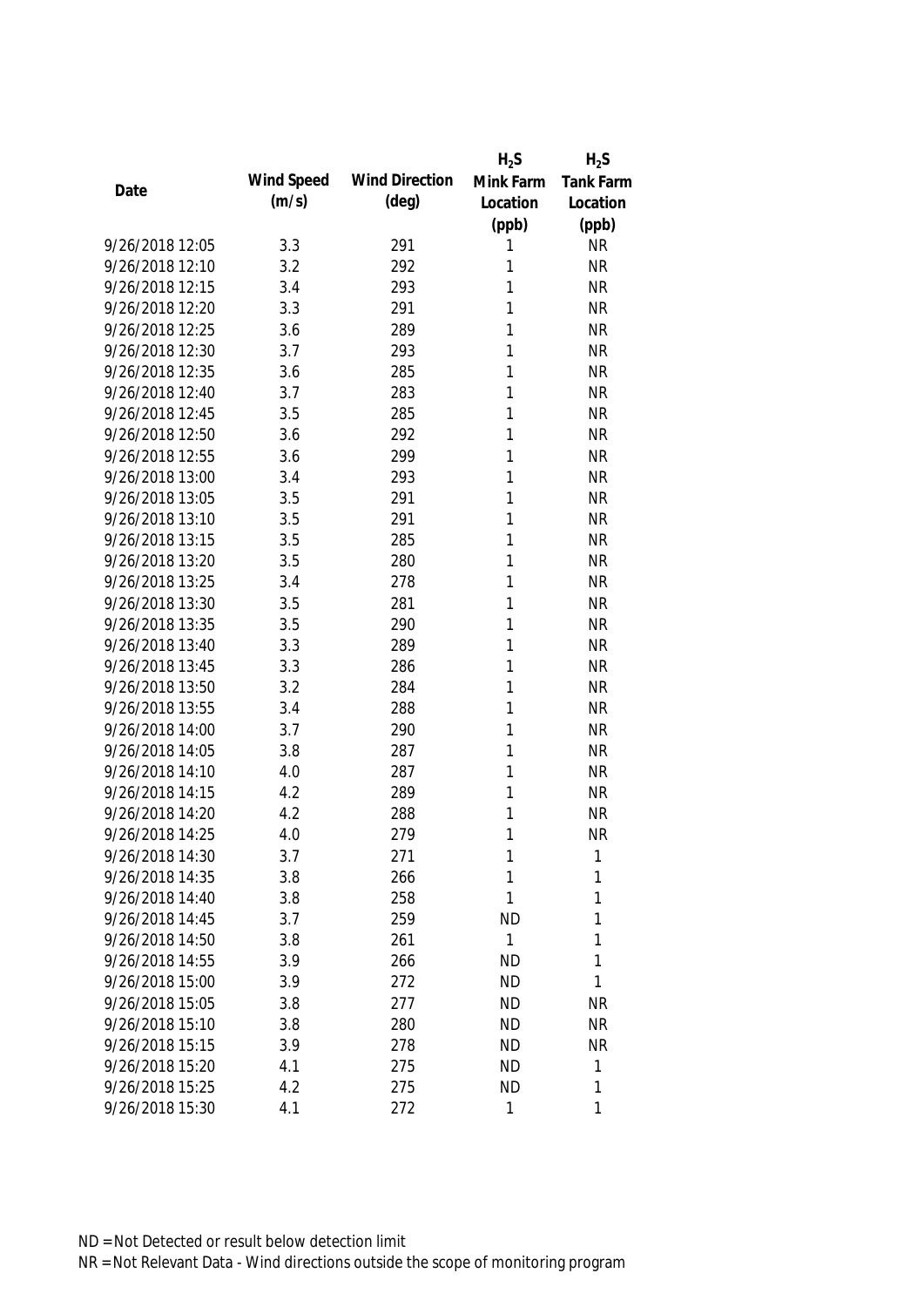|                 |            |                       | $H_2S$         | $H_2S$         |
|-----------------|------------|-----------------------|----------------|----------------|
| Date            | Wind Speed | <b>Wind Direction</b> | Mink Farm      | Tank Farm      |
|                 | (m/s)      | $(\text{deg})$        | Location       | Location       |
|                 |            |                       | (ppb)          | (ppb)          |
| 9/26/2018 15:35 | 4.1        | 272                   | 1              | 1              |
| 9/26/2018 15:40 | 3.9        | 276                   | 1              | <b>NR</b>      |
| 9/26/2018 15:45 | 3.8        | 279                   | 1              | <b>NR</b>      |
| 9/26/2018 15:50 | 3.6        | 283                   | 1              | <b>NR</b>      |
| 9/26/2018 15:55 | 3.4        | 281                   | 1              | <b>NR</b>      |
| 9/26/2018 16:00 | 3.4        | 284                   | 1              | <b>NR</b>      |
| 9/26/2018 16:05 | 3.6        | 282                   | 1              | <b>NR</b>      |
| 9/26/2018 16:10 | 3.7        | 277                   | 1              | <b>NR</b>      |
| 9/26/2018 16:15 | 3.7        | 275                   | 1              | 1              |
| 9/26/2018 16:20 | 3.6        | 276                   | 1              | <b>NR</b>      |
| 9/26/2018 16:25 | 3.8        | 278                   | 1              | <b>NR</b>      |
| 9/26/2018 16:30 | 3.8        | 278                   | 1              | <b>NR</b>      |
| 9/26/2018 16:35 | 3.8        | 277                   | 1              | <b>NR</b>      |
| 9/26/2018 16:40 | 3.6        | 278                   | 1              | <b>NR</b>      |
| 9/26/2018 16:45 | 3.6        | 275                   | 1              | $\mathbf{1}$   |
| 9/26/2018 16:50 | 3.7        | 270                   | 1              | $\mathbf{1}$   |
| 9/26/2018 16:55 | 3.5        | 268                   | 1              | 1              |
| 9/26/2018 17:00 | 3.4        | 266                   | 1              | 1              |
| 9/26/2018 17:05 | 3.4        | 269                   | 1              | 1              |
| 9/26/2018 17:10 | 3.4        | 268                   | 1              | 1              |
| 9/26/2018 17:15 | 3.6        | 267                   | 1              | 1              |
| 9/26/2018 17:20 | 3.5        | 270                   | 1              | 1              |
| 9/26/2018 17:25 | 3.6        | 268                   | 1              | $\overline{2}$ |
| 9/26/2018 17:30 | 3.6        | 267                   | 1              | $\overline{2}$ |
| 9/26/2018 17:35 | 3.6        | 265                   | 1              | 1              |
| 9/26/2018 17:40 | 3.5        | 267                   | 1              | $\overline{2}$ |
| 9/26/2018 17:45 | 3.1        | 270                   | <b>ND</b>      | $\overline{2}$ |
| 9/26/2018 17:50 | 3.0        | 270                   | <b>ND</b>      | 1              |
| 9/26/2018 17:55 | 2.9        | 272                   | <b>ND</b>      | 1              |
| 9/26/2018 18:00 | 2.9        | 275                   | 1              | 1              |
| 9/26/2018 18:05 | 2.9        | 279                   | 1              | <b>NR</b>      |
| 9/26/2018 18:10 | 3.0        | 281                   | 1              | <b>NR</b>      |
| 9/26/2018 18:15 | 3.1        | 283                   | $\overline{2}$ | <b>NR</b>      |
| 9/26/2018 18:20 | 3.1        | 283                   | $\overline{2}$ | <b>NR</b>      |
| 9/26/2018 18:25 | 3.1        | 283                   | $\overline{2}$ | <b>NR</b>      |
| 9/26/2018 18:30 | 3.0        | 283                   | 1              | <b>NR</b>      |
| 9/26/2018 18:35 | 2.9        | 281                   | 1              | <b>NR</b>      |
| 9/26/2018 18:40 | 2.8        | 279                   | 1              | <b>NR</b>      |
| 9/26/2018 18:45 | 2.7        | 281                   | 1              | <b>NR</b>      |
| 9/26/2018 18:50 | 2.7        | 281                   | 1              | <b>NR</b>      |
| 9/26/2018 18:55 | 2.6        | 282                   | 1              | <b>NR</b>      |
| 9/26/2018 19:00 | 2.5        | 280                   | 1              | <b>NR</b>      |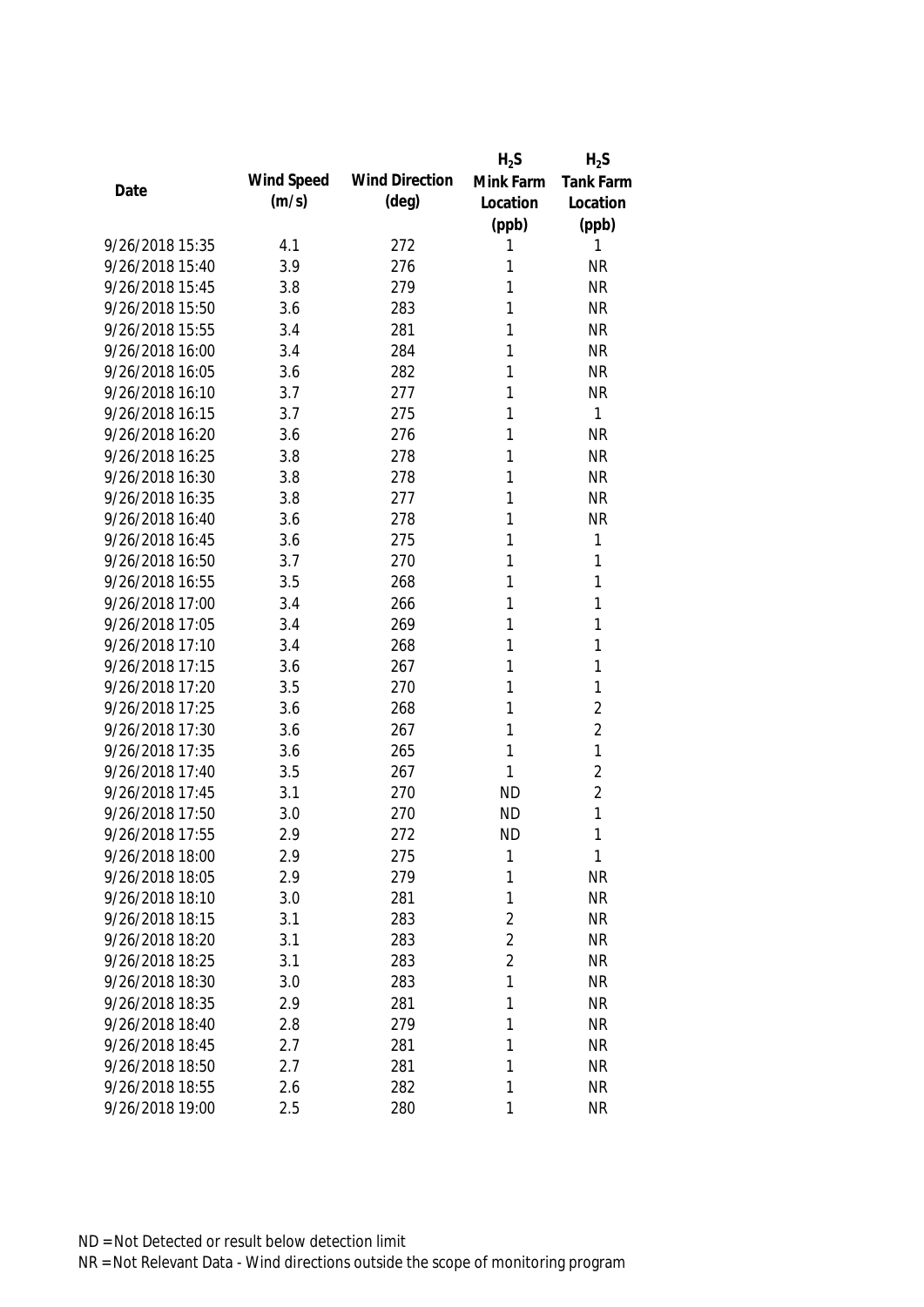|                 |            |                       | $H_2S$         | $H_2S$    |
|-----------------|------------|-----------------------|----------------|-----------|
| Date            | Wind Speed | <b>Wind Direction</b> | Mink Farm      | Tank Farm |
|                 | (m/s)      | $(\text{deg})$        | Location       | Location  |
|                 |            |                       | (ppb)          | (ppb)     |
| 9/26/2018 19:05 | 2.6        | 280                   | 1              | <b>NR</b> |
| 9/26/2018 19:10 | 2.5        | 280                   | 1              | <b>NR</b> |
| 9/26/2018 19:15 | 2.6        | 279                   | 1              | <b>NR</b> |
| 9/26/2018 19:20 | 2.6        | 280                   | 1              | <b>NR</b> |
| 9/26/2018 19:25 | 2.6        | 280                   | $\overline{2}$ | <b>NR</b> |
| 9/26/2018 19:30 | 2.6        | 281                   | 1              | <b>NR</b> |
| 9/26/2018 19:35 | 2.6        | 280                   | 1              | <b>NR</b> |
| 9/26/2018 19:40 | 2.5        | 278                   | 1              | <b>NR</b> |
| 9/26/2018 19:45 | 2.4        | 276                   | 1              | <b>NR</b> |
| 9/26/2018 19:50 | 2.2        | 274                   | 1              | 1         |
| 9/26/2018 19:55 | 2.2        | 274                   | 1              | 1         |
| 9/26/2018 20:00 | 2.2        | 273                   | 1              | 1         |
| 9/26/2018 20:05 | 2.1        | 273                   | 1              | 1         |
| 9/26/2018 20:10 | 2.1        | 273                   | 1              | 1         |
| 9/26/2018 20:15 | 2.1        | 273                   | 1              | 1         |
| 9/26/2018 20:20 | 2.0        | 273                   | 1              | 1         |
| 9/26/2018 20:25 | 2.0        | 273                   | 1              | 1         |
| 9/26/2018 20:30 | 2.0        | 273                   | 1              | 1         |
| 9/26/2018 20:35 | 2.0        | 274                   | 1              | 1         |
| 9/26/2018 20:40 | 2.0        | 275                   | 1              | 1         |
| 9/26/2018 20:45 | 2.0        | 276                   | 1              | <b>NR</b> |
| 9/26/2018 20:50 | 2.1        | 278                   | 1              | <b>NR</b> |
| 9/26/2018 20:55 | 2.1        | 280                   | 1              | <b>NR</b> |
| 9/26/2018 21:00 | 2.1        | 284                   | 1              | <b>NR</b> |
| 9/26/2018 21:05 | 2.0        | 287                   | 1              | <b>NR</b> |
| 9/26/2018 21:10 | 2.2        | 292                   | 1              | <b>NR</b> |
| 9/26/2018 21:15 | 2.4        | 295                   | 1              | <b>NR</b> |
| 9/26/2018 21:20 | 2.5        | 298                   | 1              | <b>NR</b> |
| 9/26/2018 21:25 | 2.5        | 299                   | 1              | <b>NR</b> |
| 9/26/2018 21:30 | 2.6        | 299                   | 1              | <b>NR</b> |
| 9/26/2018 21:35 | 2.7        | 299                   | 1              | <b>NR</b> |
| 9/26/2018 21:40 | 2.6        | 300                   | 1              | <b>NR</b> |
| 9/26/2018 21:45 | 2.3        | 296                   | 1              | <b>NR</b> |
| 9/26/2018 21:50 | 2.1        | 292                   | 1              | <b>NR</b> |
| 9/26/2018 21:55 | 2.0        | 293                   | 1              | <b>NR</b> |
| 9/26/2018 22:00 | 1.9        | 295                   | 1              | <b>NR</b> |
| 9/26/2018 22:05 | 1.9        | 294                   | 1              | <b>NR</b> |
| 9/26/2018 22:10 | 1.8        | 291                   | 1              | <b>NR</b> |
| 9/26/2018 22:15 | 1.7        | 290                   | 1              | <b>NR</b> |
| 9/26/2018 22:20 | 1.8        | 291                   | 1              | <b>NR</b> |
| 9/26/2018 22:25 | 1.8        | 285                   | 1              | <b>NR</b> |
| 9/26/2018 22:30 | 1.6        | 279                   | 1              | <b>NR</b> |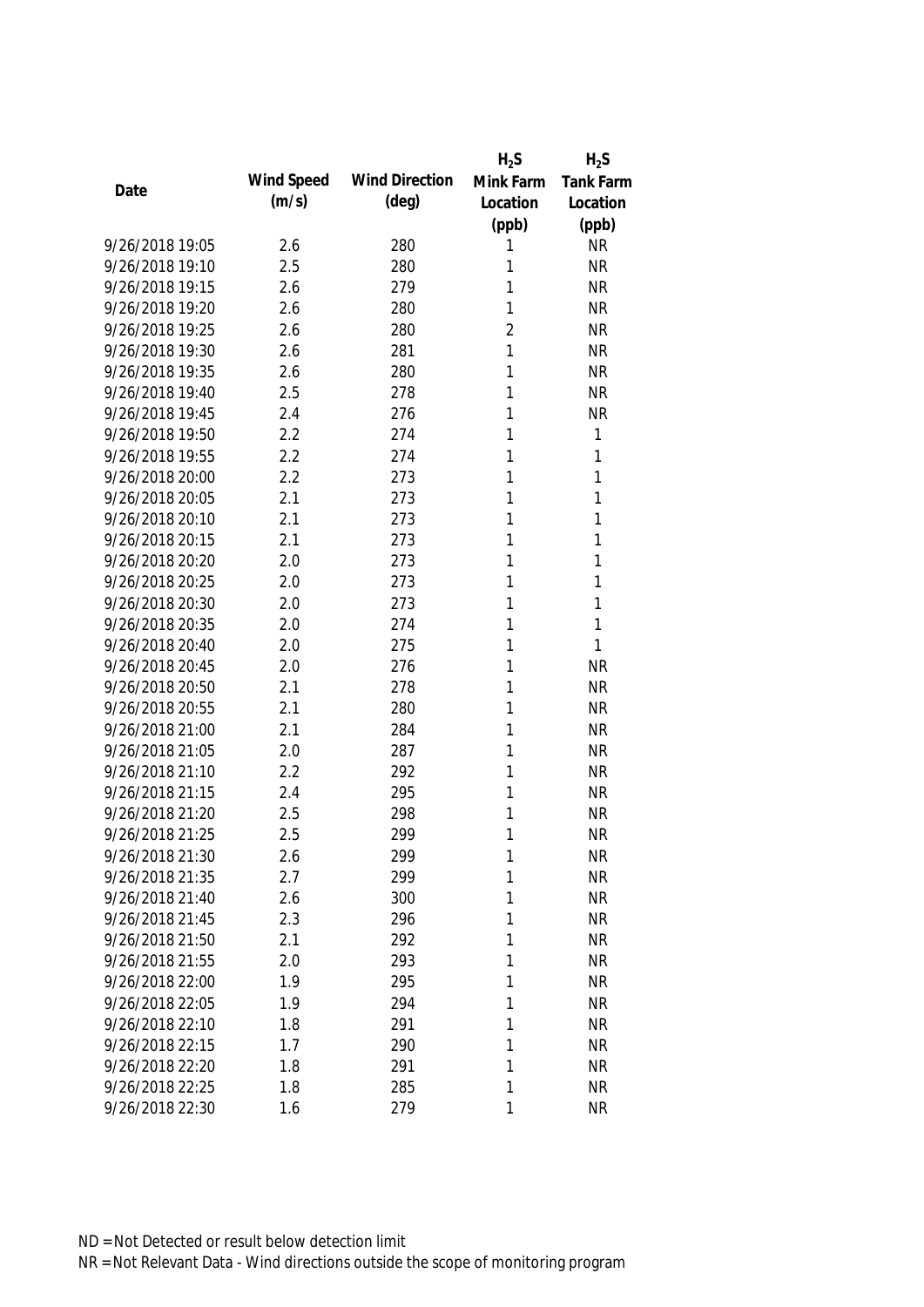|                 |            |                       | $H_2S$    | $H_2S$         |
|-----------------|------------|-----------------------|-----------|----------------|
| Date            | Wind Speed | <b>Wind Direction</b> | Mink Farm | Tank Farm      |
|                 | (m/s)      | $(\text{deg})$        | Location  | Location       |
|                 |            |                       | (ppb)     | (ppb)          |
| 9/26/2018 22:35 | 1.6        | 273                   | 1         | 1              |
| 9/26/2018 22:40 | 1.5        | 268                   | 1         | 1              |
| 9/26/2018 22:45 | 1.4        | 263                   | 1         | 1              |
| 9/26/2018 22:50 | 1.4        | 258                   | 1         | 1              |
| 9/26/2018 22:55 | 1.3        | 257                   | 1         | 1              |
| 9/26/2018 23:00 | 1.3        | 255                   | 1         | 1              |
| 9/26/2018 23:05 | 1.1        | 254                   | 1         | $\mathbf{1}$   |
| 9/26/2018 23:10 | 0.9        | 255                   | 1         | $\overline{2}$ |
| 9/26/2018 23:15 | 0.8        | 259                   | 1         | $\overline{2}$ |
| 9/26/2018 23:20 | 0.7        | 267                   | 1         | $\overline{2}$ |
| 9/26/2018 23:25 | 0.7        | 287                   | 1         | <b>NR</b>      |
| 9/26/2018 23:30 | 0.8        | 305                   | 1         | <b>NR</b>      |
| 9/26/2018 23:35 | 1.1        | 312                   | 1         | <b>NR</b>      |
| 9/26/2018 23:40 | 1.4        | 314                   | 1         | <b>NR</b>      |
| 9/26/2018 23:45 | 1.7        | 312                   | 1         | <b>NR</b>      |
| 9/26/2018 23:50 | 1.9        | 309                   | 1         | <b>NR</b>      |
| 9/26/2018 23:55 | 1.9        | 308                   | 1         | <b>NR</b>      |
| 9/26/2018 24:00 | 1.9        | 304                   | 1         | <b>NR</b>      |
| 9/27/2018 00:05 | 1.6        | 300                   | 1         | <b>NR</b>      |
| 9/27/2018 00:10 | 1.4        | 288                   | 1         | <b>NR</b>      |
| 9/27/2018 00:15 | 1.4        | 282                   | 1         | <b>NR</b>      |
| 9/27/2018 00:20 | 1.2        | 275                   | 1         | $\mathbf{1}$   |
| 9/27/2018 00:25 | 1.1        | 261                   | 1         | 1              |
| 9/27/2018 00:30 | 1.2        | 251                   | 1         | $\mathbf{1}$   |
| 9/27/2018 00:35 | 1.3        | 248                   | 1         | 1              |
| 9/27/2018 00:40 | 1.1        | 249                   | 1         | 1              |
| 9/27/2018 00:45 | 0.9        | 243                   | 1         | $\overline{2}$ |
| 9/27/2018 00:50 | 0.7        | 235                   | 1         | $\overline{2}$ |
| 9/27/2018 00:55 | 0.6        | 218                   | <b>NR</b> | $\overline{2}$ |
| 9/27/2018 01:00 | 0.5        | 171                   | <b>NR</b> | $\overline{2}$ |
| 9/27/2018 01:05 | 0.6        | 145                   | <b>NR</b> | <b>NR</b>      |
| 9/27/2018 01:10 | 0.6        | 147                   | <b>NR</b> | <b>NR</b>      |
| 9/27/2018 01:15 | 0.6        | 153                   | <b>NR</b> | <b>NR</b>      |
| 9/27/2018 01:20 | 0.6        | 153                   | <b>NR</b> | <b>NR</b>      |
| 9/27/2018 01:25 | 0.6        | 149                   | <b>NR</b> | <b>NR</b>      |
| 9/27/2018 01:30 | 0.4        | 156                   | <b>NR</b> | <b>NR</b>      |
| 9/27/2018 01:35 | 0.3        | 176                   | <b>NR</b> | $\mathbf{1}$   |
| 9/27/2018 01:40 | 0.2        | 174                   | <b>NR</b> | $\mathbf{1}$   |
| 9/27/2018 01:45 | 0.4        | 150                   | <b>NR</b> | <b>NR</b>      |
| 9/27/2018 01:50 | 0.7        | 160                   | <b>NR</b> | <b>NR</b>      |
| 9/27/2018 01:55 | 0.9        | 165                   | <b>NR</b> | <b>NR</b>      |
| 9/27/2018 02:00 | 1.2        | 170                   | <b>NR</b> | 1              |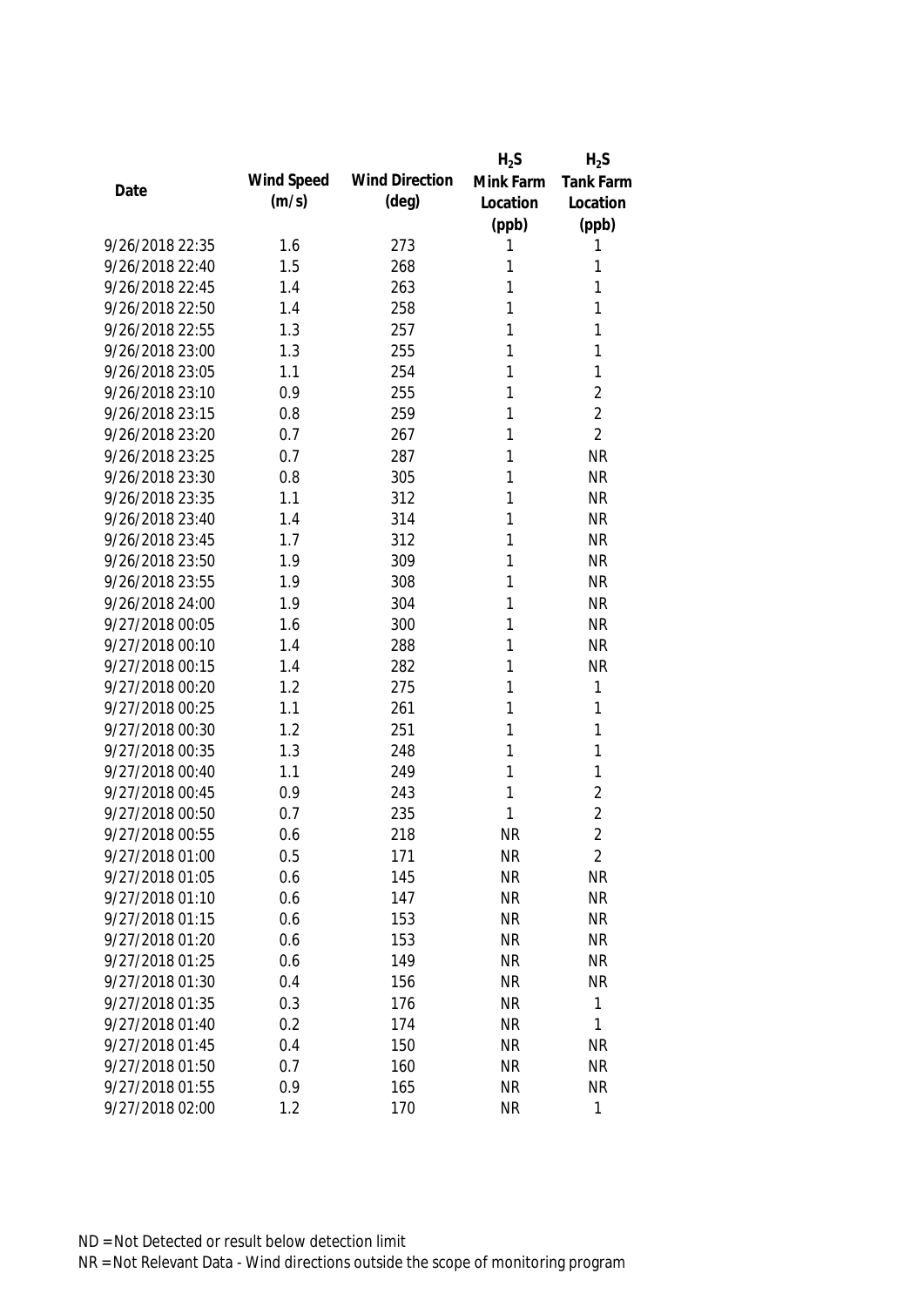|                 |            |                       | $H_2S$    | $H_2S$           |
|-----------------|------------|-----------------------|-----------|------------------|
| Date            | Wind Speed | <b>Wind Direction</b> | Mink Farm | <b>Tank Farm</b> |
|                 | (m/s)      | $(\text{deg})$        | Location  | Location         |
|                 |            |                       | (ppb)     | (ppb)            |
| 9/27/2018 02:05 | 1.5        | 171                   | <b>NR</b> | 1                |
| 9/27/2018 02:10 | 1.9        | 171                   | <b>NR</b> | 1                |
| 9/27/2018 02:15 | 1.9        | 174                   | <b>NR</b> | $\mathbf{1}$     |
| 9/27/2018 02:20 | 2.0        | 173                   | <b>NR</b> | $\mathbf{1}$     |
| 9/27/2018 02:25 | 2.0        | 174                   | <b>NR</b> | $\mathbf{1}$     |
| 9/27/2018 02:30 | 1.9        | 174                   | <b>NR</b> | $\mathbf{1}$     |
| 9/27/2018 02:35 | 1.8        | 173                   | <b>NR</b> | $\mathbf{1}$     |
| 9/27/2018 02:40 | 1.8        | 174                   | <b>NR</b> | $\mathbf{1}$     |
| 9/27/2018 02:45 | 1.7        | 174                   | <b>NR</b> | $\mathbf{1}$     |
| 9/27/2018 02:50 | 1.6        | 174                   | <b>NR</b> | $\mathbf{1}$     |
| 9/27/2018 02:55 | 1.7        | 171                   | <b>NR</b> | $\mathbf{1}$     |
| 9/27/2018 03:00 | 1.7        | 171                   | <b>NR</b> | $\mathbf{1}$     |
| 9/27/2018 03:05 | 1.8        | 170                   | <b>NR</b> | $\mathbf{1}$     |
| 9/27/2018 03:10 | 1.8        | 168                   | <b>NR</b> | <b>NR</b>        |
| 9/27/2018 03:15 | 1.9        | 169                   | <b>NR</b> | <b>NR</b>        |
| 9/27/2018 03:20 | 1.9        | 168                   | <b>NR</b> | <b>NR</b>        |
| 9/27/2018 03:25 | 1.9        | 166                   | <b>NR</b> | <b>NR</b>        |
| 9/27/2018 03:30 | 1.9        | 165                   | <b>NR</b> | <b>NR</b>        |
| 9/27/2018 03:35 | 1.9        | 164                   | <b>NR</b> | <b>NR</b>        |
| 9/27/2018 03:40 | 2.0        | 166                   | <b>NR</b> | <b>NR</b>        |
| 9/27/2018 03:45 | 2.0        | 165                   | <b>NR</b> | <b>NR</b>        |
| 9/27/2018 03:50 | 2.1        | 167                   | <b>NR</b> | <b>NR</b>        |
| 9/27/2018 03:55 | 2.0        | 169                   | <b>NR</b> | <b>NR</b>        |
| 9/27/2018 04:00 | 2.0        | 167                   | <b>NR</b> | <b>NR</b>        |
| 9/27/2018 04:05 | 1.9        | 168                   | <b>NR</b> | <b>NR</b>        |
| 9/27/2018 04:10 | 1.8        | 167                   | <b>NR</b> | <b>NR</b>        |
| 9/27/2018 04:15 | 1.8        | 168                   | <b>NR</b> | <b>NR</b>        |
| 9/27/2018 04:20 | 1.7        | 168                   | <b>NR</b> | <b>NR</b>        |
| 9/27/2018 04:25 | 1.8        | 168                   | <b>NR</b> | <b>NR</b>        |
| 9/27/2018 04:30 | 1.8        | 170                   | <b>NR</b> | 1                |
| 9/27/2018 04:35 | 2.1        | 170                   | <b>NR</b> | 1                |
| 9/27/2018 04:40 | 2.0        | 177                   | <b>NR</b> | 1                |
| 9/27/2018 04:45 | 2.1        | 180                   | <b>NR</b> | 1                |
| 9/27/2018 04:50 | 2.1        | 182                   | <b>NR</b> | 1                |
| 9/27/2018 04:55 | 2.2        | 183                   | <b>NR</b> | 1                |
| 9/27/2018 05:00 | 2.2        | 187                   | <b>NR</b> | 1                |
| 9/27/2018 05:05 | 2.1        | 190                   | <b>NR</b> | 1                |
| 9/27/2018 05:10 | 2.1        | 185                   | <b>NR</b> | 1                |
| 9/27/2018 05:15 | 2.2        | 184                   | <b>NR</b> | 1                |
| 9/27/2018 05:20 | 2.1        | 183                   | <b>NR</b> | 1                |
| 9/27/2018 05:25 | 2.0        | 181                   | <b>NR</b> | 1                |
| 9/27/2018 05:30 | 1.9        | 181                   | <b>NR</b> | 1                |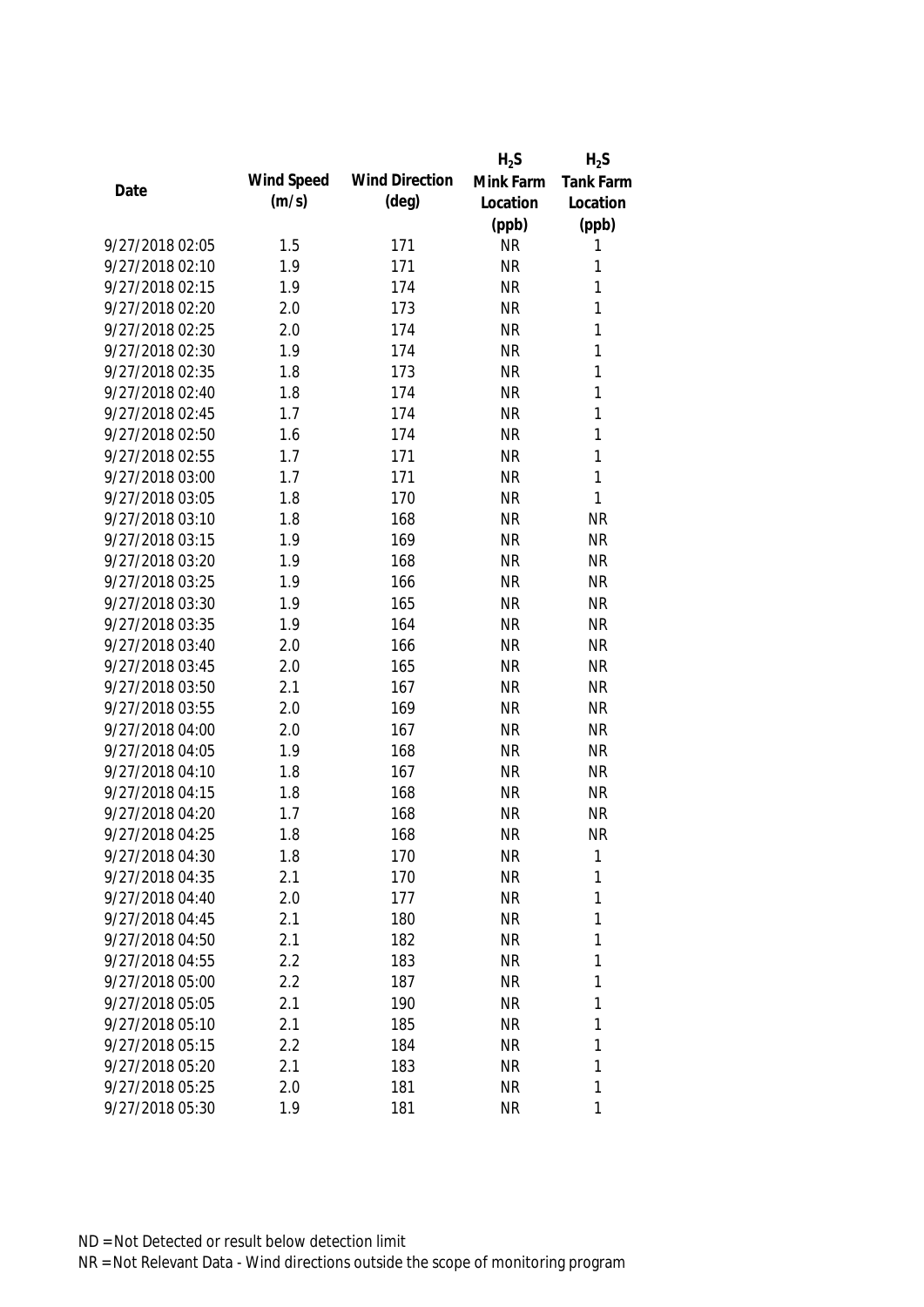|                 |            |                       | $H_2S$    | $H_2S$           |
|-----------------|------------|-----------------------|-----------|------------------|
| Date            | Wind Speed | <b>Wind Direction</b> | Mink Farm | <b>Tank Farm</b> |
|                 | (m/s)      | (deg)                 | Location  | Location         |
|                 |            |                       | (ppb)     | (ppb)            |
| 9/27/2018 05:35 | 1.8        | 180                   | <b>NR</b> | 1                |
| 9/27/2018 05:40 | 1.8        | 179                   | <b>NR</b> | 1                |
| 9/27/2018 05:45 | 1.6        | 178                   | <b>NR</b> | 1                |
| 9/27/2018 05:50 | 1.7        | 175                   | <b>NR</b> | 1                |
| 9/27/2018 05:55 | 1.8        | 174                   | <b>NR</b> | 1                |
| 9/27/2018 06:00 | 2.0        | 170                   | <b>NR</b> | 1                |
| 9/27/2018 06:05 | 2.1        | 167                   | <b>NR</b> | <b>NR</b>        |
| 9/27/2018 06:10 | 2.3        | 166                   | <b>NR</b> | <b>NR</b>        |
| 9/27/2018 06:15 | 2.6        | 165                   | <b>NR</b> | <b>NR</b>        |
| 9/27/2018 06:20 | 2.7        | 166                   | <b>NR</b> | <b>NR</b>        |
| 9/27/2018 06:25 | 2.8        | 166                   | <b>NR</b> | <b>NR</b>        |
| 9/27/2018 06:30 | 2.9        | 167                   | <b>NR</b> | <b>NR</b>        |
| 9/27/2018 06:35 | 2.9        | 167                   | <b>NR</b> | <b>NR</b>        |
| 9/27/2018 06:40 | 2.8        | 167                   | <b>NR</b> | <b>NR</b>        |
| 9/27/2018 06:45 | 2.7        | 167                   | <b>NR</b> | <b>NR</b>        |
| 9/27/2018 06:50 | 2.5        | 167                   | <b>NR</b> | <b>NR</b>        |
| 9/27/2018 06:55 | 2.3        | 167                   | <b>NR</b> | <b>NR</b>        |
| 9/27/2018 07:00 | 2.0        | 167                   | <b>NR</b> | <b>NR</b>        |
| 9/27/2018 07:05 | 1.6        | 168                   | <b>NR</b> | <b>NR</b>        |
| 9/27/2018 07:10 | 1.3        | 176                   | <b>NR</b> | 1                |
| 9/27/2018 07:15 | 1.0        | 182                   | <b>NR</b> | 1                |
| 9/27/2018 07:20 | 0.8        | 192                   | <b>NR</b> | $\mathbf{1}$     |
| 9/27/2018 07:25 | 0.6        | 210                   | <b>NR</b> | $\mathbf{1}$     |
| 9/27/2018 07:30 | 0.6        | 236                   | 1         | $\mathbf{1}$     |
| 9/27/2018 07:35 | 0.7        | 238                   | 1         | $\mathbf{1}$     |
| 9/27/2018 07:40 | 0.5        | 246                   | 1         | $\mathbf{1}$     |
| 9/27/2018 07:45 | 0.6        | 244                   | 1         | $\mathbf{1}$     |
| 9/27/2018 07:50 | 0.6        | 241                   | 1         | 1                |
| 9/27/2018 07:55 | 0.6        | 235                   | 1         | 1                |
| 9/27/2018 08:00 | 0.4        | 221                   | <b>NR</b> | $\mathbf{1}$     |
| 9/27/2018 08:05 | 0.3        | 211                   | <b>NR</b> | $\mathbf 1$      |
| 9/27/2018 08:10 | 0.3        | 208                   | <b>NR</b> | $\overline{2}$   |
| 9/27/2018 08:15 | 0.4        | 205                   | <b>NR</b> | $\overline{2}$   |
| 9/27/2018 08:20 | 0.3        | 207                   | <b>NR</b> | $\overline{2}$   |
| 9/27/2018 08:25 | 0.4        | 206                   | <b>NR</b> | $\overline{2}$   |
| 9/27/2018 08:30 | 0.6        | 211                   | <b>NR</b> | $\overline{2}$   |
| 9/27/2018 08:35 | 0.8        | 213                   | <b>NR</b> | $\mathfrak{Z}$   |
| 9/27/2018 08:40 | 0.9        | 219                   | <b>NR</b> | 3                |
| 9/27/2018 08:45 | 1.0        | 224                   | <b>NR</b> | $\overline{2}$   |
| 9/27/2018 08:50 | 1.0        | 224                   | <b>NR</b> | 2                |
| 9/27/2018 08:55 | 1.0        | 225                   | <b>NR</b> | $\overline{2}$   |
| 9/27/2018 09:00 | 1.0        | 216                   | <b>NR</b> | $\overline{2}$   |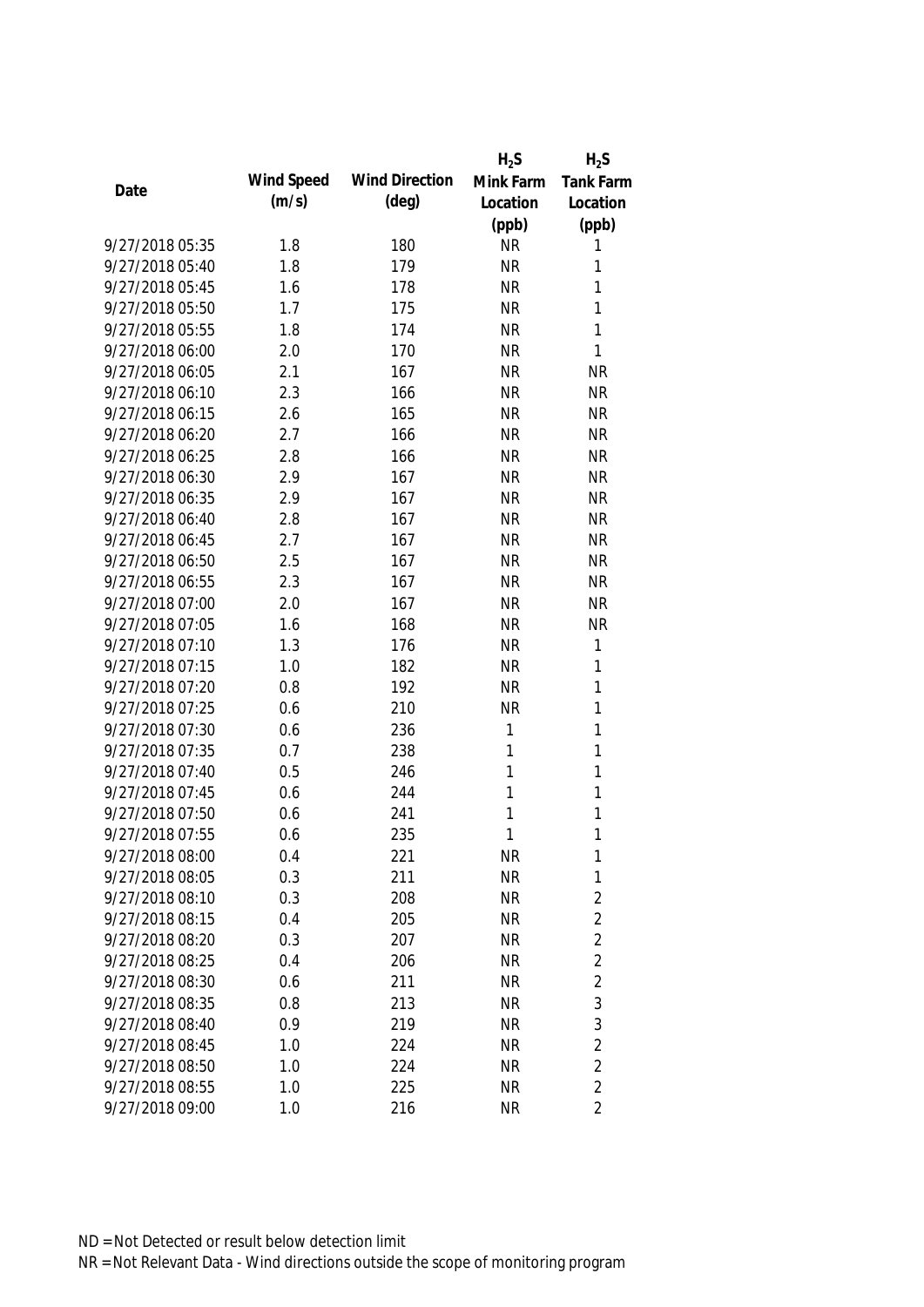|                 |            |                       | $H_2S$    | $H_2S$           |
|-----------------|------------|-----------------------|-----------|------------------|
| Date            | Wind Speed | <b>Wind Direction</b> | Mink Farm | <b>Tank Farm</b> |
|                 | (m/s)      | $(\text{deg})$        | Location  | Location         |
|                 |            |                       | (ppb)     | (ppb)            |
| 9/27/2018 09:05 | 1.1        | 208                   | <b>NR</b> | 2                |
| 9/27/2018 09:10 | 1.2        | 198                   | <b>NR</b> | $\overline{2}$   |
| 9/27/2018 09:15 | 1.3        | 186                   | <b>NR</b> | $\overline{2}$   |
| 9/27/2018 09:20 | 1.6        | 181                   | <b>NR</b> | $\overline{2}$   |
| 9/27/2018 09:25 | 1.9        | 179                   | <b>NR</b> | $\overline{2}$   |
| 9/27/2018 09:30 | 2.2        | 179                   | <b>NR</b> | $\overline{2}$   |
| 9/27/2018 09:35 | 2.3        | 177                   | <b>NR</b> | $\overline{2}$   |
| 9/27/2018 09:40 | 2.4        | 176                   | <b>NR</b> | $\overline{2}$   |
| 9/27/2018 09:45 | 2.6        | 177                   | <b>NR</b> | $\overline{2}$   |
| 9/27/2018 09:50 | 2.6        | 177                   | <b>NR</b> | 1                |
| 9/27/2018 09:55 | 2.6        | 176                   | <b>NR</b> | 1                |
| 9/27/2018 10:00 | 2.6        | 178                   | <b>NR</b> | 1                |
| 9/27/2018 10:05 | 2.6        | 183                   | <b>NR</b> | 1                |
| 9/27/2018 10:10 | 2.7        | 188                   | <b>NR</b> | 1                |
| 9/27/2018 10:15 | 2.8        | 193                   | <b>NR</b> | $\mathbf{1}$     |
| 9/27/2018 10:20 | 2.9        | 196                   | <b>NR</b> | $\mathbf{1}$     |
| 9/27/2018 10:25 | 3.1        | 201                   | <b>NR</b> | 1                |
| 9/27/2018 10:30 | 3.3        | 202                   | <b>NR</b> | 1                |
| 9/27/2018 10:35 | 3.6        | 200                   | <b>NR</b> | 1                |
| 9/27/2018 10:40 | 3.6        | 200                   | <b>NR</b> | 1                |
| 9/27/2018 10:45 | 3.7        | 199                   | <b>NR</b> | 1                |
| 9/27/2018 10:50 | 3.9        | 204                   | <b>NR</b> | 1                |
| 9/27/2018 10:55 | 3.8        | 202                   | <b>NR</b> | 1                |
| 9/27/2018 11:00 | 3.8        | 198                   | <b>NR</b> | 1                |
| 9/27/2018 11:05 | 3.8        | 195                   | <b>NR</b> | 1                |
| 9/27/2018 11:10 | 3.9        | 192                   | <b>NR</b> | $\overline{2}$   |
| 9/27/2018 11:15 | 3.9        | 192                   | <b>NR</b> | $\mathbf{1}$     |
| 9/27/2018 11:20 | 3.8        | 190                   | <b>NR</b> | $\overline{2}$   |
| 9/27/2018 11:25 | 4.0        | 190                   | <b>NR</b> | $\overline{2}$   |
| 9/27/2018 11:30 | 4.0        | 193                   | <b>NR</b> | 2                |
| 9/27/2018 11:35 | 4.0        | 197                   | <b>NR</b> | $\overline{2}$   |
| 9/27/2018 11:40 | 4.0        | 203                   | <b>NR</b> | $\overline{2}$   |
| 9/27/2018 11:45 | 4.1        | 203                   | <b>NR</b> | $\overline{2}$   |
| 9/27/2018 11:50 | 4.2        | 204                   | <b>NR</b> | $\overline{2}$   |
| 9/27/2018 11:55 | 4.2        | 205                   | <b>NR</b> | $\overline{2}$   |
| 9/27/2018 12:00 | 4.3        | 209                   | <b>NR</b> | $\overline{2}$   |
| 9/27/2018 12:05 | 4.4        | 211                   | <b>NR</b> | $\overline{2}$   |
| 9/27/2018 12:10 | 4.5        | 210                   | <b>NR</b> | $\overline{2}$   |
| 9/27/2018 12:15 | 4.7        | 213                   | <b>NR</b> | $\overline{2}$   |
| 9/27/2018 12:20 | 4.8        | 214                   | <b>NR</b> | $\overline{2}$   |
| 9/27/2018 12:25 | 4.8        | 216                   | <b>NR</b> | $\overline{2}$   |
| 9/27/2018 12:30 | 4.7        | 214                   | <b>NR</b> | $\overline{2}$   |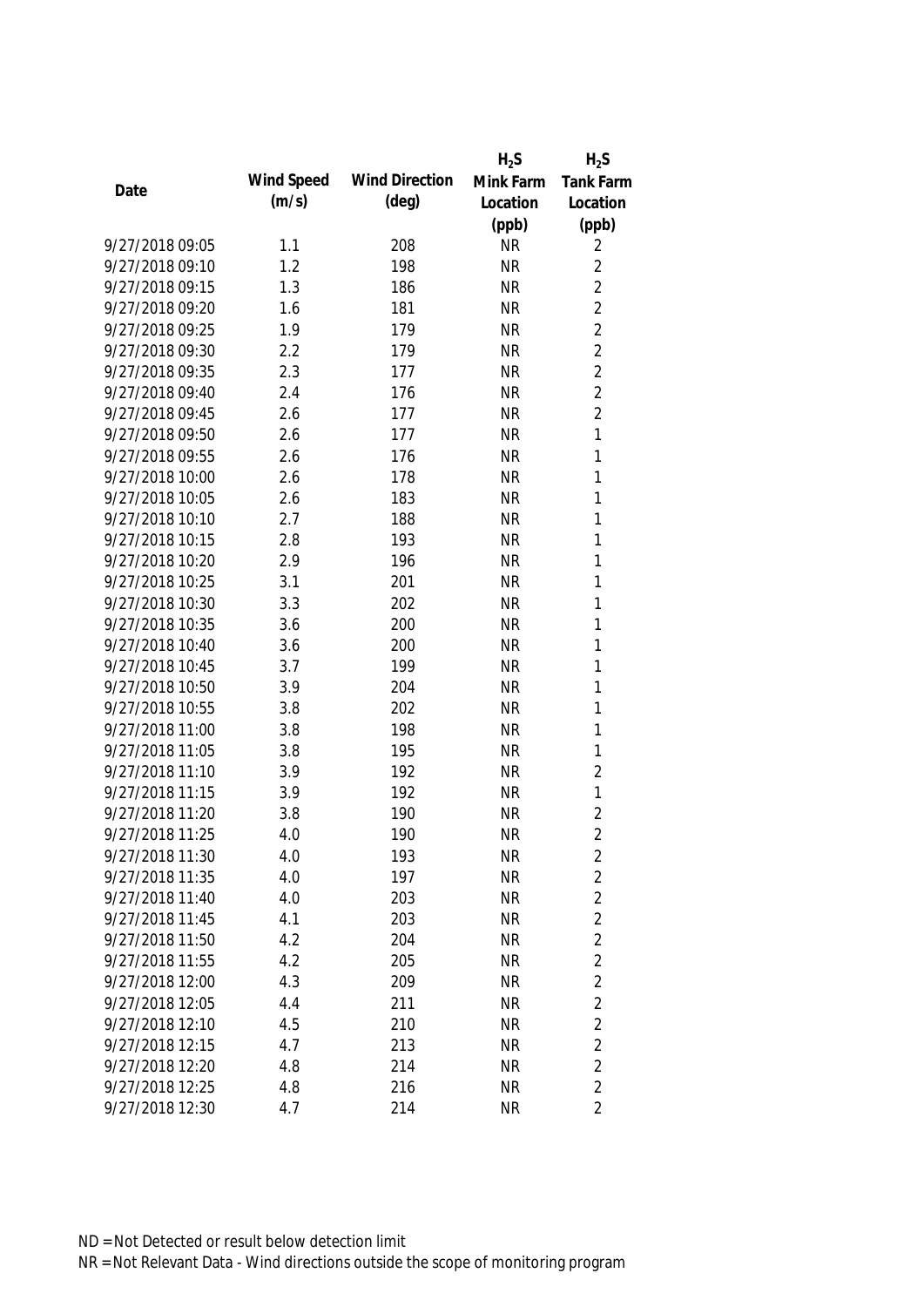|                 |            |                       | $H_2S$    | $H_2S$           |
|-----------------|------------|-----------------------|-----------|------------------|
| Date            | Wind Speed | <b>Wind Direction</b> | Mink Farm | <b>Tank Farm</b> |
|                 | (m/s)      | $(\text{deg})$        | Location  | Location         |
|                 |            |                       | (ppb)     | (ppb)            |
| 9/27/2018 12:35 | 4.5        | 213                   | <b>NR</b> | 2                |
| 9/27/2018 12:40 | 4.3        | 210                   | <b>NR</b> | $\overline{2}$   |
| 9/27/2018 12:45 | 3.9        | 211                   | <b>NR</b> | $\overline{2}$   |
| 9/27/2018 12:50 | 3.8        | 210                   | <b>NR</b> | $\overline{2}$   |
| 9/27/2018 12:55 | 3.7        | 212                   | <b>NR</b> | 1                |
| 9/27/2018 13:00 | 3.7        | 213                   | <b>NR</b> | 1                |
| 9/27/2018 13:05 | 3.9        | 215                   | <b>NR</b> | 1                |
| 9/27/2018 13:10 | 4.0        | 219                   | <b>NR</b> | 1                |
| 9/27/2018 13:15 | 4.3        | 215                   | <b>NR</b> | 1                |
| 9/27/2018 13:20 | 4.2        | 213                   | <b>NR</b> | 1                |
| 9/27/2018 13:25 | 4.4        | 210                   | <b>NR</b> | 1                |
| 9/27/2018 13:30 | 4.4        | 206                   | <b>NR</b> | 1                |
| 9/27/2018 13:35 | 4.2        | 200                   | <b>NR</b> | 1                |
| 9/27/2018 13:40 | 4.2        | 193                   | <b>NR</b> | 1                |
| 9/27/2018 13:45 | 4.1        | 191                   | <b>NR</b> | 1                |
| 9/27/2018 13:50 | 4.2        | 193                   | <b>NR</b> | 1                |
| 9/27/2018 13:55 | 4.2        | 192                   | <b>NR</b> | 1                |
| 9/27/2018 14:00 | 4.4        | 192                   | <b>NR</b> | 1                |
| 9/27/2018 14:05 | 4.3        | 195                   | <b>NR</b> | 1                |
| 9/27/2018 14:10 | 4.5        | 199                   | <b>NR</b> | 1                |
| 9/27/2018 14:15 | 4.5        | 203                   | <b>NR</b> | 1                |
| 9/27/2018 14:20 | 4.4        | 201                   | <b>NR</b> | 1                |
| 9/27/2018 14:25 | 4.2        | 202                   | <b>NR</b> | 1                |
| 9/27/2018 14:30 | 4.2        | 204                   | <b>NR</b> | 1                |
| 9/27/2018 14:35 | 4.2        | 202                   | <b>NR</b> | 1                |
| 9/27/2018 14:40 | 4.1        | 200                   | <b>NR</b> | 1                |
| 9/27/2018 14:45 | 4.1        | 196                   | <b>NR</b> | 1                |
| 9/27/2018 14:50 | 4.3        | 198                   | <b>NR</b> | 1                |
| 9/27/2018 14:55 | 4.5        | 200                   | <b>NR</b> | 1                |
| 9/27/2018 15:00 | 4.4        | 199                   | <b>NR</b> | 1                |
| 9/27/2018 15:05 | 4.5        | 199                   | <b>NR</b> | 1                |
| 9/27/2018 15:10 | 4.3        | 206                   | <b>NR</b> | 1                |
| 9/27/2018 15:15 | 4.3        | 208                   | <b>NR</b> | 1                |
| 9/27/2018 15:20 | 4.2        | 206                   | <b>NR</b> | 1                |
| 9/27/2018 15:25 | 4.1        | 202                   | <b>NR</b> | 1                |
| 9/27/2018 15:30 | 4.1        | 205                   | <b>NR</b> | 1                |
| 9/27/2018 15:35 | 4.1        | 209                   | <b>NR</b> | 1                |
| 9/27/2018 15:40 | 4.4        | 207                   | <b>NR</b> | 1                |
| 9/27/2018 15:45 | 4.4        | 207                   | <b>NR</b> | 1                |
| 9/27/2018 15:50 | 4.6        | 209                   | <b>NR</b> | 1                |
| 9/27/2018 15:55 | 4.7        | 211                   | <b>NR</b> | 1                |
|                 |            |                       |           | 1                |
| 9/27/2018 16:00 | 4.6        | 211                   | <b>NR</b> |                  |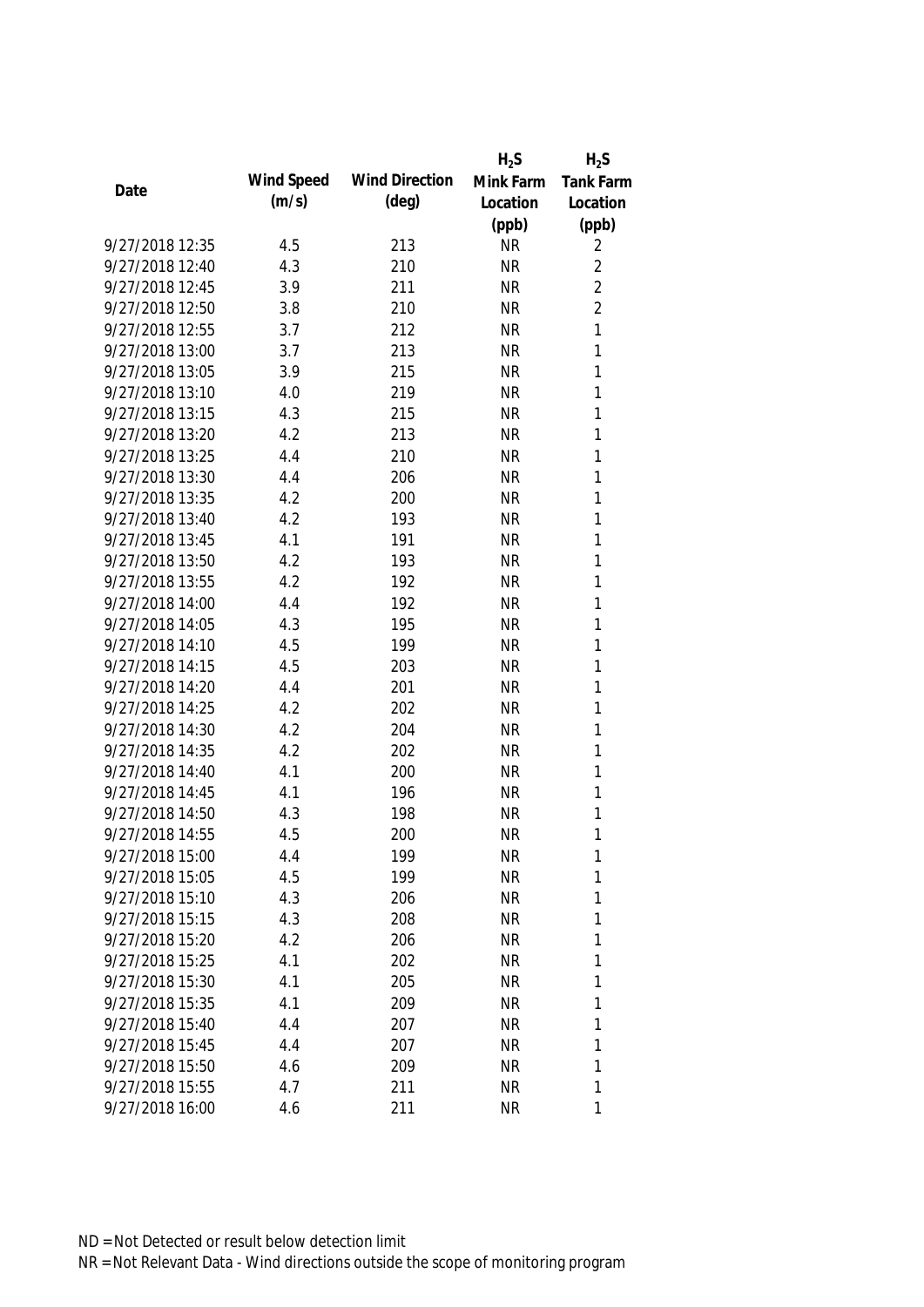|                 |            |                       | $H_2S$    | $H_2S$           |
|-----------------|------------|-----------------------|-----------|------------------|
| Date            | Wind Speed | <b>Wind Direction</b> | Mink Farm | <b>Tank Farm</b> |
|                 | (m/s)      | $(\text{deg})$        | Location  | Location         |
|                 |            |                       | (ppb)     | (ppb)            |
| 9/27/2018 16:05 | 4.5        | 209                   | <b>NR</b> | 1                |
| 9/27/2018 16:10 | 4.4        | 209                   | <b>NR</b> | 1                |
| 9/27/2018 16:15 | 4.4        | 207                   | <b>NR</b> | 1                |
| 9/27/2018 16:20 | 4.2        | 204                   | <b>NR</b> | 1                |
| 9/27/2018 16:25 | 4.0        | 203                   | <b>NR</b> | <b>ND</b>        |
| 9/27/2018 16:30 | 4.1        | 204                   | <b>NR</b> | <b>ND</b>        |
| 9/27/2018 16:35 | 4.0        | 206                   | <b>NR</b> | $\mathbf{1}$     |
| 9/27/2018 16:40 | 3.9        | 203                   | <b>NR</b> | $\mathbf{1}$     |
| 9/27/2018 16:45 | 3.8        | 203                   | <b>NR</b> | 1                |
| 9/27/2018 16:50 | 3.9        | 207                   | <b>NR</b> | 1                |
| 9/27/2018 16:55 | 4.0        | 206                   | <b>NR</b> | 1                |
| 9/27/2018 17:00 | 4.0        | 204                   | <b>NR</b> | 1                |
| 9/27/2018 17:05 | 3.9        | 200                   | <b>NR</b> | 1                |
| 9/27/2018 17:10 | 4.0        | 201                   | <b>NR</b> | 1                |
| 9/27/2018 17:15 | 4.1        | 197                   | <b>NR</b> | 1                |
| 9/27/2018 17:20 | 4.0        | 195                   | <b>NR</b> | $\mathbf{1}$     |
| 9/27/2018 17:25 | 4.0        | 198                   | <b>NR</b> | 1                |
| 9/27/2018 17:30 | 3.9        | 199                   | <b>NR</b> | 1                |
| 9/27/2018 17:35 | 3.9        | 200                   | <b>NR</b> | 1                |
| 9/27/2018 17:40 | 3.8        | 201                   | <b>NR</b> | 1                |
| 9/27/2018 17:45 | 3.7        | 203                   | <b>NR</b> | 1                |
| 9/27/2018 17:50 | 3.7        | 203                   | <b>NR</b> | 1                |
| 9/27/2018 17:55 | 3.5        | 200                   | <b>NR</b> | 1                |
| 9/27/2018 18:00 | 3.5        | 200                   | <b>NR</b> | $\mathbf{1}$     |
| 9/27/2018 18:05 | 3.5        | 200                   | <b>NR</b> | 1                |
| 9/27/2018 18:10 | 3.5        | 201                   | <b>NR</b> | 1                |
| 9/27/2018 18:15 | 3.5        | 202                   | <b>NR</b> | 1                |
| 9/27/2018 18:20 | 3.6        | 202                   | <b>NR</b> | 1                |
| 9/27/2018 18:25 | 3.6        | 203                   | <b>NR</b> | 1                |
| 9/27/2018 18:30 | 3.7        | 201                   | <b>NR</b> | 1                |
| 9/27/2018 18:35 | 3.6        | 199                   | <b>NR</b> | 1                |
| 9/27/2018 18:40 | 3.6        | 195                   | <b>NR</b> | 1                |
| 9/27/2018 18:45 | 3.5        | 192                   | <b>NR</b> | 1                |
| 9/27/2018 18:50 | 3.5        | 189                   | <b>NR</b> | 1                |
| 9/27/2018 18:55 | 3.4        | 186                   | <b>NR</b> | 1                |
| 9/27/2018 19:00 | 3.3        | 184                   | <b>NR</b> | 1                |
| 9/27/2018 19:05 | 3.3        | 181                   | <b>NR</b> | 1                |
| 9/27/2018 19:10 | 3.1        | 180                   | <b>NR</b> | 1                |
| 9/27/2018 19:15 | 3.2        | 178                   | <b>NR</b> | 1                |
| 9/27/2018 19:20 | 3.4        | 175                   | <b>NR</b> | 1                |
| 9/27/2018 19:25 | 3.5        | 174                   | <b>NR</b> | 1                |
| 9/27/2018 19:30 | 3.8        | 173                   | <b>NR</b> | 1                |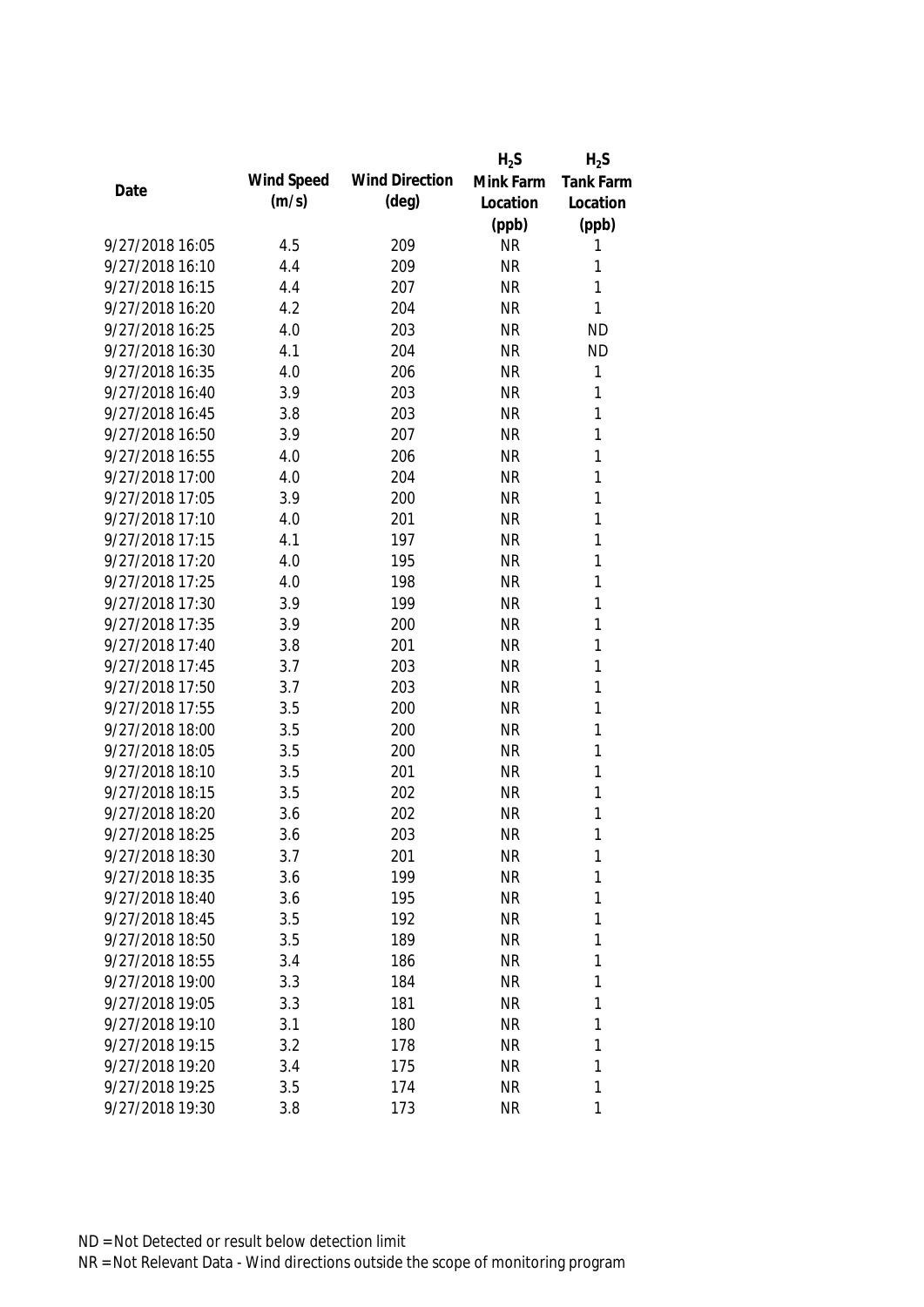|                 |            |                       | $H_2S$    | $H_2S$           |
|-----------------|------------|-----------------------|-----------|------------------|
| Date            | Wind Speed | <b>Wind Direction</b> | Mink Farm | <b>Tank Farm</b> |
|                 | (m/s)      | $(\text{deg})$        | Location  | Location         |
|                 |            |                       | (ppb)     | (ppb)            |
| 9/27/2018 19:35 | 4.0        | 171                   | <b>NR</b> | 1                |
| 9/27/2018 19:40 | 4.3        | 171                   | <b>NR</b> | 1                |
| 9/27/2018 19:45 | 4.3        | 171                   | <b>NR</b> | 1                |
| 9/27/2018 19:50 | 4.1        | 173                   | <b>NR</b> | 1                |
| 9/27/2018 19:55 | 4.0        | 175                   | <b>NR</b> | 1                |
| 9/27/2018 20:00 | 3.7        | 177                   | <b>NR</b> | 1                |
| 9/27/2018 20:05 | 3.5        | 179                   | <b>NR</b> | $\mathbf{1}$     |
| 9/27/2018 20:10 | 3.4        | 180                   | <b>NR</b> | 1                |
| 9/27/2018 20:15 | 3.3        | 182                   | <b>NR</b> | $\mathbf{1}$     |
| 9/27/2018 20:20 | 3.4        | 183                   | <b>NR</b> | 1                |
| 9/27/2018 20:25 | 3.4        | 183                   | <b>NR</b> | 1                |
| 9/27/2018 20:30 | 3.5        | 183                   | <b>NR</b> | $\mathbf{1}$     |
| 9/27/2018 20:35 | 3.5        | 183                   | <b>NR</b> | 1                |
| 9/27/2018 20:40 | 3.4        | 185                   | <b>NR</b> | $\mathbf{1}$     |
| 9/27/2018 20:45 | 3.3        | 188                   | <b>NR</b> | $\mathbf{1}$     |
| 9/27/2018 20:50 | 3.2        | 191                   | <b>NR</b> | $\mathbf{1}$     |
| 9/27/2018 20:55 | 3.1        | 193                   | <b>NR</b> | 1                |
| 9/27/2018 21:00 | 3.1        | 195                   | <b>NR</b> | 1                |
| 9/27/2018 21:05 | 3.1        | 196                   | <b>NR</b> | 1                |
| 9/27/2018 21:10 | 3.1        | 196                   | <b>NR</b> | 1                |
| 9/27/2018 21:15 | 3.1        | 195                   | <b>NR</b> | 1                |
| 9/27/2018 21:20 | 3.1        | 194                   | <b>NR</b> | $\mathbf{1}$     |
| 9/27/2018 21:25 | 3.1        | 195                   | <b>NR</b> | 1                |
| 9/27/2018 21:30 | 3.1        | 196                   | <b>NR</b> | <b>ND</b>        |
| 9/27/2018 21:35 | 3.1        | 198                   | <b>NR</b> | $\mathbf{1}$     |
| 9/27/2018 21:40 | 3.2        | 198                   | <b>NR</b> | 1                |
| 9/27/2018 21:45 | 3.3        | 199                   | <b>NR</b> | 1                |
| 9/27/2018 21:50 | 3.2        | 198                   | <b>NR</b> | 1                |
| 9/27/2018 21:55 | 3.2        | 197                   | <b>NR</b> | 1                |
| 9/27/2018 22:00 | 3.2        | 198                   | <b>NR</b> | 1                |
| 9/27/2018 22:05 | 3.2        | 198                   | <b>NR</b> | 1                |
| 9/27/2018 22:10 | 3.2        | 198                   | <b>NR</b> | 1                |
| 9/27/2018 22:15 | 3.2        | 199                   | <b>NR</b> | 2                |
| 9/27/2018 22:20 | 3.3        | 199                   | <b>NR</b> | 1                |
| 9/27/2018 22:25 | 3.4        | 199                   | <b>NR</b> | 1                |
| 9/27/2018 22:30 | 3.4        | 197                   | <b>NR</b> | 1                |
| 9/27/2018 22:35 | 3.5        | 195                   | <b>NR</b> | 1                |
| 9/27/2018 22:40 | 3.5        | 194                   | <b>NR</b> | 1                |
| 9/27/2018 22:45 | 3.5        | 193                   | <b>NR</b> | 1                |
| 9/27/2018 22:50 | 3.5        | 193                   | <b>NR</b> | 1                |
| 9/27/2018 22:55 | 3.5        | 192                   | <b>NR</b> | 1                |
| 9/27/2018 23:00 | 3.5        | 193                   | <b>NR</b> | 1                |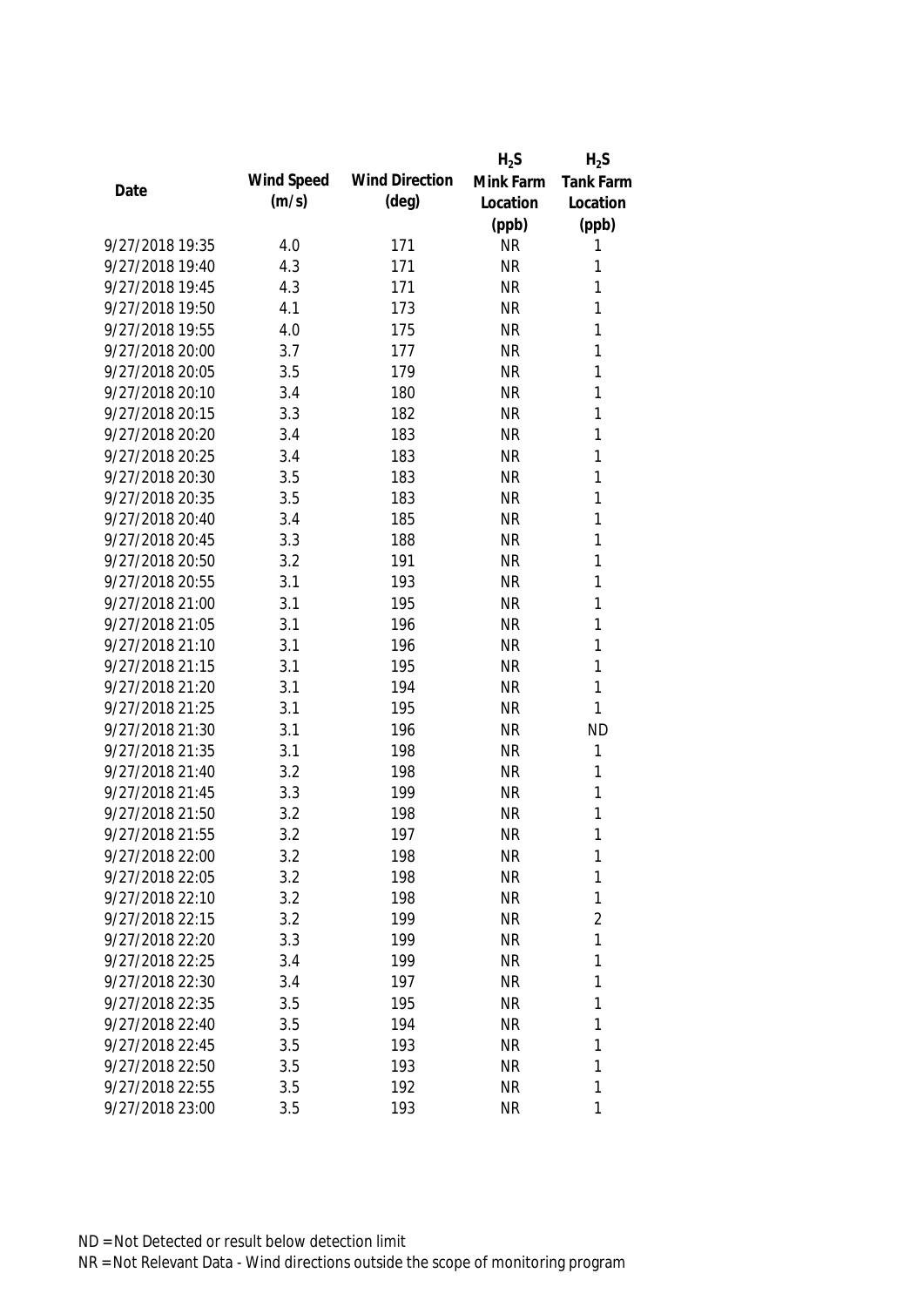|                 |            |                       | $H_2S$    | $H_2S$         |
|-----------------|------------|-----------------------|-----------|----------------|
| Date            | Wind Speed | <b>Wind Direction</b> | Mink Farm | Tank Farm      |
|                 | (m/s)      | (deg)                 | Location  | Location       |
|                 |            |                       | (ppb)     | (ppb)          |
| 9/27/2018 23:05 | 3.5        | 193                   | <b>NR</b> | 2              |
| 9/27/2018 23:10 | 3.4        | 193                   | <b>NR</b> | $\overline{2}$ |
| 9/27/2018 23:15 | 3.4        | 192                   | <b>NR</b> | $\overline{2}$ |
| 9/27/2018 23:20 | 3.4        | 190                   | <b>NR</b> | $\overline{2}$ |
| 9/27/2018 23:25 | 3.3        | 189                   | <b>NR</b> | $\overline{2}$ |
| 9/27/2018 23:30 | 3.2        | 187                   | <b>NR</b> | $\overline{2}$ |
| 9/27/2018 23:35 | 3.2        | 186                   | <b>NR</b> | $\overline{2}$ |
| 9/27/2018 23:40 | 3.2        | 185                   | <b>NR</b> | $\mathbf{1}$   |
| 9/27/2018 23:45 | 3.2        | 185                   | <b>NR</b> | $\mathbf{1}$   |
| 9/27/2018 23:50 | 3.2        | 185                   | <b>NR</b> | 1              |
| 9/27/2018 23:55 | 3.3        | 185                   | <b>NR</b> | $\mathbf{1}$   |
| 9/27/2018 24:00 | 3.2        | 185                   | <b>NR</b> | 1              |
| 9/28/2018 00:05 | 3.2        | 185                   | <b>NR</b> | 1              |
| 9/28/2018 00:10 | 3.2        | 185                   | <b>NR</b> | $\overline{2}$ |
| 9/28/2018 00:15 | 3.2        | 186                   | <b>NR</b> | $\overline{2}$ |
| 9/28/2018 00:20 | 3.1        | 185                   | <b>NR</b> | $\overline{2}$ |
| 9/28/2018 00:25 | 3.1        | 185                   | <b>NR</b> | $\overline{2}$ |
| 9/28/2018 00:30 | 3.2        | 185                   | <b>NR</b> | $\overline{2}$ |
| 9/28/2018 00:35 | 3.3        | 185                   | <b>NR</b> | $\overline{2}$ |
| 9/28/2018 00:40 | 3.3        | 185                   | <b>NR</b> | $\overline{2}$ |
| 9/28/2018 00:45 | 3.3        | 183                   | <b>NR</b> | $\overline{2}$ |
| 9/28/2018 00:50 | 3.3        | 182                   | <b>NR</b> | $\mathbf{1}$   |
| 9/28/2018 00:55 | 3.3        | 181                   | <b>NR</b> | $\mathbf{1}$   |
| 9/28/2018 01:00 | 3.3        | 180                   | <b>NR</b> | 1              |
| 9/28/2018 01:05 | 3.2        | 180                   | <b>NR</b> | $\mathbf{1}$   |
| 9/28/2018 01:10 | 3.2        | 179                   | <b>NR</b> | 1              |
| 9/28/2018 01:15 | 3.1        | 180                   | <b>NR</b> | 1              |
| 9/28/2018 01:20 | 3.1        | 179                   | <b>NR</b> | 1              |
| 9/28/2018 01:25 | 3.1        | 181                   | <b>NR</b> | 1              |
| 9/28/2018 01:30 | 3.2        | 181                   | <b>NR</b> | 1              |
| 9/28/2018 01:35 | 3.2        | 182                   | <b>NR</b> | 1              |
| 9/28/2018 01:40 | 3.2        | 182                   | <b>NR</b> | 1              |
| 9/28/2018 01:45 | 3.3        | 183                   | <b>NR</b> | $\overline{2}$ |
| 9/28/2018 01:50 | 3.3        | 185                   | <b>NR</b> | $\overline{2}$ |
| 9/28/2018 01:55 | 3.3        | 184                   | <b>NR</b> | $\overline{2}$ |
| 9/28/2018 02:00 | 3.2        | 183                   | <b>NR</b> | $\overline{2}$ |
| 9/28/2018 02:05 | 3.2        | 183                   | <b>NR</b> | $\overline{2}$ |
| 9/28/2018 02:10 | 3.2        | 183                   | <b>NR</b> | $\overline{2}$ |
| 9/28/2018 02:15 | 3.2        | 183                   | <b>NR</b> | 1              |
| 9/28/2018 02:20 | 3.2        | 183                   | <b>NR</b> | 1              |
| 9/28/2018 02:25 | 3.2        | 183                   | <b>NR</b> | 1              |
| 9/28/2018 02:30 | 3.2        | 184                   | <b>NR</b> | 1              |
|                 |            |                       |           |                |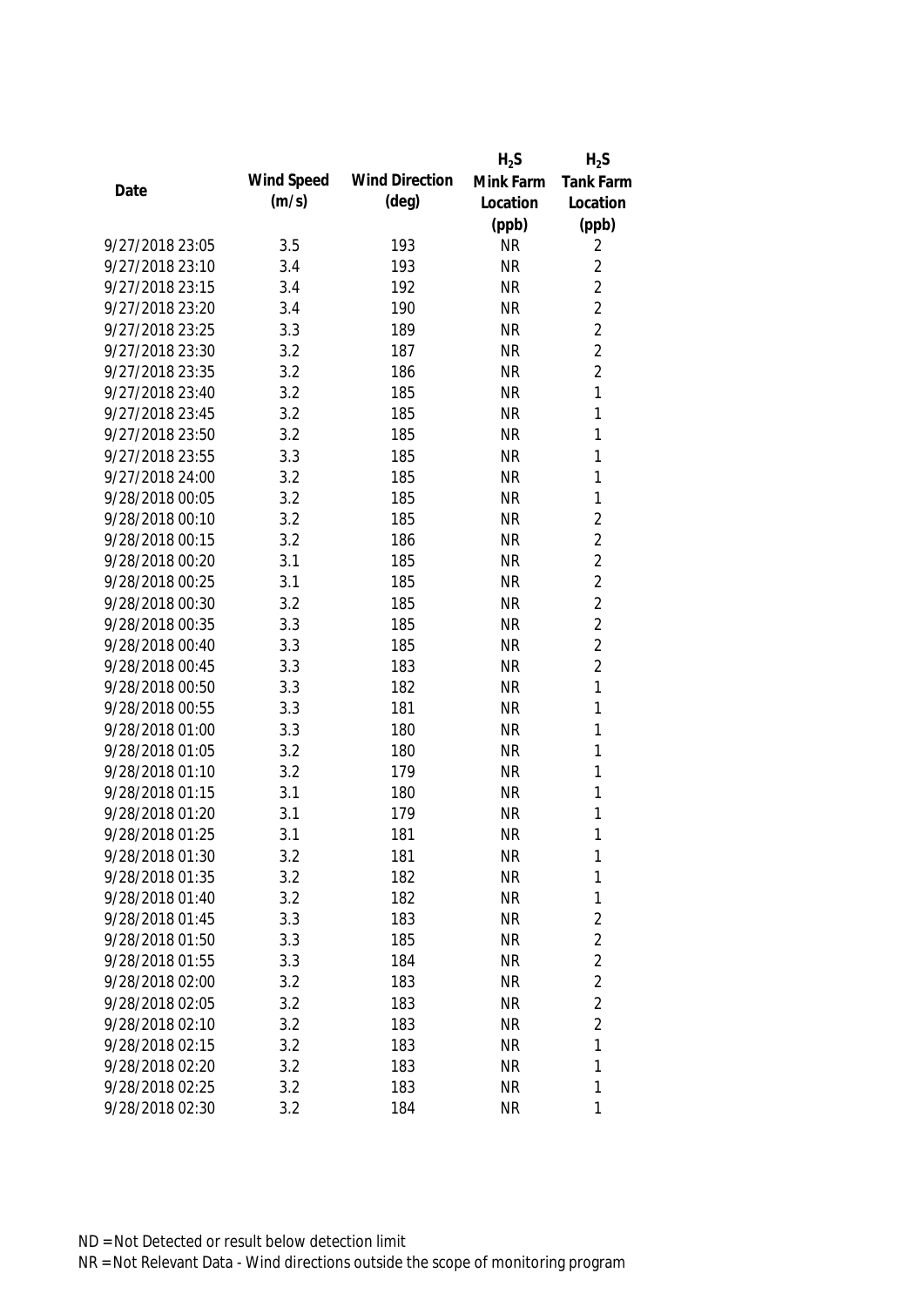|                 |            |                       | $H_2S$    | $H_2S$         |
|-----------------|------------|-----------------------|-----------|----------------|
| Date            | Wind Speed | <b>Wind Direction</b> | Mink Farm | Tank Farm      |
|                 | (m/s)      | (deg)                 | Location  | Location       |
|                 |            |                       | (ppb)     | (ppb)          |
| 9/28/2018 02:35 | 3.2        | 186                   | <b>NR</b> | 1              |
| 9/28/2018 02:40 | 3.1        | 187                   | <b>NR</b> | 1              |
| 9/28/2018 02:45 | 2.9        | 189                   | <b>NR</b> | $\overline{2}$ |
| 9/28/2018 02:50 | 2.7        | 193                   | <b>NR</b> | $\overline{2}$ |
| 9/28/2018 02:55 | 2.6        | 200                   | <b>NR</b> | $\mathbf{1}$   |
| 9/28/2018 03:00 | 2.5        | 204                   | <b>NR</b> | 1              |
| 9/28/2018 03:05 | 2.3        | 206                   | <b>NR</b> | $\mathbf{1}$   |
| 9/28/2018 03:10 | 2.2        | 208                   | <b>NR</b> | 1              |
| 9/28/2018 03:15 | 2.3        | 206                   | <b>NR</b> | $\mathbf{1}$   |
| 9/28/2018 03:20 | 2.4        | 202                   | <b>NR</b> | 1              |
| 9/28/2018 03:25 | 2.5        | 195                   | <b>NR</b> | $\overline{2}$ |
| 9/28/2018 03:30 | 2.5        | 195                   | <b>NR</b> | $\overline{2}$ |
| 9/28/2018 03:35 | 2.6        | 198                   | <b>NR</b> | $\overline{2}$ |
| 9/28/2018 03:40 | 2.5        | 197                   | <b>NR</b> | $\overline{2}$ |
| 9/28/2018 03:45 | 2.4        | 203                   | <b>NR</b> | $\overline{2}$ |
| 9/28/2018 03:50 | 2.4        | 205                   | <b>NR</b> | $\overline{2}$ |
| 9/28/2018 03:55 | 2.3        | 205                   | <b>NR</b> | 1              |
| 9/28/2018 04:00 | 2.4        | 202                   | <b>NR</b> | 1              |
| 9/28/2018 04:05 | 2.5        | 197                   | <b>NR</b> | $\mathbf{1}$   |
| 9/28/2018 04:10 | 2.5        | 193                   | <b>NR</b> | 1              |
| 9/28/2018 04:15 | 2.6        | 185                   | <b>NR</b> | 1              |
| 9/28/2018 04:20 | 2.6        | 181                   | <b>NR</b> | $\overline{2}$ |
| 9/28/2018 04:25 | 2.5        | 181                   | <b>NR</b> | $\overline{2}$ |
| 9/28/2018 04:30 | 2.2        | 184                   | <b>NR</b> | $\overline{2}$ |
| 9/28/2018 04:35 | 1.9        | 187                   | <b>NR</b> | $\overline{2}$ |
| 9/28/2018 04:40 | 1.8        | 194                   | <b>NR</b> | $\overline{2}$ |
| 9/28/2018 04:45 | 1.7        | 198                   | <b>NR</b> | $\overline{2}$ |
| 9/28/2018 04:50 | 1.6        | 199                   | <b>NR</b> | $\mathbf{1}$   |
| 9/28/2018 04:55 | 1.6        | 197                   | <b>NR</b> | 1              |
| 9/28/2018 05:00 | 1.8        | 196                   | <b>NR</b> | 1              |
| 9/28/2018 05:05 | 1.9        | 197                   | <b>NR</b> | 1              |
| 9/28/2018 05:10 | 2.0        | 194                   | <b>NR</b> | 1              |
| 9/28/2018 05:15 | 2.1        | 192                   | <b>NR</b> | 1              |
| 9/28/2018 05:20 | 2.1        | 192                   | <b>NR</b> | 1              |
| 9/28/2018 05:25 | 2.3        | 189                   | <b>NR</b> | 1              |
| 9/28/2018 05:30 | 2.4        | 184                   | <b>NR</b> | 1              |
| 9/28/2018 05:35 | 2.5        | 181                   | <b>NR</b> | 1              |
| 9/28/2018 05:40 | 2.4        | 181                   | <b>NR</b> | 1              |
| 9/28/2018 05:45 | 2.3        | 184                   | <b>NR</b> | 1              |
| 9/28/2018 05:50 | 2.3        | 190                   | <b>NR</b> | 1              |
| 9/28/2018 05:55 | 2.2        | 199                   | <b>NR</b> | 1              |
| 9/28/2018 06:00 | 2.2        | 207                   | <b>NR</b> | 1              |
|                 |            |                       |           |                |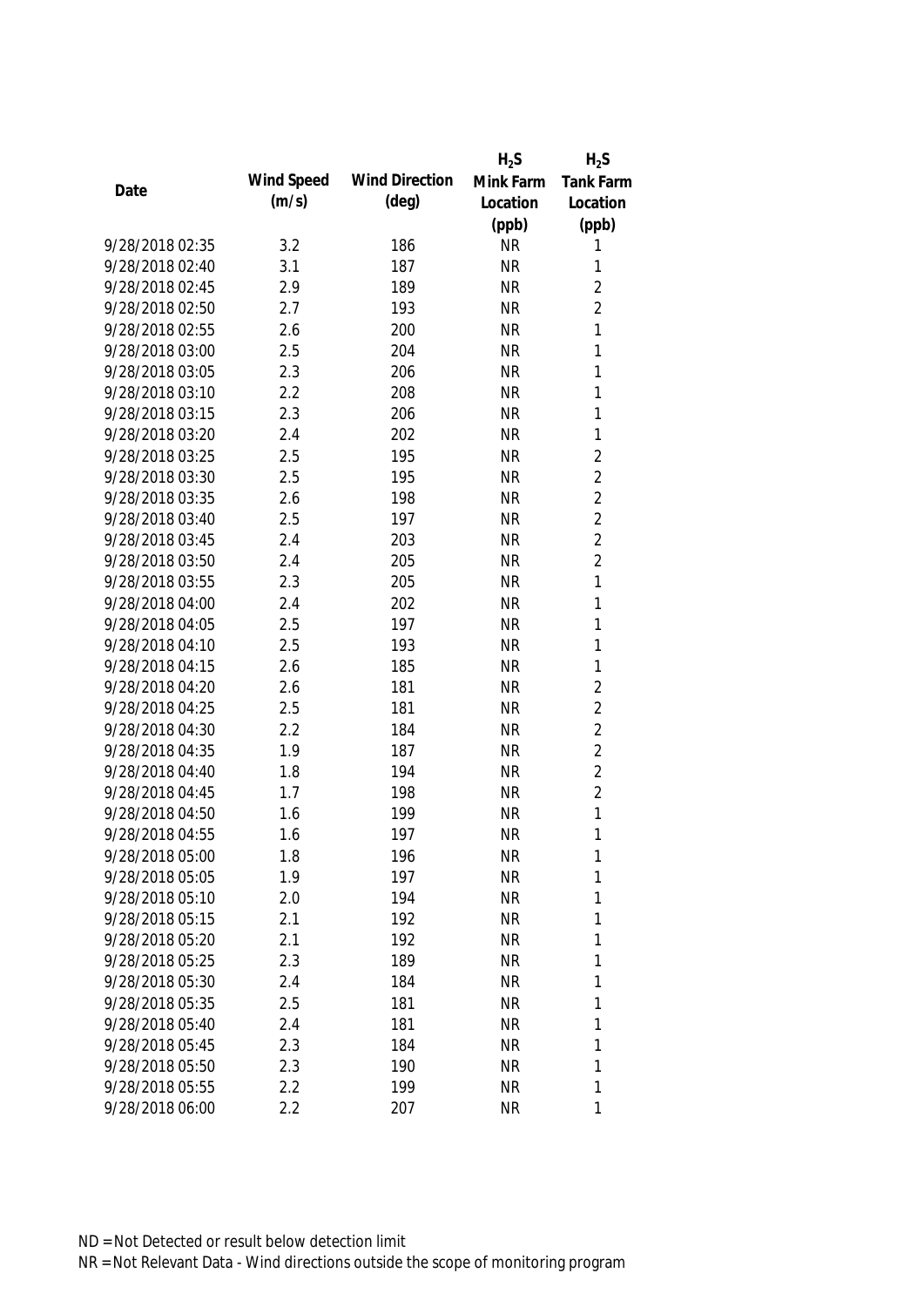|                 |            |                       | $H_2S$    | $H_2S$           |
|-----------------|------------|-----------------------|-----------|------------------|
| Date            | Wind Speed | <b>Wind Direction</b> | Mink Farm | <b>Tank Farm</b> |
|                 | (m/s)      | (deg)                 | Location  | Location         |
|                 |            |                       | (ppb)     | (ppb)            |
| 9/28/2018 06:05 | 2.3        | 211                   | <b>NR</b> | 1                |
| 9/28/2018 06:10 | 2.4        | 214                   | <b>NR</b> | 1                |
| 9/28/2018 06:15 | 2.5        | 216                   | <b>NR</b> | 1                |
| 9/28/2018 06:20 | 2.5        | 216                   | <b>NR</b> | 1                |
| 9/28/2018 06:25 | 2.5        | 214                   | <b>NR</b> | 1                |
| 9/28/2018 06:30 | 2.5        | 215                   | <b>NR</b> | 1                |
| 9/28/2018 06:35 | 2.3        | 218                   | <b>NR</b> | 1                |
| 9/28/2018 06:40 | 2.1        | 218                   | <b>NR</b> | 1                |
| 9/28/2018 06:45 | 2.0        | 216                   | <b>NR</b> | 1                |
| 9/28/2018 06:50 | 2.0        | 217                   | <b>NR</b> | 1                |
| 9/28/2018 06:55 | 1.9        | 218                   | <b>NR</b> | $\mathbf{1}$     |
| 9/28/2018 07:00 | 1.8        | 218                   | <b>NR</b> | 1                |
| 9/28/2018 07:05 | 1.8        | 221                   | <b>NR</b> | 1                |
| 9/28/2018 07:10 | 1.8        | 224                   | <b>NR</b> | $\mathbf{1}$     |
| 9/28/2018 07:15 | 1.8        | 228                   | <b>NR</b> | $\mathbf{1}$     |
| 9/28/2018 07:20 | 1.7        | 231                   | 1         | $\mathbf{1}$     |
| 9/28/2018 07:25 | 1.6        | 239                   | 1         | 1                |
| 9/28/2018 07:30 | 1.7        | 238                   | 1         | 1                |
| 9/28/2018 07:35 | 1.8        | 230                   | 1         | 1                |
| 9/28/2018 07:40 | 1.7        | 227                   | <b>NR</b> | 1                |
| 9/28/2018 07:45 | 1.6        | 227                   | <b>NR</b> | $\overline{2}$   |
| 9/28/2018 07:50 | 1.7        | 223                   | <b>NR</b> | $\overline{2}$   |
| 9/28/2018 07:55 | 1.7        | 212                   | <b>NR</b> | $\overline{2}$   |
| 9/28/2018 08:00 | 1.7        | 206                   | <b>NR</b> | $\overline{2}$   |
| 9/28/2018 08:05 | 1.6        | 203                   | <b>NR</b> | $\overline{2}$   |
| 9/28/2018 08:10 | 1.6        | 202                   | <b>NR</b> | $\overline{2}$   |
| 9/28/2018 08:15 | 1.7        | 203                   | <b>NR</b> | 1                |
| 9/28/2018 08:20 | 1.7        | 207                   | <b>NR</b> | 1                |
| 9/28/2018 08:25 | 1.8        | 216                   | <b>NR</b> | 1                |
| 9/28/2018 08:30 | 1.9        | 227                   | <b>NR</b> | 1                |
| 9/28/2018 08:35 | 1.9        | 237                   | 1         | 1                |
| 9/28/2018 08:40 | 2.0        | 240                   | 1         | 1                |
| 9/28/2018 08:45 | 1.9        | 242                   | 1         | 1                |
| 9/28/2018 08:50 | 1.9        | 237                   | 1         | 1                |
| 9/28/2018 08:55 | 1.9        | 231                   | 1         | 1                |
| 9/28/2018 09:00 | 1.8        | 228                   | <b>NR</b> | 1                |
| 9/28/2018 09:05 | 1.7        | 226                   | <b>NR</b> | 1                |
| 9/28/2018 09:10 | 1.6        | 224                   | <b>NR</b> | 1                |
| 9/28/2018 09:15 | 1.7        | 222                   | <b>NR</b> | 1                |
| 9/28/2018 09:20 | 1.6        | 227                   | <b>NR</b> | $\overline{2}$   |
| 9/28/2018 09:25 | 1.6        | 233                   | 1         | $\overline{2}$   |
| 9/28/2018 09:30 | 1.6        | 234                   | 1         | $\overline{2}$   |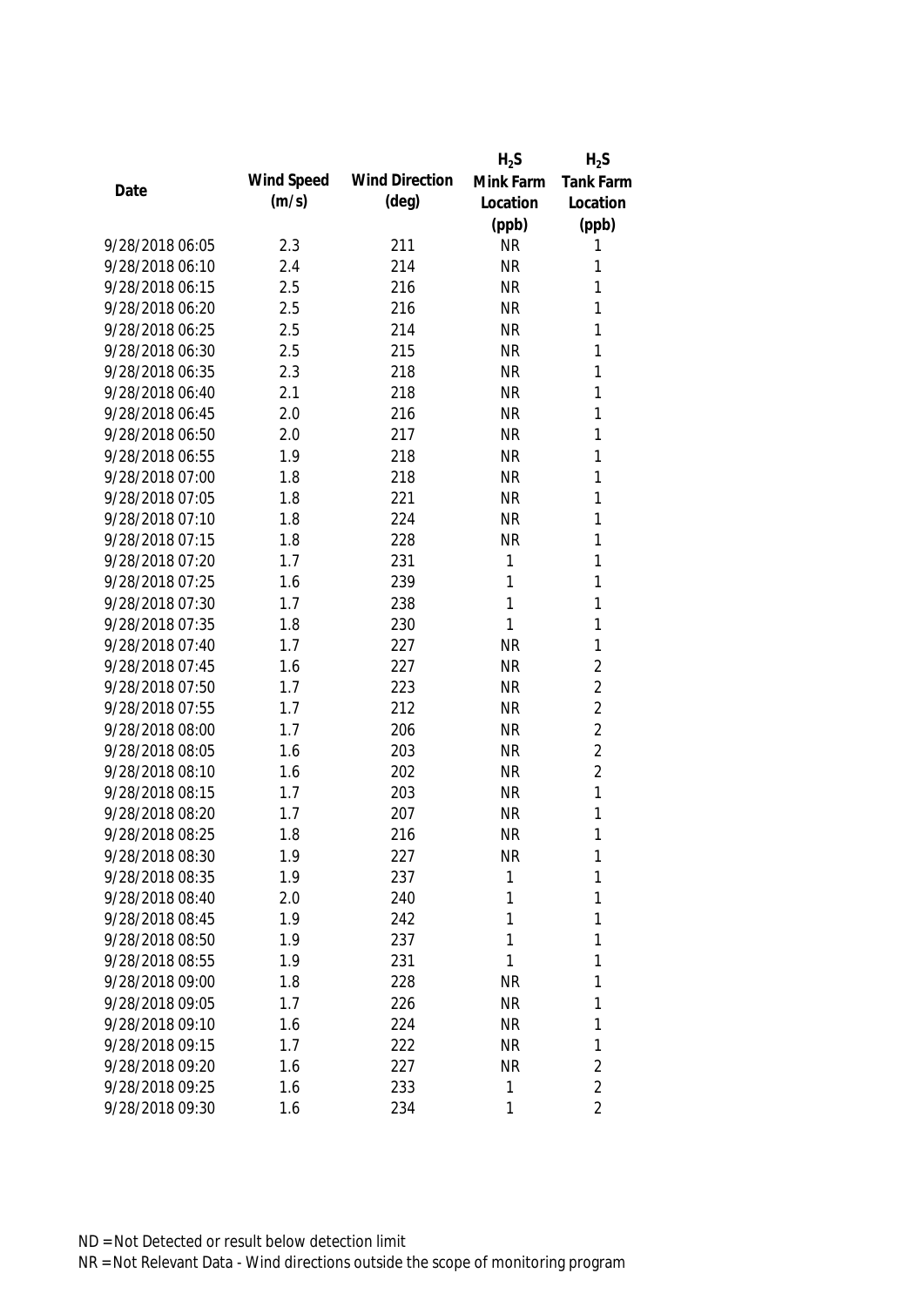|                 |            |                       | $H_2S$         | $H_2S$         |
|-----------------|------------|-----------------------|----------------|----------------|
| Date            | Wind Speed | <b>Wind Direction</b> | Mink Farm      | Tank Farm      |
|                 | (m/s)      | $(\text{deg})$        | Location       | Location       |
|                 |            |                       | (ppb)          | (ppb)          |
| 9/28/2018 09:35 | 1.6        | 233                   | 1              | 2              |
| 9/28/2018 09:40 | 1.5        | 239                   | $\overline{2}$ | $\overline{2}$ |
| 9/28/2018 09:45 | 1.5        | 247                   | $\overline{2}$ | $\overline{2}$ |
| 9/28/2018 09:50 | 1.4        | 245                   | $\overline{2}$ | $\overline{2}$ |
| 9/28/2018 09:55 | 1.4        | 239                   | $\overline{2}$ | $\overline{2}$ |
| 9/28/2018 10:00 | 1.4        | 241                   | $\overline{2}$ | $\overline{2}$ |
| 9/28/2018 10:05 | 1.4        | 250                   | $\overline{2}$ | $\overline{2}$ |
| 9/28/2018 10:10 | 1.4        | 248                   | $\overline{2}$ | $\overline{2}$ |
| 9/28/2018 10:15 | 1.5        | 244                   | $\overline{2}$ | $\overline{2}$ |
| 9/28/2018 10:20 | 1.5        | 254                   | $\overline{2}$ | $\overline{2}$ |
| 9/28/2018 10:25 | 1.7        | 269                   | $\overline{2}$ | $\overline{2}$ |
| 9/28/2018 10:30 | 1.8        | 283                   | $\overline{2}$ | <b>NR</b>      |
| 9/28/2018 10:35 | 2.0        | 289                   | <b>NR</b>      | <b>NR</b>      |
| 9/28/2018 10:40 | 2.3        | 303                   | 1              | <b>NR</b>      |
| 9/28/2018 10:45 | 2.6        | 316                   | 1              | <b>NR</b>      |
| 9/28/2018 10:50 | 2.9        | 321                   | 1              | <b>NR</b>      |
| 9/28/2018 10:55 | 3.1        | 325                   | 1              | <b>NR</b>      |
| 9/28/2018 11:00 | 3.1        | 325                   | 1              | <b>NR</b>      |
| 9/28/2018 11:05 | 3.1        | 327                   | 1              | <b>NR</b>      |
| 9/28/2018 11:10 | 2.9        | 328                   | 1              | <b>NR</b>      |
| 9/28/2018 11:15 | 2.6        | 327                   | 1              | <b>NR</b>      |
| 9/28/2018 11:20 | 2.4        | 323                   | 1              | <b>NR</b>      |
| 9/28/2018 11:25 | 2.3        | 320                   | 1              | <b>NR</b>      |
| 9/28/2018 11:30 | 2.3        | 320                   | 1              | <b>NR</b>      |
| 9/28/2018 11:35 | 2.3        | 322                   | 1              | <b>NR</b>      |
| 9/28/2018 11:40 | 2.5        | 322                   | 1              | <b>NR</b>      |
| 9/28/2018 11:45 | 2.7        | 322                   | 1              | <b>NR</b>      |
| 9/28/2018 11:50 | 2.9        | 324                   | 1              | <b>NR</b>      |
| 9/28/2018 11:55 | 3.0        | 326                   | 1              | <b>NR</b>      |
| 9/28/2018 12:00 | 3.0        | 327                   | 1              | <b>NR</b>      |
| 9/28/2018 12:05 | 2.9        | 327                   | 1              | <b>NR</b>      |
| 9/28/2018 12:10 | 2.7        | 325                   | 1              | <b>NR</b>      |
| 9/28/2018 12:15 | 2.5        | 322                   | 1              | <b>NR</b>      |
| 9/28/2018 12:20 | 2.4        | 321                   | 1              | <b>NR</b>      |
| 9/28/2018 12:25 | 2.4        | 321                   | 1              | <b>NR</b>      |
| 9/28/2018 12:30 | 2.4        | 321                   | 1              | <b>NR</b>      |
| 9/28/2018 12:35 | 2.5        | 321                   | 1              | <b>NR</b>      |
| 9/28/2018 12:40 | 2.5        | 322                   | 1              | <b>NR</b>      |
| 9/28/2018 12:45 | 2.6        | 327                   | 1              | <b>NR</b>      |
| 9/28/2018 12:50 | 2.6        | 328                   | 1              | <b>NR</b>      |
| 9/28/2018 12:55 | 2.6        | 324                   | 1              | <b>NR</b>      |
| 9/28/2018 13:00 | 2.6        | 319                   | 1              | <b>NR</b>      |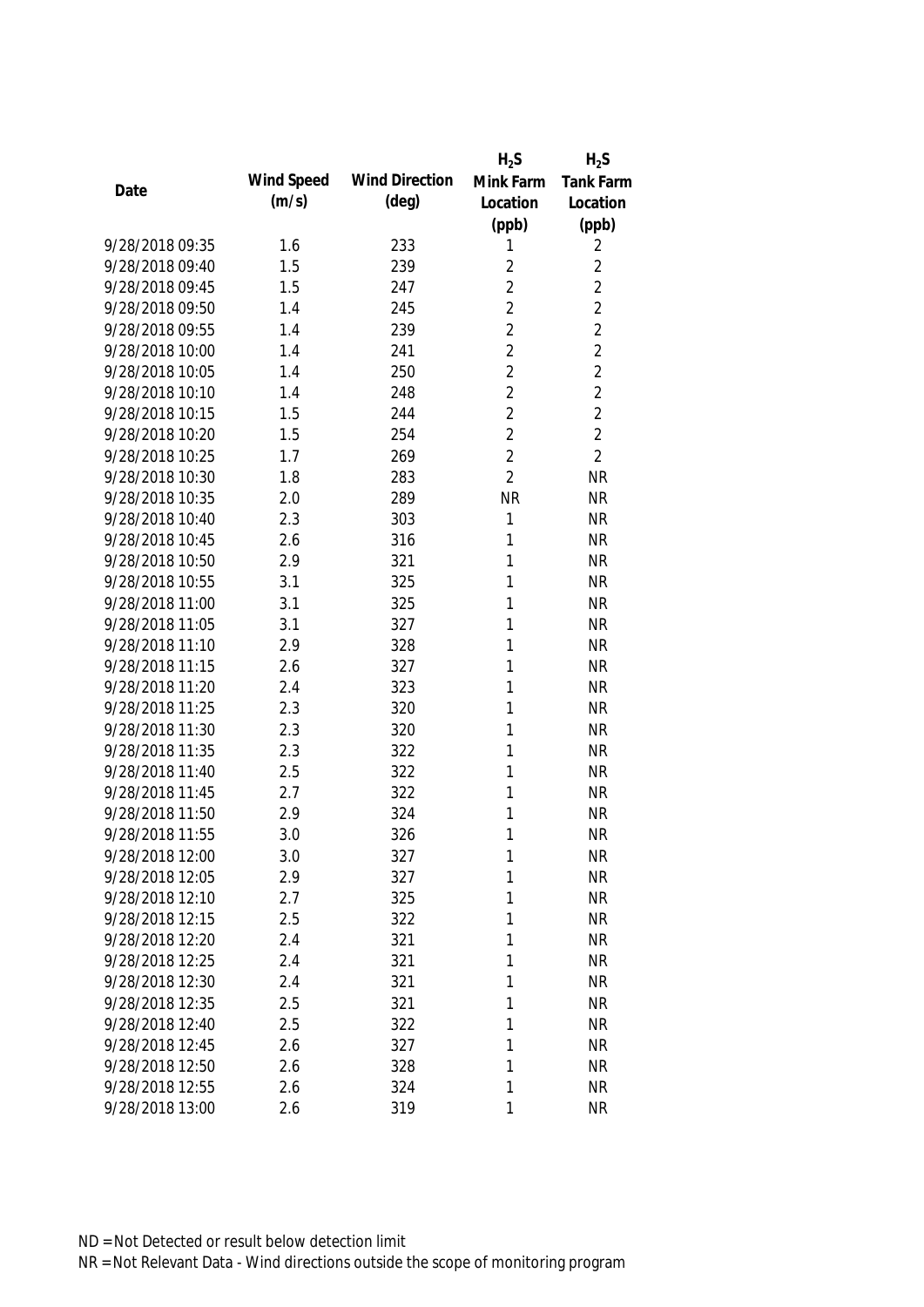|                 |            |                       | $H_2S$    | $H_2S$    |
|-----------------|------------|-----------------------|-----------|-----------|
| Date            | Wind Speed | <b>Wind Direction</b> | Mink Farm | Tank Farm |
|                 | (m/s)      | $(\text{deg})$        | Location  | Location  |
|                 |            |                       | (ppb)     | (ppb)     |
| 9/28/2018 13:05 | 2.8        | 314                   | 1         | <b>NR</b> |
| 9/28/2018 13:10 | 3.2        | 311                   | 1         | <b>NR</b> |
| 9/28/2018 13:15 | 3.5        | 307                   | 1         | <b>NR</b> |
| 9/28/2018 13:20 | 3.8        | 305                   | 1         | <b>NR</b> |
| 9/28/2018 13:25 | 3.8        | 307                   | 1         | <b>NR</b> |
| 9/28/2018 13:30 | 3.8        | 307                   | 1         | <b>NR</b> |
| 9/28/2018 13:35 | 3.7        | 307                   | 1         | <b>NR</b> |
| 9/28/2018 13:40 | 3.6        | 306                   | 1         | <b>NR</b> |
| 9/28/2018 13:45 | 3.5        | 306                   | 1         | <b>NR</b> |
| 9/28/2018 13:50 | 3.4        | 306                   | 1         | <b>NR</b> |
| 9/28/2018 13:55 | 3.6        | 308                   | 1         | <b>NR</b> |
| 9/28/2018 14:00 | 3.8        | 308                   | 1         | <b>NR</b> |
| 9/28/2018 14:05 | 4.0        | 312                   | 1         | <b>NR</b> |
| 9/28/2018 14:10 | 4.2        | 315                   | 1         | <b>NR</b> |
| 9/28/2018 14:15 | 4.3        | 318                   | 1         | <b>NR</b> |
| 9/28/2018 14:20 | 4.5        | 320                   | 1         | <b>NR</b> |
| 9/28/2018 14:25 | 4.4        | 322                   | <b>ND</b> | <b>NR</b> |
| 9/28/2018 14:30 | 4.4        | 325                   | <b>ND</b> | <b>NR</b> |
| 9/28/2018 14:35 | 4.3        | 326                   | <b>ND</b> | <b>NR</b> |
| 9/28/2018 14:40 | 4.4        | 325                   | 1         | <b>NR</b> |
| 9/28/2018 14:45 | 4.4        | 326                   | 1         | <b>NR</b> |
| 9/28/2018 14:50 | 4.3        | 327                   | 1         | <b>NR</b> |
| 9/28/2018 14:55 | 4.3        | 326                   | 1         | <b>NR</b> |
| 9/28/2018 15:00 | 4.4        | 325                   | 1         | <b>NR</b> |
| 9/28/2018 15:05 | 4.8        | 325                   | 1         | <b>NR</b> |
| 9/28/2018 15:10 | 4.9        | 326                   | 1         | <b>NR</b> |
| 9/28/2018 15:15 | 5.1        | 326                   | 1         | <b>NR</b> |
| 9/28/2018 15:20 | 5.4        | 326                   | 1         | <b>NR</b> |
| 9/28/2018 15:25 | 5.6        | 327                   | 1         | <b>NR</b> |
| 9/28/2018 15:30 | 5.6        | 328                   | 1         | <b>NR</b> |
| 9/28/2018 15:35 | 5.3        | 328                   | 1         | <b>NR</b> |
| 9/28/2018 15:40 | 5.1        | 328                   | 1         | <b>NR</b> |
| 9/28/2018 15:45 | 4.9        | 329                   | 1         | <b>NR</b> |
| 9/28/2018 15:50 | 4.7        | 329                   | <b>ND</b> | <b>NR</b> |
| 9/28/2018 15:55 | 4.7        | 329                   | <b>ND</b> | <b>NR</b> |
| 9/28/2018 16:00 | 4.6        | 329                   | <b>ND</b> | <b>NR</b> |
| 9/28/2018 16:05 | 4.6        | 329                   | <b>ND</b> | <b>NR</b> |
| 9/28/2018 16:10 | 4.5        | 330                   | <b>ND</b> | NR        |
| 9/28/2018 16:15 | 4.8        | 329                   | <b>ND</b> | <b>NR</b> |
| 9/28/2018 16:20 | 4.6        | 328                   | <b>ND</b> | <b>NR</b> |
| 9/28/2018 16:25 | 4.5        | 328                   | 1         | <b>NR</b> |
| 9/28/2018 16:30 | 4.4        | 328                   | 1         | <b>NR</b> |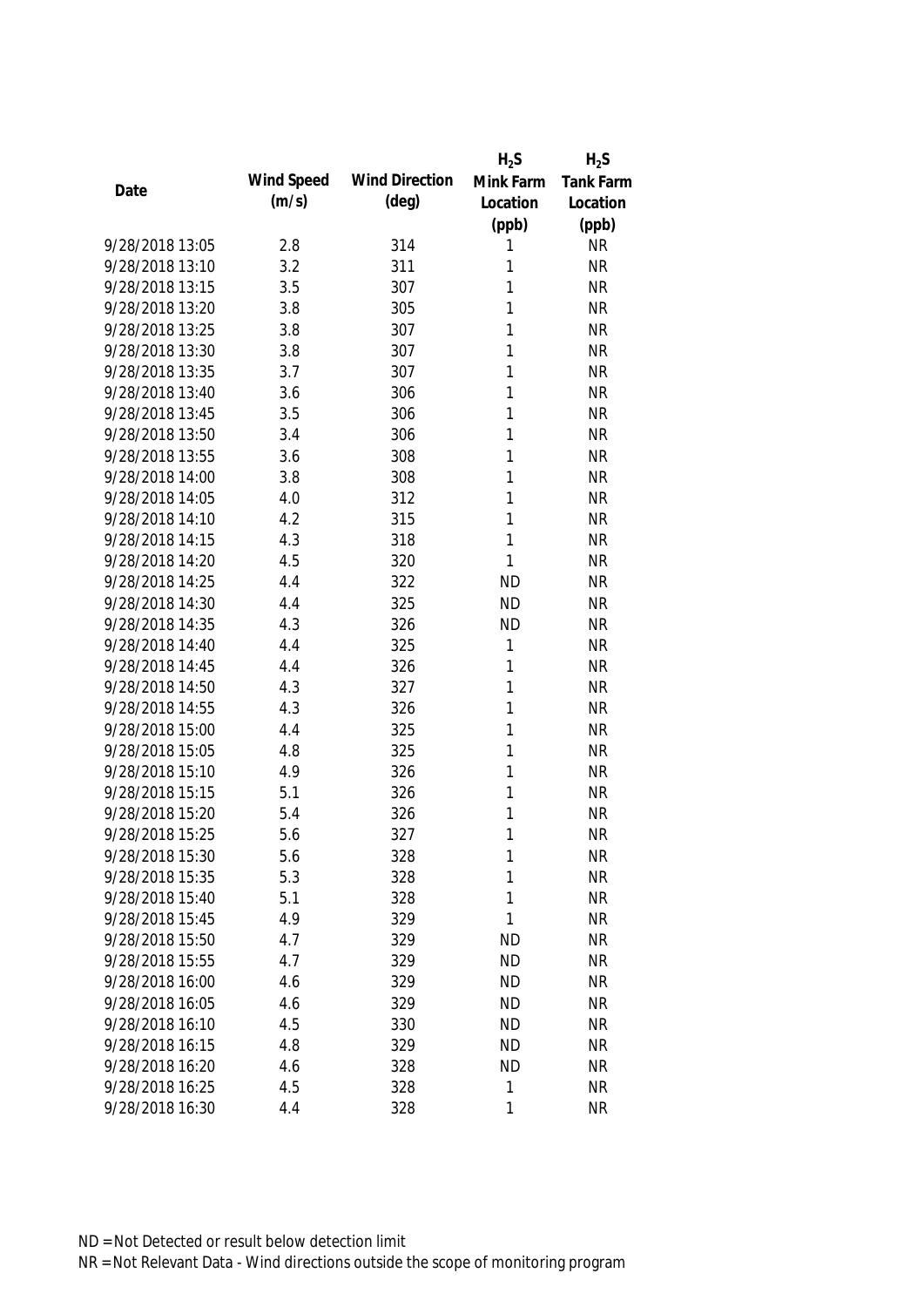|                 |            |                       | $H_2S$    | $H_2S$           |
|-----------------|------------|-----------------------|-----------|------------------|
| Date            | Wind Speed | <b>Wind Direction</b> | Mink Farm | <b>Tank Farm</b> |
|                 | (m/s)      | $(\text{deg})$        | Location  | Location         |
|                 |            |                       | (ppb)     | (ppb)            |
| 9/28/2018 16:35 | 4.4        | 328                   | 1         | <b>NR</b>        |
| 9/28/2018 16:40 | 4.2        | 327                   | 1         | <b>NR</b>        |
| 9/28/2018 16:45 | 3.8        | 328                   | 1         | <b>NR</b>        |
| 9/28/2018 16:50 | 3.7        | 329                   | 1         | <b>NR</b>        |
| 9/28/2018 16:55 | 3.4        | 330                   | 1         | <b>NR</b>        |
| 9/28/2018 17:00 | 3.2        | 331                   | 1         | <b>NR</b>        |
| 9/28/2018 17:05 | 2.8        | 333                   | 1         | <b>NR</b>        |
| 9/28/2018 17:10 | 2.7        | 337                   | 1         | <b>NR</b>        |
| 9/28/2018 17:15 | 2.3        | 337                   | 1         | <b>NR</b>        |
| 9/28/2018 17:20 | 2.1        | 338                   | 1         | <b>NR</b>        |
| 9/28/2018 17:25 | 2.0        | 338                   | 1         | <b>NR</b>        |
| 9/28/2018 17:30 | 1.9        | 333                   | 1         | <b>NR</b>        |
| 9/28/2018 17:35 | 1.9        | 328                   | 1         | <b>NR</b>        |
| 9/28/2018 17:40 | 2.1        | 320                   | 1         | <b>NR</b>        |
| 9/28/2018 17:45 | 2.2        | 316                   | 1         | <b>NR</b>        |
| 9/28/2018 17:50 | 2.3        | 311                   | 1         | <b>NR</b>        |
| 9/28/2018 17:55 | 2.4        | 308                   | 1         | <b>NR</b>        |
| 9/28/2018 18:00 | 2.4        | 305                   | 1         | <b>NR</b>        |
| 9/28/2018 18:05 | 2.5        | 304                   | 1         | <b>NR</b>        |
| 9/28/2018 18:10 | 2.4        | 305                   | <b>ND</b> | <b>NR</b>        |
| 9/28/2018 18:15 | 2.3        | 307                   | <b>ND</b> | <b>NR</b>        |
| 9/28/2018 18:20 | 2.2        | 310                   | 1         | <b>NR</b>        |
| 9/28/2018 18:25 | 2.3        | 310                   | 1         | <b>NR</b>        |
| 9/28/2018 18:30 | 2.5        | 312                   | 1         | <b>NR</b>        |
| 9/28/2018 18:35 | 2.5        | 314                   | 1         | <b>NR</b>        |
| 9/28/2018 18:40 | 2.5        | 314                   | 1         | <b>NR</b>        |
| 9/28/2018 18:45 | 2.6        | 312                   | 1         | <b>NR</b>        |
| 9/28/2018 18:50 | 2.8        | 310                   | 1         | <b>NR</b>        |
| 9/28/2018 18:55 | 2.8        | 309                   | <b>ND</b> | <b>NR</b>        |
| 9/28/2018 19:00 | 2.7        | 307                   | <b>ND</b> | <b>NR</b>        |
| 9/28/2018 19:05 | 2.8        | 306                   | <b>ND</b> | <b>NR</b>        |
| 9/28/2018 19:10 | 3.0        | 305                   | <b>ND</b> | <b>NR</b>        |
| 9/28/2018 19:15 | 3.1        | 305                   | <b>ND</b> | <b>NR</b>        |
| 9/28/2018 19:20 | 3.2        | 307                   | 1         | <b>NR</b>        |
| 9/28/2018 19:25 | 3.0        | 306                   | 1         | <b>NR</b>        |
| 9/28/2018 19:30 | 3.0        | 307                   | 1         | <b>NR</b>        |
| 9/28/2018 19:35 | 2.8        | 307                   | 1         | <b>NR</b>        |
| 9/28/2018 19:40 | 2.6        | 305                   | 1         | <b>NR</b>        |
| 9/28/2018 19:45 | 2.4        | 301                   | 1         | <b>NR</b>        |
| 9/28/2018 19:50 | 2.4        | 296                   | 1         | <b>NR</b>        |
| 9/28/2018 19:55 | 2.5        | 294                   | 1         | <b>NR</b>        |
| 9/28/2018 20:00 | 2.6        | 289                   | 1         | <b>NR</b>        |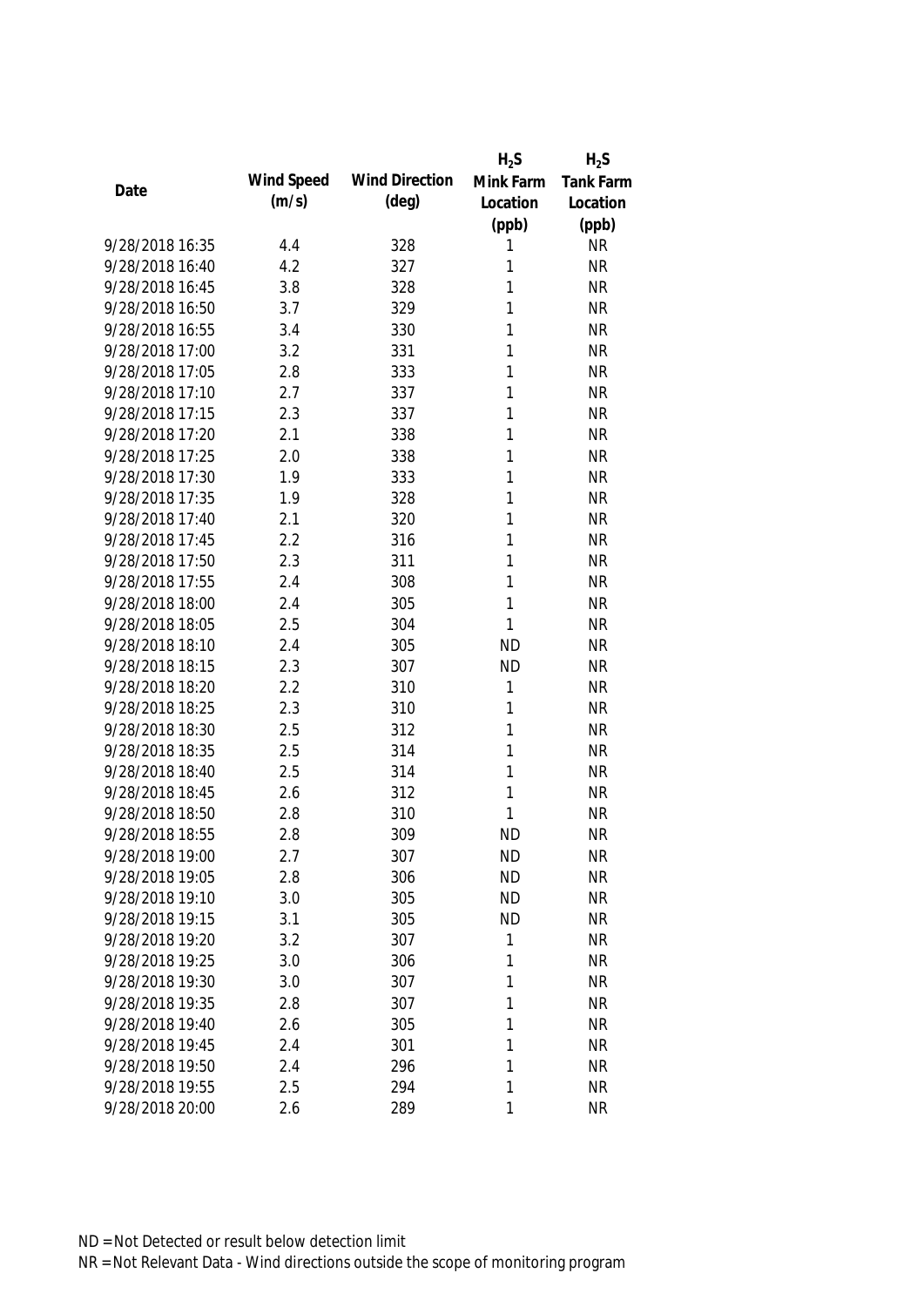|                 |            |                       | $H_2S$         | $H_2S$    |
|-----------------|------------|-----------------------|----------------|-----------|
| Date            | Wind Speed | <b>Wind Direction</b> | Mink Farm      | Tank Farm |
|                 | (m/s)      | $(\text{deg})$        | Location       | Location  |
|                 |            |                       | (ppb)          | (ppb)     |
| 9/28/2018 20:05 | 2.6        | 285                   | 1              | <b>NR</b> |
| 9/28/2018 20:10 | 2.6        | 282                   | 1              | <b>NR</b> |
| 9/28/2018 20:15 | 2.7        | 282                   | 1              | <b>NR</b> |
| 9/28/2018 20:20 | 2.7        | 282                   | 1              | <b>NR</b> |
| 9/28/2018 20:25 | 2.7        | 283                   | 1              | <b>NR</b> |
| 9/28/2018 20:30 | 2.7        | 288                   | 1              | <b>NR</b> |
| 9/28/2018 20:35 | 2.6        | 289                   | 1              | <b>NR</b> |
| 9/28/2018 20:40 | 2.6        | 293                   | 1              | <b>NR</b> |
| 9/28/2018 20:45 | 2.6        | 294                   | 1              | <b>NR</b> |
| 9/28/2018 20:50 | 2.5        | 293                   | 1              | <b>NR</b> |
| 9/28/2018 20:55 | 2.5        | 291                   | 1              | <b>NR</b> |
| 9/28/2018 21:00 | 2.6        | 288                   | 1              | <b>NR</b> |
| 9/28/2018 21:05 | 2.6        | 290                   | 1              | <b>NR</b> |
| 9/28/2018 21:10 | 2.6        | 290                   | 1              | <b>NR</b> |
| 9/28/2018 21:15 | 2.4        | 291                   | 1              | <b>NR</b> |
| 9/28/2018 21:20 | 2.3        | 290                   | 1              | <b>NR</b> |
| 9/28/2018 21:25 | 2.3        | 288                   | 1              | <b>NR</b> |
| 9/28/2018 21:30 | 2.2        | 287                   | 1              | <b>NR</b> |
| 9/28/2018 21:35 | 2.2        | 283                   | 1              | <b>NR</b> |
| 9/28/2018 21:40 | 2.2        | 279                   | 1              | <b>NR</b> |
| 9/28/2018 21:45 | 2.3        | 278                   | 1              | <b>NR</b> |
| 9/28/2018 21:50 | 2.3        | 281                   | 1              | <b>NR</b> |
| 9/28/2018 21:55 | 2.4        | 288                   | 1              | <b>NR</b> |
| 9/28/2018 22:00 | 2.6        | 293                   | 1              | <b>NR</b> |
| 9/28/2018 22:05 | 2.7        | 299                   | 1              | <b>NR</b> |
| 9/28/2018 22:10 | 2.9        | 304                   | 1              | <b>NR</b> |
| 9/28/2018 22:15 | 3.2        | 306                   | 1              | <b>NR</b> |
| 9/28/2018 22:20 | 3.4        | 307                   | 1              | <b>NR</b> |
| 9/28/2018 22:25 | 3.4        | 306                   | 1              | <b>NR</b> |
| 9/28/2018 22:30 | 3.2        | 304                   | 1              | <b>NR</b> |
| 9/28/2018 22:35 | 3.0        | 299                   | 1              | <b>NR</b> |
| 9/28/2018 22:40 | 2.8        | 295                   | $\overline{2}$ | <b>NR</b> |
| 9/28/2018 22:45 | 2.5        | 293                   | $\overline{2}$ | <b>NR</b> |
| 9/28/2018 22:50 | 2.3        | 292                   | $\overline{2}$ | <b>NR</b> |
| 9/28/2018 22:55 | 2.3        | 292                   | $\overline{2}$ | <b>NR</b> |
| 9/28/2018 23:00 | 2.3        | 294                   | $\overline{2}$ | <b>NR</b> |
| 9/28/2018 23:05 | 2.5        | 303                   | $\overline{2}$ | <b>NR</b> |
| 9/28/2018 23:10 | 2.5        | 312                   | $\overline{2}$ | <b>NR</b> |
| 9/28/2018 23:15 | 2.6        | 318                   | 1              | <b>NR</b> |
| 9/28/2018 23:20 | 2.5        | 320                   | 1              | <b>NR</b> |
| 9/28/2018 23:25 | 2.4        | 320                   | 1              | <b>NR</b> |
| 9/28/2018 23:30 | 2.2        | 315                   | $\overline{2}$ | <b>NR</b> |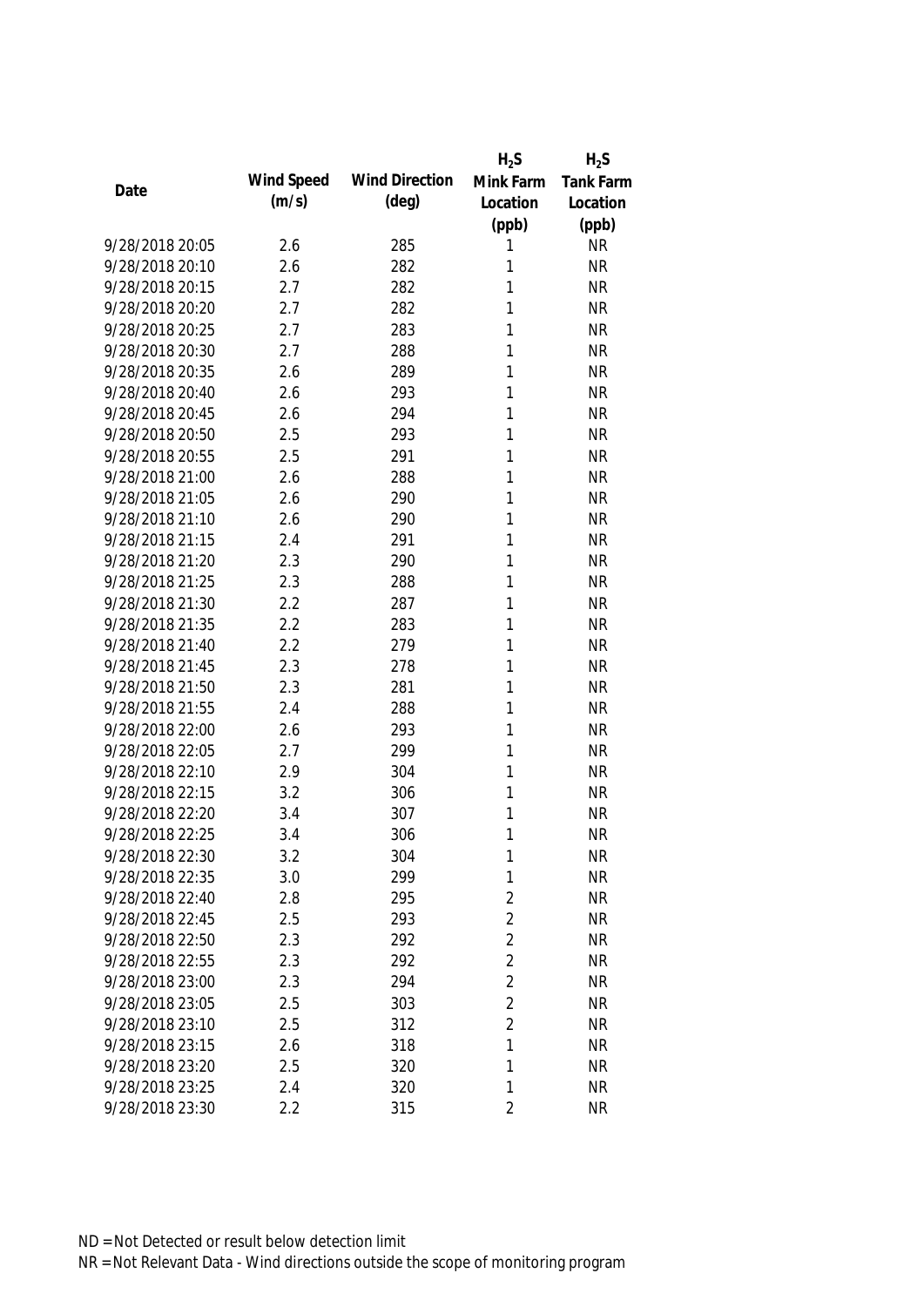|                 |            |                       | $H_2S$         | $H_2S$           |
|-----------------|------------|-----------------------|----------------|------------------|
| Date            | Wind Speed | <b>Wind Direction</b> | Mink Farm      | <b>Tank Farm</b> |
|                 | (m/s)      | $(\text{deg})$        | Location       | Location         |
|                 |            |                       | (ppb)          | (ppb)            |
| 9/28/2018 23:35 | 2.1        | 306                   | 2              | <b>NR</b>        |
| 9/28/2018 23:40 | 2.1        | 300                   | $\overline{2}$ | <b>NR</b>        |
| 9/28/2018 23:45 | 2.2        | 295                   | $\overline{2}$ | <b>NR</b>        |
| 9/28/2018 23:50 | 2.1        | 293                   | $\overline{2}$ | <b>NR</b>        |
| 9/28/2018 23:55 | 2.1        | 292                   | $\overline{2}$ | <b>NR</b>        |
| 9/28/2018 24:00 | 2.1        | 292                   | $\overline{2}$ | <b>NR</b>        |
| 9/29/2018 00:05 | 1.9        | 289                   | $\overline{2}$ | <b>NR</b>        |
| 9/29/2018 00:10 | 1.7        | 282                   | $\overline{2}$ | <b>NR</b>        |
| 9/29/2018 00:15 | 1.5        | 279                   | $\overline{2}$ | <b>NR</b>        |
| 9/29/2018 00:20 | 1.5        | 282                   | $\mathbf{1}$   | <b>NR</b>        |
| 9/29/2018 00:25 | 1.6        | 289                   | 1              | <b>NR</b>        |
| 9/29/2018 00:30 | 1.8        | 301                   | 1              | <b>NR</b>        |
| 9/29/2018 00:35 | 2.0        | 312                   | 1              | <b>NR</b>        |
| 9/29/2018 00:40 | 2.1        | 326                   | 1              | <b>NR</b>        |
| 9/29/2018 00:45 | 2.1        | 334                   | 1              | <b>NR</b>        |
| 9/29/2018 00:50 | 2.2        | 337                   | 1              | <b>NR</b>        |
| 9/29/2018 00:55 | 2.1        | 341                   | $\overline{2}$ | <b>NR</b>        |
| 9/29/2018 01:00 | 2.0        | 344                   | $\overline{2}$ | <b>NR</b>        |
| 9/29/2018 01:05 | 1.9        | 345                   | $\overline{2}$ | <b>NR</b>        |
| 9/29/2018 01:10 | 1.8        | 346                   | $\mathbf{1}$   | <b>NR</b>        |
| 9/29/2018 01:15 | 1.9        | 349                   | $\overline{2}$ | <b>NR</b>        |
| 9/29/2018 01:20 | 1.8        | 348                   | $\overline{2}$ | <b>NR</b>        |
| 9/29/2018 01:25 | 1.7        | 348                   | $\overline{2}$ | <b>NR</b>        |
| 9/29/2018 01:30 | 1.6        | 347                   | $\mathbf{1}$   | <b>NR</b>        |
| 9/29/2018 01:35 | 1.7        | 346                   | 1              | <b>NR</b>        |
| 9/29/2018 01:40 | 1.7        | 345                   | 1              | <b>NR</b>        |
| 9/29/2018 01:45 | 1.7        | 340                   | 1              | <b>NR</b>        |
| 9/29/2018 01:50 | 1.8        | 338                   | 1              | <b>NR</b>        |
| 9/29/2018 01:55 | 1.9        | 335                   | 1              | <b>NR</b>        |
| 9/29/2018 02:00 | 1.9        | 334                   | 1              | <b>NR</b>        |
| 9/29/2018 02:05 | 1.9        | 332                   | 1              | <b>NR</b>        |
| 9/29/2018 02:10 | 1.9        | 331                   | 1              | <b>NR</b>        |
| 9/29/2018 02:15 | 1.8        | 330                   | 1              | <b>NR</b>        |
| 9/29/2018 02:20 | 1.7        | 327                   | 1              | <b>NR</b>        |
| 9/29/2018 02:25 | 1.6        | 319                   | 1              | <b>NR</b>        |
| 9/29/2018 02:30 | 1.5        | 305                   | <b>NR</b>      | <b>NR</b>        |
| 9/29/2018 02:35 | 1.3        | 291                   | <b>NR</b>      | <b>NR</b>        |
| 9/29/2018 02:40 | 1.2        | 284                   | 1              | <b>NR</b>        |
| 9/29/2018 02:45 | 1.2        | 283                   | 1              | <b>NR</b>        |
| 9/29/2018 02:50 | 1.2        | 285                   | $\overline{2}$ | <b>NR</b>        |
| 9/29/2018 02:55 | 1.3        | 298                   | $\overline{2}$ | <b>NR</b>        |
| 9/29/2018 03:00 | 1.4        | 310                   | $\overline{2}$ | <b>NR</b>        |
|                 |            |                       |                |                  |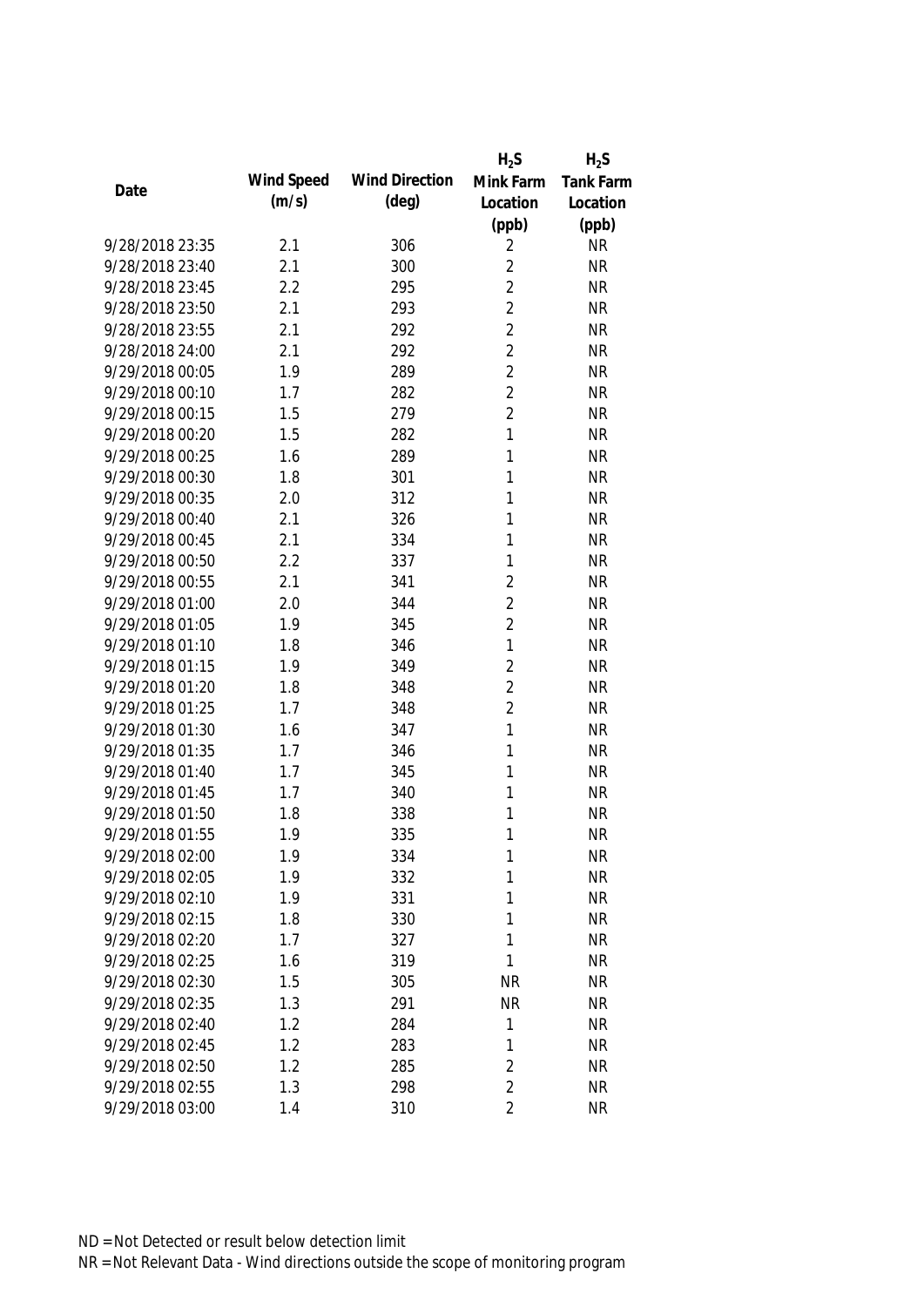|                 |            |                       | $H_2S$         | $H_2S$       |
|-----------------|------------|-----------------------|----------------|--------------|
| Date            | Wind Speed | <b>Wind Direction</b> | Mink Farm      | Tank Farm    |
|                 | (m/s)      | $(\text{deg})$        | Location       | Location     |
|                 |            |                       | (ppb)          | (ppb)        |
| 9/29/2018 03:05 | 1.7        | 317                   | 2              | <b>NR</b>    |
| 9/29/2018 03:10 | 1.8        | 321                   | $\overline{2}$ | <b>NR</b>    |
| 9/29/2018 03:15 | 1.9        | 321                   | $\overline{2}$ | <b>NR</b>    |
| 9/29/2018 03:20 | 2.0        | 323                   | $\overline{2}$ | <b>NR</b>    |
| 9/29/2018 03:25 | 2.0        | 329                   | 1              | <b>NR</b>    |
| 9/29/2018 03:30 | 2.0        | 329                   | 1              | <b>NR</b>    |
| 9/29/2018 03:35 | 1.8        | 333                   | 1              | <b>NR</b>    |
| 9/29/2018 03:40 | 1.8        | 337                   | 1              | <b>NR</b>    |
| 9/29/2018 03:45 | 1.6        | 339                   | $\overline{2}$ | <b>NR</b>    |
| 9/29/2018 03:50 | 1.5        | 336                   | $\overline{2}$ | <b>NR</b>    |
| 9/29/2018 03:55 | 1.3        | 330                   | $\overline{2}$ | <b>NR</b>    |
| 9/29/2018 04:00 | 1.3        | 325                   | $\overline{2}$ | <b>NR</b>    |
| 9/29/2018 04:05 | 1.3        | 323                   | $\overline{2}$ | <b>NR</b>    |
| 9/29/2018 04:10 | 1.3        | 320                   | $\overline{2}$ | <b>NR</b>    |
| 9/29/2018 04:15 | 1.4        | 321                   | 1              | <b>NR</b>    |
| 9/29/2018 04:20 | 1.4        | 324                   | $\mathbf{1}$   | <b>NR</b>    |
| 9/29/2018 04:25 | 1.4        | 327                   | 1              | <b>NR</b>    |
| 9/29/2018 04:30 | 1.3        | 331                   | $\overline{2}$ | <b>NR</b>    |
| 9/29/2018 04:35 | 1.2        | 324                   | $\overline{2}$ | <b>NR</b>    |
| 9/29/2018 04:40 | 1.1        | 314                   | <b>NR</b>      | <b>NR</b>    |
| 9/29/2018 04:45 | 1.0        | 292                   | <b>NR</b>      | <b>NR</b>    |
| 9/29/2018 04:50 | 1.0        | 274                   | $\overline{2}$ | $\mathbf{1}$ |
| 9/29/2018 04:55 | 1.0        | 265                   | $\mathbf{1}$   | $\mathbf{1}$ |
| 9/29/2018 05:00 | 1.0        | 259                   | $\overline{2}$ | $\mathbf{1}$ |
| 9/29/2018 05:05 | 0.9        | 261                   | 1              | 1            |
| 9/29/2018 05:10 | 0.9        | 265                   | 1              | 1            |
| 9/29/2018 05:15 | 0.8        | 266                   | 1              | 1            |
| 9/29/2018 05:20 | 0.7        | 261                   | 1              | 1            |
| 9/29/2018 05:25 | 0.6        | 255                   | 1              | $\mathbf{1}$ |
| 9/29/2018 05:30 | 0.5        | 239                   | 1              | 1            |
| 9/29/2018 05:35 | 0.5        | 235                   | 1              | 1            |
| 9/29/2018 05:40 | 0.4        | 229                   | <b>NR</b>      | 1            |
| 9/29/2018 05:45 | 0.4        | 223                   | <b>NR</b>      | 1            |
| 9/29/2018 05:50 | 0.4        | 209                   | <b>NR</b>      | 1            |
| 9/29/2018 05:55 | 0.4        | 194                   | <b>NR</b>      | $\mathbf{1}$ |
| 9/29/2018 06:00 | 0.6        | 183                   | <b>NR</b>      | 1            |
| 9/29/2018 06:05 | 0.6        | 169                   | <b>NR</b>      | <b>NR</b>    |
| 9/29/2018 06:10 | 0.6        | 162                   | <b>NR</b>      | <b>NR</b>    |
| 9/29/2018 06:15 | 0.8        | 134                   | <b>NR</b>      | <b>NR</b>    |
| 9/29/2018 06:20 | 0.8        | 70                    | <b>NR</b>      | <b>NR</b>    |
| 9/29/2018 06:25 | 0.7        | 1                     | <b>NR</b>      | <b>NR</b>    |
| 9/29/2018 06:30 | 0.6        | 346                   | 2              | <b>NR</b>    |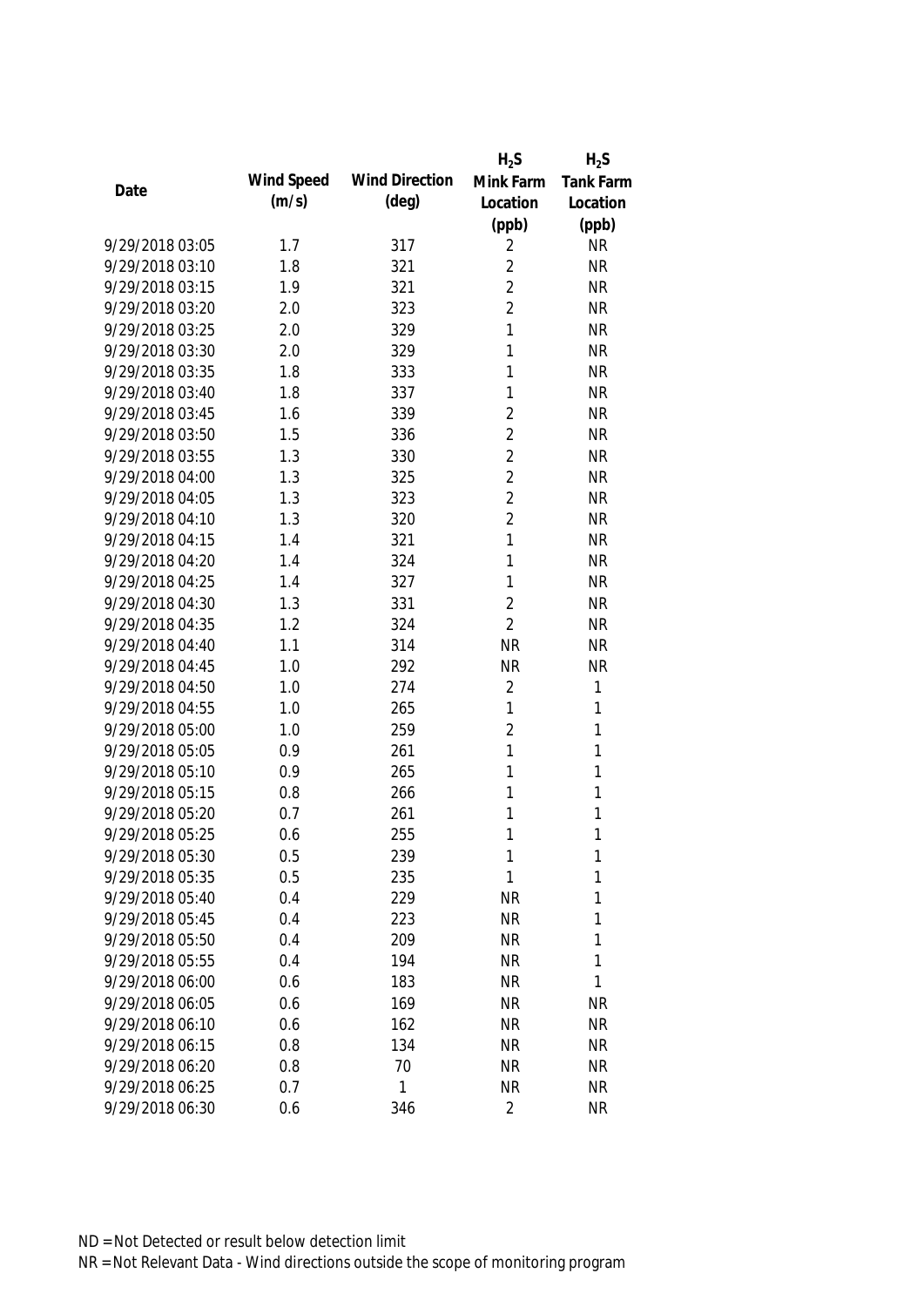|                 |            |                       | $H_2S$         | $H_2S$           |
|-----------------|------------|-----------------------|----------------|------------------|
| Date            | Wind Speed | <b>Wind Direction</b> | Mink Farm      | <b>Tank Farm</b> |
|                 | (m/s)      | $(\text{deg})$        | Location       | Location         |
|                 |            |                       | (ppb)          | (ppb)            |
| 9/29/2018 06:35 | 0.5        | 340                   | 2              | <b>NR</b>        |
| 9/29/2018 06:40 | 0.4        | 339                   | $\overline{2}$ | <b>NR</b>        |
| 9/29/2018 06:45 | 0.2        | 333                   | 3              | <b>NR</b>        |
| 9/29/2018 06:50 | 0.3        | 350                   | $\overline{2}$ | <b>NR</b>        |
| 9/29/2018 06:55 | 0.5        | 348                   | $\overline{2}$ | <b>NR</b>        |
| 9/29/2018 07:00 | 0.7        | 354                   | 3              | <b>NR</b>        |
| 9/29/2018 07:05 | 0.9        | 356                   | 3              | <b>NR</b>        |
| 9/29/2018 07:10 | 1.2        | 360                   | 3              | <b>NR</b>        |
| 9/29/2018 07:15 | 1.3        | 5                     | 3              | <b>NR</b>        |
| 9/29/2018 07:20 | 1.4        | 8                     | 4              | <b>NR</b>        |
| 9/29/2018 07:25 | 1.3        | 15                    | 3              | <b>NR</b>        |
| 9/29/2018 07:30 | 1.3        | 17                    | 3              | <b>NR</b>        |
| 9/29/2018 07:35 | 1.2        | 21                    | 3              | <b>NR</b>        |
| 9/29/2018 07:40 | 1.2        | 24                    | 3              | <b>NR</b>        |
| 9/29/2018 07:45 | 1.2        | 25                    | $\overline{2}$ | <b>NR</b>        |
| 9/29/2018 07:50 | 1.0        | 30                    | $\overline{2}$ | <b>NR</b>        |
| 9/29/2018 07:55 | 0.9        | 33                    | $\overline{2}$ | <b>NR</b>        |
| 9/29/2018 08:00 | 0.6        | 37                    | $\mathbf{1}$   | <b>NR</b>        |
| 9/29/2018 08:05 | 0.5        | 56                    | <b>NR</b>      | <b>NR</b>        |
| 9/29/2018 08:10 | 0.4        | 82                    | <b>NR</b>      | <b>NR</b>        |
| 9/29/2018 08:15 | 0.3        | 107                   | <b>NR</b>      | <b>NR</b>        |
| 9/29/2018 08:20 | 0.4        | 85                    | <b>NR</b>      | <b>NR</b>        |
| 9/29/2018 08:25 | 0.6        | 68                    | <b>NR</b>      | <b>NR</b>        |
| 9/29/2018 08:30 | 0.8        | 58                    | <b>NR</b>      | <b>NR</b>        |
| 9/29/2018 08:35 | 0.9        | 43                    | <b>NR</b>      | <b>NR</b>        |
| 9/29/2018 08:40 | 1.0        | 28                    | 1              | <b>NR</b>        |
| 9/29/2018 08:45 | 1.3        | 24                    | 1              | <b>NR</b>        |
| 9/29/2018 08:50 | 1.4        | 22                    | 1              | <b>NR</b>        |
| 9/29/2018 08:55 | 1.5        | 19                    | 1              | <b>NR</b>        |
| 9/29/2018 09:00 | 1.6        | 17                    | 1              | <b>NR</b>        |
| 9/29/2018 09:05 | 1.7        | 18                    | 1              | <b>NR</b>        |
| 9/29/2018 09:10 | 1.8        | 24                    | 1              | <b>NR</b>        |
| 9/29/2018 09:15 | 1.8        | 28                    | 1              | <b>NR</b>        |
| 9/29/2018 09:20 | 1.9        | 31                    | $\overline{2}$ | <b>NR</b>        |
| 9/29/2018 09:25 | 1.9        | 36                    | 1              | <b>NR</b>        |
| 9/29/2018 09:30 | 2.0        | 40                    | 1              | <b>NR</b>        |
| 9/29/2018 09:35 | 2.0        | 43                    | <b>NR</b>      | <b>NR</b>        |
| 9/29/2018 09:40 | 2.0        | 43                    | <b>NR</b>      | <b>NR</b>        |
| 9/29/2018 09:45 | 2.0        | 42                    | <b>NR</b>      | <b>NR</b>        |
| 9/29/2018 09:50 | 1.9        | 40                    | 1              | <b>NR</b>        |
| 9/29/2018 09:55 | 2.0        | 36                    | 1              | <b>NR</b>        |
| 9/29/2018 10:00 | 1.9        | 33                    | 1              | <b>NR</b>        |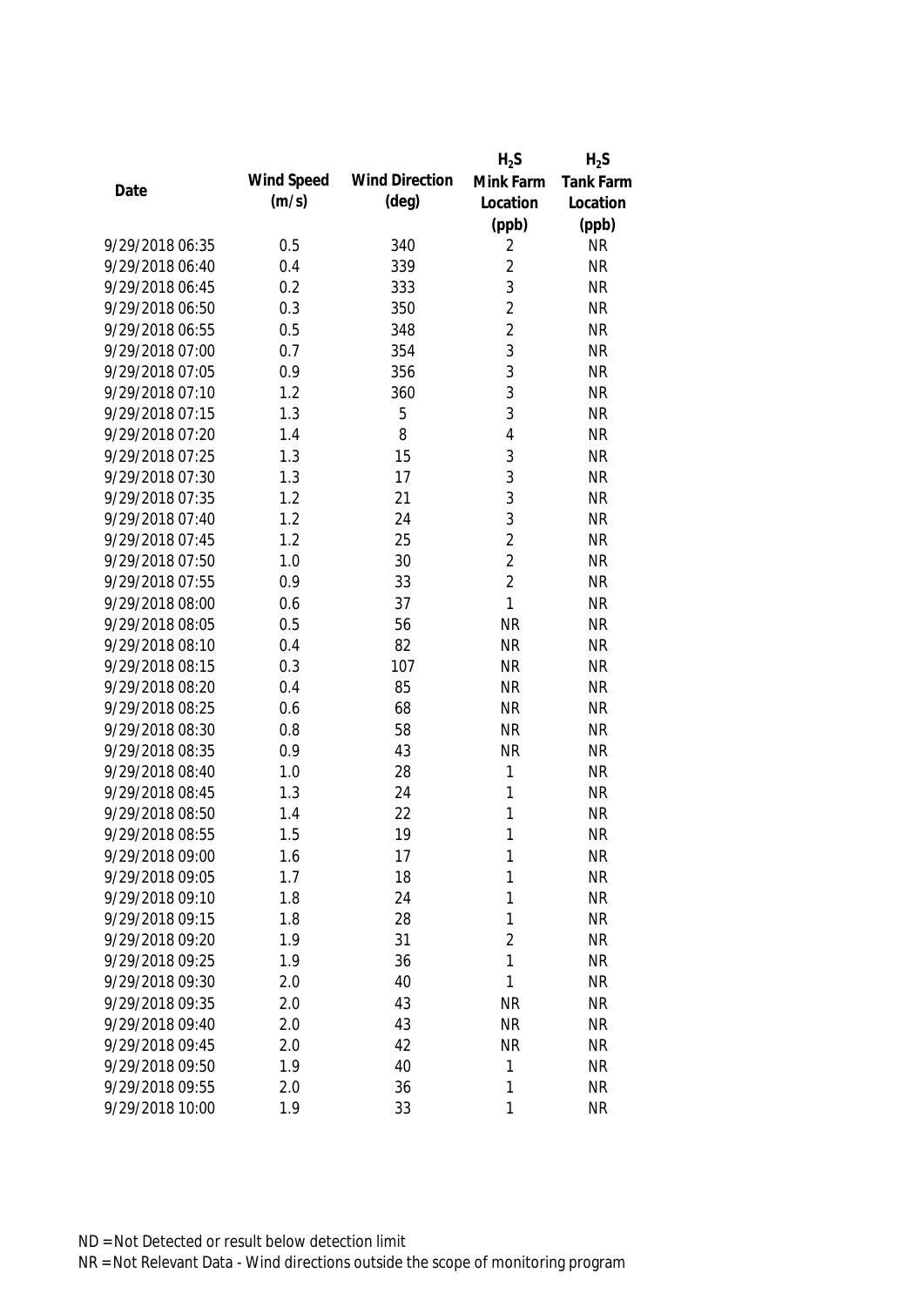|                 |            |                       | $H_2S$    | $H_2S$    |
|-----------------|------------|-----------------------|-----------|-----------|
|                 | Wind Speed | <b>Wind Direction</b> | Mink Farm | Tank Farm |
| Date            | (m/s)      | $(\text{deg})$        | Location  | Location  |
|                 |            |                       | (ppb)     | (ppb)     |
| 9/29/2018 10:05 | 2.1        | 32                    | 1         | <b>NR</b> |
| 9/29/2018 10:10 | 2.3        | 33                    | 1         | <b>NR</b> |
| 9/29/2018 10:15 | 2.3        | 34                    | 1         | <b>NR</b> |
| 9/29/2018 10:20 | 2.3        | 43                    | <b>NR</b> | <b>NR</b> |
| 9/29/2018 10:25 | 2.2        | 46                    | <b>NR</b> | <b>NR</b> |
| 9/29/2018 10:30 | 2.2        | 55                    | <b>NR</b> | <b>NR</b> |
| 9/29/2018 10:35 | 2.0        | 61                    | <b>NR</b> | <b>NR</b> |
| 9/29/2018 10:40 | 1.9        | 71                    | <b>NR</b> | <b>NR</b> |
| 9/29/2018 10:45 | 2.1        | 69                    | <b>NR</b> | <b>NR</b> |
| 9/29/2018 10:50 | 2.0        | 58                    | <b>NR</b> | <b>NR</b> |
| 9/29/2018 10:55 | 2.0        | 66                    | <b>NR</b> | <b>NR</b> |
| 9/29/2018 11:00 | 1.9        | 59                    | <b>NR</b> | <b>NR</b> |
| 9/29/2018 11:05 | 2.1        | 51                    | <b>NR</b> | <b>NR</b> |
| 9/29/2018 11:10 | 2.0        | 43                    | <b>NR</b> | <b>NR</b> |
| 9/29/2018 11:15 | 1.9        | 43                    | <b>NR</b> | <b>NR</b> |
| 9/29/2018 11:20 | 1.9        | 44                    | <b>NR</b> | <b>NR</b> |
| 9/29/2018 11:25 | 1.9        | 40                    | 1         | <b>NR</b> |
| 9/29/2018 11:30 | 1.8        | 45                    | <b>NR</b> | <b>NR</b> |
| 9/29/2018 11:35 | 1.7        | 50                    | <b>NR</b> | <b>NR</b> |
| 9/29/2018 11:40 | 1.9        | 57                    | <b>NR</b> | <b>NR</b> |
| 9/29/2018 11:45 | 1.8        | 65                    | <b>NR</b> | <b>NR</b> |
| 9/29/2018 11:50 | 2.0        | 66                    | <b>NR</b> | <b>NR</b> |
| 9/29/2018 11:55 | 2.1        | 63                    | <b>NR</b> | <b>NR</b> |
| 9/29/2018 12:00 | 2.2        | 62                    | <b>NR</b> | <b>NR</b> |
| 9/29/2018 12:05 | 2.1        | 59                    | <b>NR</b> | <b>NR</b> |
| 9/29/2018 12:10 | 2.1        | 64                    | <b>NR</b> | <b>NR</b> |
| 9/29/2018 12:15 | 2.0        | 75                    | <b>NR</b> | <b>NR</b> |
| 9/29/2018 12:20 | 1.8        | 84                    | <b>NR</b> | <b>NR</b> |
| 9/29/2018 12:25 | 1.6        | 95                    | <b>NR</b> | <b>NR</b> |
| 9/29/2018 12:30 | 1.6        | 88                    | <b>NR</b> | <b>NR</b> |
| 9/29/2018 12:35 | 1.7        | 88                    | <b>NR</b> | <b>NR</b> |
| 9/29/2018 12:40 | 1.7        | 74                    | <b>NR</b> | <b>NR</b> |
| 9/29/2018 12:45 | 1.7        | 60                    | <b>NR</b> | <b>NR</b> |
| 9/29/2018 12:50 | 1.8        | 54                    | <b>NR</b> | <b>NR</b> |
| 9/29/2018 12:55 | 2.0        | 44                    | <b>NR</b> | <b>NR</b> |
| 9/29/2018 13:00 | 2.0        | 39                    | 1         | <b>NR</b> |
| 9/29/2018 13:05 | 2.0        | 37                    | 1         | <b>NR</b> |
| 9/29/2018 13:10 | 2.1        | 38                    | 1         | <b>NR</b> |
| 9/29/2018 13:15 | 2.2        | 39                    | 1         | <b>NR</b> |
| 9/29/2018 13:20 | 2.1        | 36                    | 1         | <b>NR</b> |
| 9/29/2018 13:25 | 2.0        | 32                    | 1         | <b>NR</b> |
|                 |            |                       |           |           |
| 9/29/2018 13:30 | 2.1        | 34                    | <b>ND</b> | <b>NR</b> |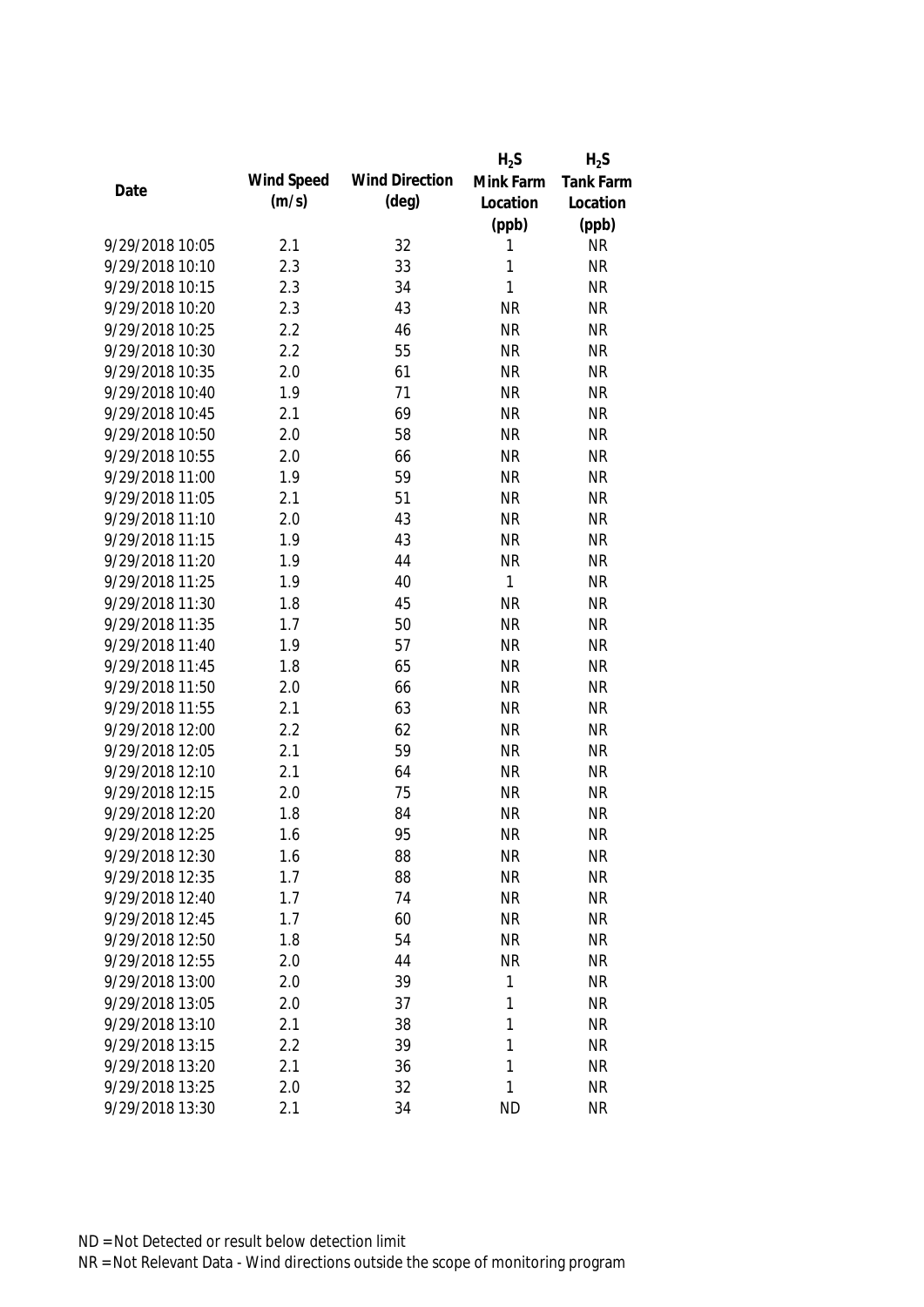|                 |            |                       | $H_2S$    | $H_2S$    |
|-----------------|------------|-----------------------|-----------|-----------|
|                 | Wind Speed | <b>Wind Direction</b> | Mink Farm | Tank Farm |
| Date            | (m/s)      | $(\text{deg})$        | Location  | Location  |
|                 |            |                       | (ppb)     | (ppb)     |
| 9/29/2018 13:35 | 2.1        | 33                    | 1         | <b>NR</b> |
| 9/29/2018 13:40 | 1.9        | 33                    | 1         | <b>NR</b> |
| 9/29/2018 13:45 | 1.7        | 37                    | 1         | <b>NR</b> |
| 9/29/2018 13:50 | 1.7        | 41                    | <b>NR</b> | <b>NR</b> |
| 9/29/2018 13:55 | 1.9        | 57                    | <b>NR</b> | <b>NR</b> |
| 9/29/2018 14:00 | 1.7        | 71                    | <b>NR</b> | <b>NR</b> |
| 9/29/2018 14:05 | 1.6        | 77                    | <b>NR</b> | <b>NR</b> |
| 9/29/2018 14:10 | 1.8        | 74                    | <b>NR</b> | <b>NR</b> |
| 9/29/2018 14:15 | 1.8        | 70                    | <b>NR</b> | <b>NR</b> |
| 9/29/2018 14:20 | 1.7        | 64                    | <b>NR</b> | <b>NR</b> |
| 9/29/2018 14:25 | 1.5        | 49                    | <b>NR</b> | <b>NR</b> |
| 9/29/2018 14:30 | 1.5        | 41                    | <b>NR</b> | <b>NR</b> |
| 9/29/2018 14:35 | 1.4        | 41                    | <b>NR</b> | <b>NR</b> |
| 9/29/2018 14:40 | 1.2        | 43                    | <b>NR</b> | <b>NR</b> |
| 9/29/2018 14:45 | 1.2        | 47                    | <b>NR</b> | <b>NR</b> |
| 9/29/2018 14:50 | 1.3        | 64                    | <b>NR</b> | <b>NR</b> |
| 9/29/2018 14:55 | 1.4        | 88                    | <b>NR</b> | <b>NR</b> |
| 9/29/2018 15:00 | 1.5        | 104                   | <b>NR</b> | <b>NR</b> |
| 9/29/2018 15:05 | 1.7        | 110                   | <b>NR</b> | <b>NR</b> |
| 9/29/2018 15:10 | 2.0        | 113                   | <b>NR</b> | <b>NR</b> |
| 9/29/2018 15:15 | 2.3        | 118                   | <b>NR</b> | <b>NR</b> |
| 9/29/2018 15:20 | 2.4        | 116                   | <b>NR</b> | <b>NR</b> |
| 9/29/2018 15:25 | 2.5        | 110                   | <b>NR</b> | <b>NR</b> |
| 9/29/2018 15:30 | 2.6        | 106                   | <b>NR</b> | <b>NR</b> |
| 9/29/2018 15:35 | 2.6        | 103                   | <b>NR</b> | <b>NR</b> |
| 9/29/2018 15:40 | 2.6        | 101                   | <b>NR</b> | <b>NR</b> |
| 9/29/2018 15:45 | 2.6        | 100                   | <b>NR</b> | <b>NR</b> |
| 9/29/2018 15:50 | 2.7        | 101                   | <b>NR</b> | <b>NR</b> |
| 9/29/2018 15:55 | 2.6        | 100                   | <b>NR</b> | <b>NR</b> |
| 9/29/2018 16:00 | 2.6        | 97                    | <b>NR</b> | <b>NR</b> |
| 9/29/2018 16:05 | 2.6        | 96                    | <b>NR</b> | <b>NR</b> |
| 9/29/2018 16:10 | 2.5        | 97                    | <b>NR</b> | <b>NR</b> |
| 9/29/2018 16:15 | 2.4        | 93                    | <b>NR</b> | <b>NR</b> |
| 9/29/2018 16:20 | 2.3        | 90                    | <b>NR</b> | <b>NR</b> |
| 9/29/2018 16:25 | 2.2        | 91                    | <b>NR</b> | <b>NR</b> |
| 9/29/2018 16:30 | 2.2        | 91                    | <b>NR</b> | <b>NR</b> |
| 9/29/2018 16:35 | 2.0        | 88                    | <b>NR</b> | <b>NR</b> |
| 9/29/2018 16:40 | 1.9        | 79                    | <b>NR</b> | <b>NR</b> |
| 9/29/2018 16:45 | 1.8        | 77                    | <b>NR</b> | <b>NR</b> |
|                 |            | 77                    |           |           |
| 9/29/2018 16:50 | 1.6        |                       | <b>NR</b> | <b>NR</b> |
| 9/29/2018 16:55 | 1.7        | 72                    | <b>NR</b> | <b>NR</b> |
| 9/29/2018 17:00 | 1.6        | 71                    | <b>NR</b> | <b>NR</b> |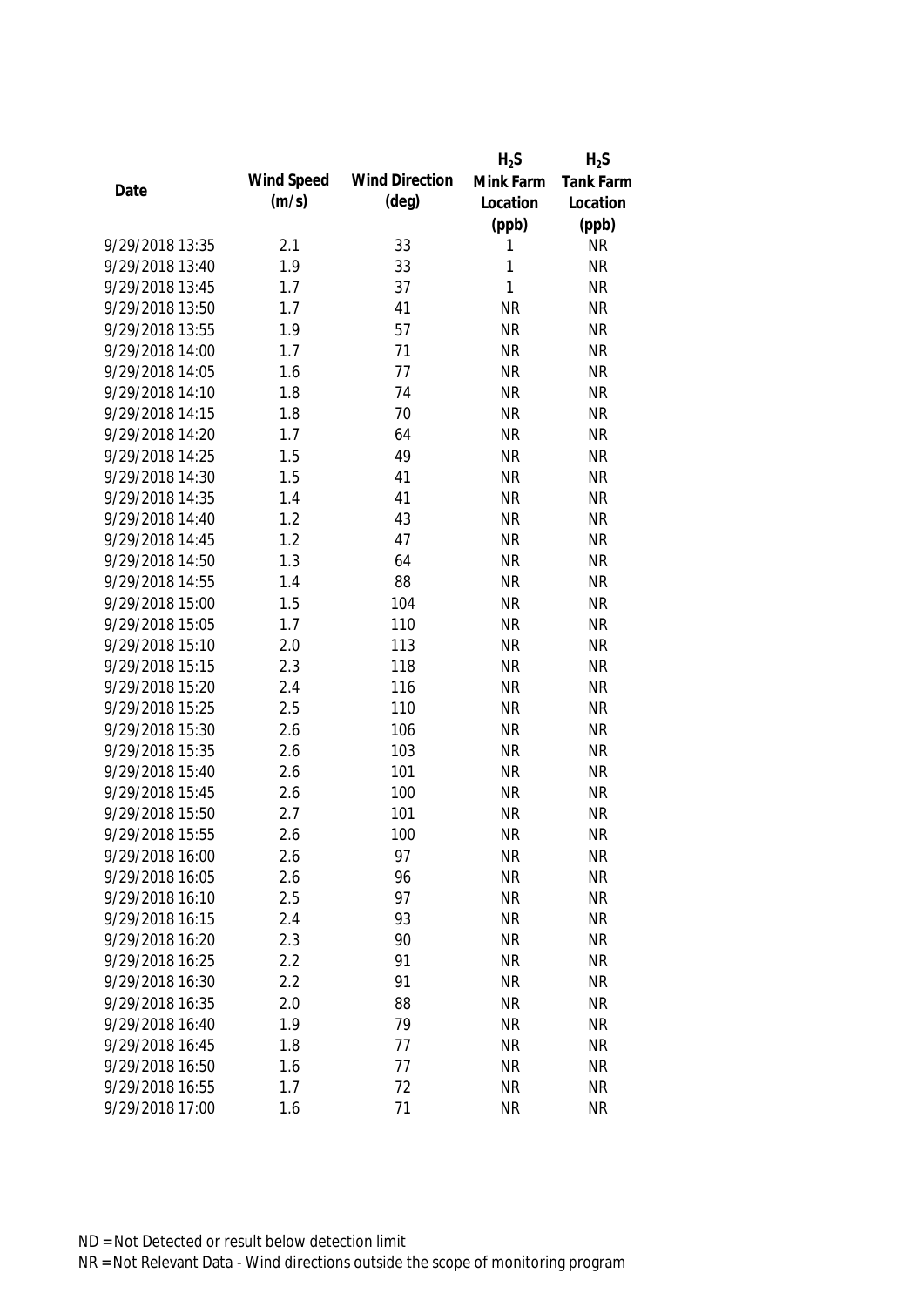|                 |            |                       | $H_2S$    | $H_2S$    |
|-----------------|------------|-----------------------|-----------|-----------|
|                 | Wind Speed | <b>Wind Direction</b> | Mink Farm | Tank Farm |
| Date            | (m/s)      | $(\text{deg})$        | Location  | Location  |
|                 |            |                       | (ppb)     | (ppb)     |
| 9/29/2018 17:05 | 1.8        | 76                    | <b>NR</b> | <b>NR</b> |
| 9/29/2018 17:10 | 2.0        | 84                    | <b>NR</b> | <b>NR</b> |
| 9/29/2018 17:15 | 2.2        | 87                    | <b>NR</b> | <b>NR</b> |
| 9/29/2018 17:20 | 2.4        | 88                    | <b>NR</b> | <b>NR</b> |
| 9/29/2018 17:25 | 2.6        | 93                    | <b>NR</b> | <b>NR</b> |
| 9/29/2018 17:30 | 2.8        | 97                    | <b>NR</b> | <b>NR</b> |
| 9/29/2018 17:35 | 2.9        | 99                    | <b>NR</b> | <b>NR</b> |
| 9/29/2018 17:40 | 2.9        | 101                   | <b>NR</b> | <b>NR</b> |
| 9/29/2018 17:45 | 2.8        | 99                    | <b>NR</b> | <b>NR</b> |
| 9/29/2018 17:50 | 2.6        | 94                    | <b>NR</b> | <b>NR</b> |
| 9/29/2018 17:55 | 2.3        | 85                    | <b>NR</b> | <b>NR</b> |
| 9/29/2018 18:00 | 2.1        | 71                    | <b>NR</b> | <b>NR</b> |
| 9/29/2018 18:05 | 2.1        | 58                    | <b>NR</b> | <b>NR</b> |
| 9/29/2018 18:10 | 2.0        | 47                    | <b>NR</b> | <b>NR</b> |
| 9/29/2018 18:15 | 1.8        | 42                    | <b>NR</b> | <b>NR</b> |
| 9/29/2018 18:20 | 1.7        | 43                    | <b>NR</b> | <b>NR</b> |
| 9/29/2018 18:25 | 1.6        | 49                    | <b>NR</b> | <b>NR</b> |
| 9/29/2018 18:30 | 1.4        | 58                    | <b>NR</b> | <b>NR</b> |
| 9/29/2018 18:35 | 1.4        | 72                    | <b>NR</b> | <b>NR</b> |
| 9/29/2018 18:40 | 1.3        | 85                    | <b>NR</b> | <b>NR</b> |
| 9/29/2018 18:45 | 1.6        | 95                    | <b>NR</b> | <b>NR</b> |
| 9/29/2018 18:50 | 1.7        | 97                    | <b>NR</b> | <b>NR</b> |
| 9/29/2018 18:55 | 1.9        | 94                    | <b>NR</b> | <b>NR</b> |
| 9/29/2018 19:00 | 1.9        | 90                    | <b>NR</b> | <b>NR</b> |
| 9/29/2018 19:05 | 1.8        | 85                    | <b>NR</b> | <b>NR</b> |
| 9/29/2018 19:10 | 1.7        | 80                    | <b>NR</b> | <b>NR</b> |
| 9/29/2018 19:15 | 1.4        | 70                    | <b>NR</b> | <b>NR</b> |
| 9/29/2018 19:20 | 1.4        | 59                    | <b>NR</b> | <b>NR</b> |
| 9/29/2018 19:25 | 1.4        | 46                    | <b>NR</b> | <b>NR</b> |
| 9/29/2018 19:30 | 1.5        | 44                    | <b>NR</b> | <b>NR</b> |
| 9/29/2018 19:35 | 1.7        | 41                    | <b>NR</b> | <b>NR</b> |
| 9/29/2018 19:40 | 1.8        | 34                    | 1         | <b>NR</b> |
| 9/29/2018 19:45 | 1.9        | 35                    | 1         | <b>NR</b> |
| 9/29/2018 19:50 | 1.9        | 40                    | 1         | <b>NR</b> |
| 9/29/2018 19:55 | 1.8        | 52                    | <b>NR</b> | <b>NR</b> |
| 9/29/2018 20:00 | 1.7        | 56                    | <b>NR</b> | <b>NR</b> |
| 9/29/2018 20:05 | 1.7        | 61                    | <b>NR</b> | <b>NR</b> |
| 9/29/2018 20:10 | 1.6        | 73                    | <b>NR</b> | <b>NR</b> |
| 9/29/2018 20:15 | 1.7        | 79                    | <b>NR</b> | <b>NR</b> |
| 9/29/2018 20:20 | 1.7        | 78                    | <b>NR</b> | <b>NR</b> |
| 9/29/2018 20:25 | 1.8        | 75                    | <b>NR</b> | <b>NR</b> |
| 9/29/2018 20:30 | 1.9        | 75                    | <b>NR</b> | <b>NR</b> |
|                 |            |                       |           |           |